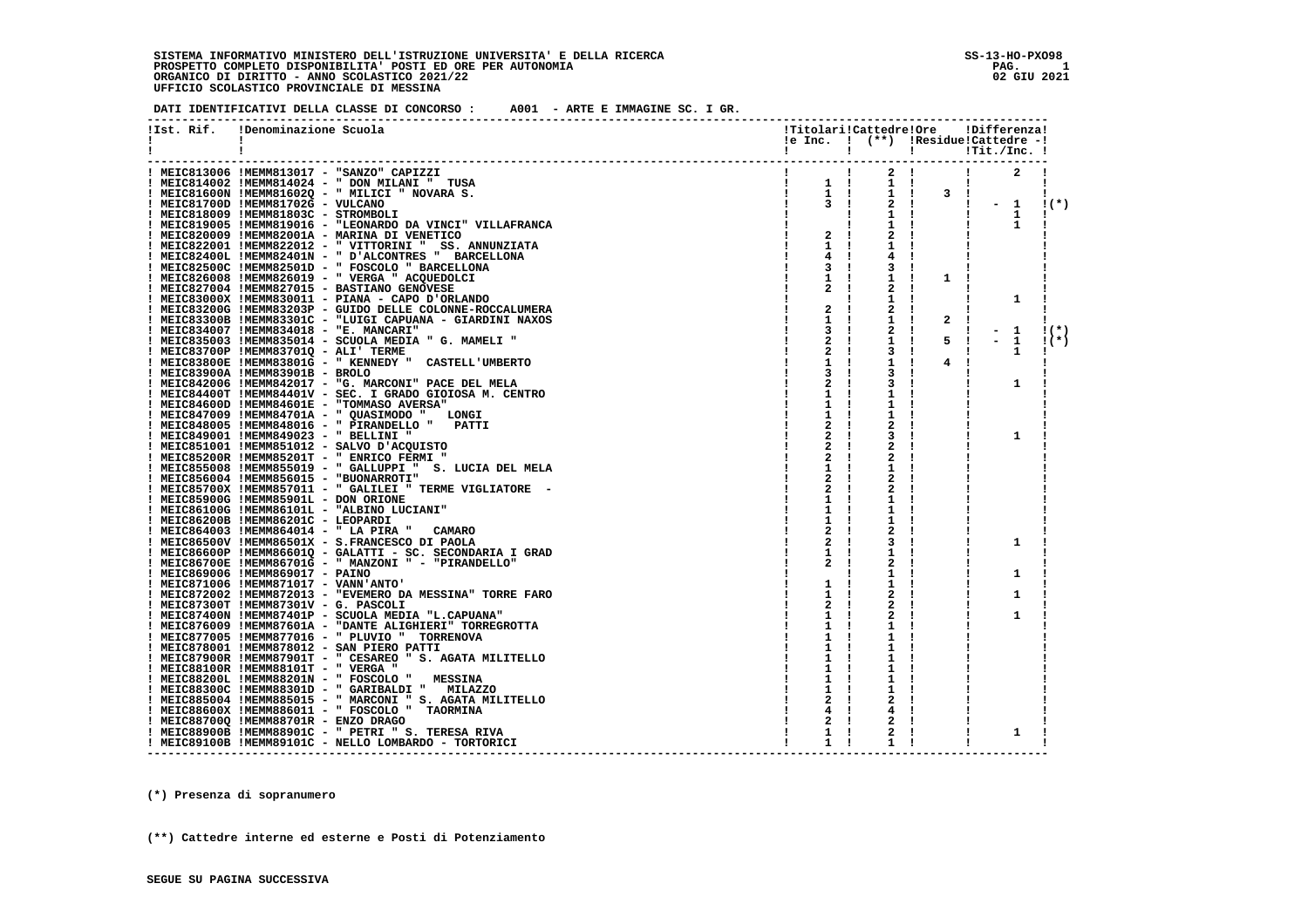**DATI IDENTIFICATIVI DELLA CLASSE DI CONCORSO : A001 - ARTE E IMMAGINE SC. I GR.**

| !Ist. Rif. | !Denominazione Scuola                                    |  | !Titolari!Cattedre!Ore |  | !Differenza!<br>$!e$ Inc. $!$ $(**)$ $!Residue!Cattedre -!$<br>!Tit./Inc. ! |
|------------|----------------------------------------------------------|--|------------------------|--|-----------------------------------------------------------------------------|
|            | ! MEIC893003 !MEMM893014 - "VERONA TRENTO" ME            |  |                        |  |                                                                             |
|            | ! MEIC89400V !MEMM89401X - S.M."MAZZINI" MESSINA         |  |                        |  |                                                                             |
|            | ! MEIC89600E !MEMM89601G - S.M. "GALLO" MESSINA          |  |                        |  |                                                                             |
|            | ! MEIC89700A !MEMM89701B - ISTITUTO "G. CATALFAMO"       |  |                        |  |                                                                             |
|            | ! MEIC898006 !MEMM898017 - PORTOSALVO                    |  |                        |  |                                                                             |
|            | ! MEIC8AA00E !MEMM8AA01G - S.M."RIZZO" MILAZZO           |  |                        |  |                                                                             |
|            | ! MEIC8AB00A !MEMM8AB01B - ZIRILLI                       |  |                        |  |                                                                             |
|            | ! MEIC8AC006 !MEMM8AC017 - S.M.S."G. MARTINO" - MESSINA  |  |                        |  |                                                                             |
|            | ! MEIC8AD002 !MEMM8AD013 - " LEONARDO DA VINCI " MESSINA |  |                        |  |                                                                             |
|            | ! MEIC8AE00T !MEMM8AE01V - PETRARCA                      |  |                        |  |                                                                             |
|            |                                                          |  |                        |  |                                                                             |

| TOTALE PROVINCIALE PER LA CLASSE DI CONCORSO | 101 |  |  | . . |
|----------------------------------------------|-----|--|--|-----|
|----------------------------------------------|-----|--|--|-----|

 **(\*) Presenza di sopranumero**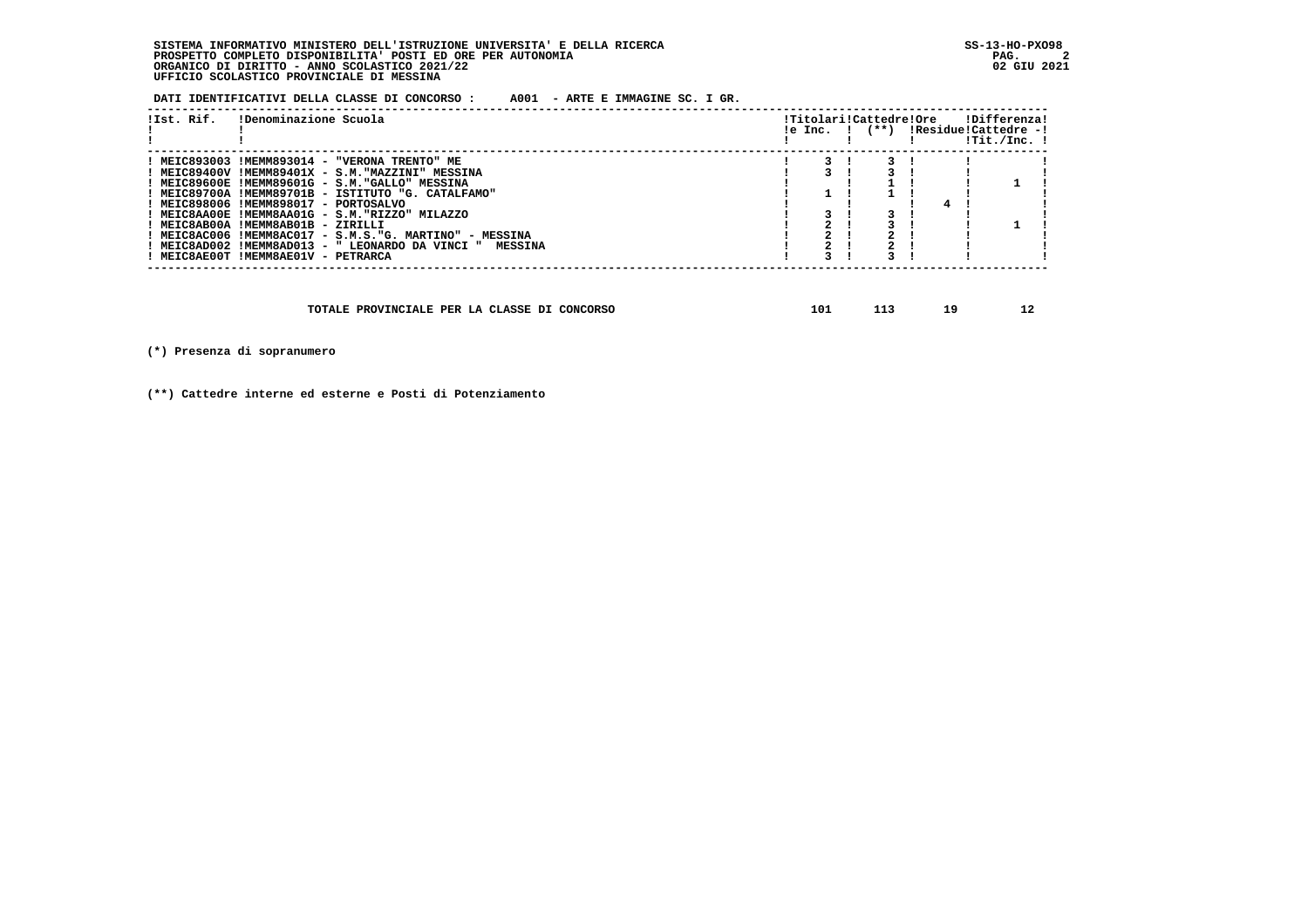**DATI IDENTIFICATIVI DELLA CLASSE DI CONCORSO : A022 - ITAL.,STORIA,ED.CIVICA,GEOG.SC.I GR**

| !Ist. Rif.   | !Denominazione Scuola                                      | !Titolari!Cattedre!Ore                     |                   |                 | !Differenza!             |                |        |
|--------------|------------------------------------------------------------|--------------------------------------------|-------------------|-----------------|--------------------------|----------------|--------|
| $\mathbf{I}$ |                                                            | $le Inc.$ $!$ $(**)$ $:Residue!Catedre -!$ |                   |                 |                          |                |        |
|              |                                                            | $\mathbf{I}$                               | $\mathbf{I}$      | ! ! Tit./Inc. ! |                          |                |        |
|              |                                                            |                                            |                   |                 |                          |                |        |
|              | ! MEIC813006 !MEMM813017 - "SANZO" CAPIZZI                 | $\mathbf{I}$<br>4!                         | 8 !               |                 | $\mathbf{I}$             | 4              |        |
|              | ! MEIC814002 !MEMM814024 - " DON MILANI " TUSA             | 6 !                                        | 8 !               |                 | $\mathbf{I}$             | 2              | Ι.     |
|              | ! MEIC81600N !MEMM81602Q - " MILICI " NOVARA S.            | 8 !                                        | 7 !               |                 | $\mathbf{I}$             | $\mathbf{1}$   | $1(*)$ |
|              | ! MEIC81700D !MEMM81702G - VULCANO                         | 7<br>$\mathbf{I}$                          | 8                 |                 | п.                       | 1              | л.     |
|              | ! MEIC818009 !MEMM81803C - STROMBOLI                       | 2                                          | 3 !               |                 |                          | 1              |        |
|              | ! MEIC819005 !MEMM819016 - "LEONARDO DA VINCI" VILLAFRANCA | 8                                          | 8                 |                 |                          |                |        |
|              | ! MEIC820009 !MEMM82001A - MARINA DI VENETICO              | 7                                          | 7!                |                 |                          |                |        |
|              | ! MEIC822001 !MEMM822012 - " VITTORINI " SS. ANNUNZIATA    | 7<br>- 1                                   | 6                 |                 | $-1$                     |                | $1(*)$ |
|              | ! MEIC82400L !MEMM82401N - " D'ALCONTRES " BARCELLONA      | 12<br>- 1                                  | 13                |                 |                          | 1              |        |
|              |                                                            |                                            |                   |                 |                          |                |        |
|              | ! MEIC82500C !MEMM82501D - " FOSCOLO " BARCELLONA          | 14<br>-1                                   | 14<br>- 1         |                 |                          |                |        |
|              | ! MEIC826008 !MEMM826019 - " VERGA " ACQUEDOLCI            | 9<br>- 1                                   | 10<br>-1          |                 |                          | 1              |        |
|              | ! MEIC827004 !MEMM827015 - BASTIANO GENOVESE               | 6                                          | 9<br>$\mathbf{I}$ |                 |                          | 3              |        |
|              | ! MEIC83000X !MEMM830011 - PIANA - CAPO D'ORLANDO          | 5                                          | 6<br>-1           |                 |                          | 1              |        |
|              | ! MEIC83200G !MEMM83203P - GUIDO DELLE COLONNE-ROCCALUMERA | 7                                          | 7                 |                 |                          |                |        |
|              | ! MEIC83300B !MEMM83301C - "LUIGI CAPUANA - GIARDINI NAXOS | 5                                          | 9                 |                 |                          | 4              |        |
|              | ! MEIC834007 !MEMM834018 - "E. MANCARI"                    | 8                                          | 9                 |                 |                          | 1              |        |
|              | ! MEIC835003 !MEMM835014 - SCUOLA MEDIA " G. MAMELI "      | 8                                          | 8                 |                 |                          |                |        |
|              | ! MEIC83700P !MEMM83701Q - ALI' TERME                      | 14<br>-1                                   | 16                |                 |                          | 2              |        |
|              | ! MEIC83800E !MEMM83801G - " KENNEDY " CASTELL'UMBERTO     | 6<br>- 1                                   | 8                 |                 |                          | $\mathbf{2}$   |        |
|              | ! MEIC83900A !MEMM83901B - BROLO                           | 10<br>-1                                   | 10                |                 |                          |                |        |
|              | ! MEIC842006 !MEMM842017 - "G. MARCONI" PACE DEL MELA      | 11                                         | 10                |                 |                          | 1              | $1(*)$ |
|              | ! MEIC84400T !MEMM84401V - SEC. I GRADO GIOIOSA M. CENTRO  | 11<br>1                                    | 11                |                 |                          |                |        |
|              | ! MEIC84600D !MEMM84601E - "TOMMASO AVERSA"                | 4<br>-1                                    | 5                 |                 |                          | 1              |        |
|              | ! MEIC847009 !MEMM84701A - " QUASIMODO " LONGI             | 7<br>- 1                                   | 9                 |                 |                          | $\mathbf{2}$   |        |
|              | PATTI                                                      | 8                                          | 9                 |                 |                          | 1              |        |
|              | ! MEIC848005 !MEMM848016 - " PIRANDELLO "                  |                                            |                   |                 |                          |                |        |
|              | ! MEIC849001 !MEMM849023 - " BELLINI "                     | 8                                          | 8                 |                 |                          |                |        |
|              | ! MEIC851001 !MEMM851012 - SALVO D'ACQUISTO                | 10<br>-1                                   | 10                |                 |                          |                |        |
|              | ! MEIC85200R !MEMM85201T - " ENRICO FERMI "                | - 1<br>6                                   | 6                 |                 |                          |                |        |
|              | ! MEIC855008 !MEMM855019 - " GALLUPPI " S. LUCIA DEL MELA  | 4<br>-1                                    | 4                 |                 |                          |                |        |
|              | ! MEIC856004 !MEMM856015 - "BUONARROTI"                    | 3                                          | 5.                |                 |                          | 2              |        |
|              | ! MEIC85700X !MEMM857011 - " GALILEI " TERME VIGLIATORE (- | 12<br>- 1                                  | 12                |                 |                          |                |        |
|              | ! MEIC85900G !MEMM85901L - DON ORIONE                      | 5<br>- 1                                   | 4                 |                 |                          | 1              | $1(*)$ |
|              | ! MEIC86100G !MEMM86101L - "ALBINO LUCIANI"                | 6<br>-1                                    | 6                 |                 |                          |                |        |
|              | ! MEIC86200B !MEMM86201C - LEOPARDI                        | 6                                          | 6                 |                 |                          |                |        |
|              | ! MEIC864003 !MEMM864014 - " LA PIRA "<br><b>CAMARO</b>    | 5                                          | 5                 |                 |                          |                |        |
|              | ! MEIC86500V !MEMM86501X - S.FRANCESCO DI PAOLA            | 7                                          | 8                 |                 |                          | 1              |        |
|              | ! MEIC86600P !MEMM86601Q - GALATTI - SC. SECONDARIA I GRAD | 7                                          | 8                 |                 |                          | 1              |        |
|              | ! MEIC86700E !MEMM86701G - " MANZONI " - "PIRANDELLO"      |                                            | 11                |                 |                          | $\overline{2}$ |        |
|              | ! MEIC869006 !MEMM869017 - PAINO                           | 6                                          | 6<br>- 1          |                 |                          |                |        |
|              | ! MEIC871006 !MEMM871017 - VANN'ANTO'                      | 8                                          | 8                 |                 |                          |                |        |
|              | ! MEIC872002 !MEMM872013 - "EVEMERO DA MESSINA" TORRE FARO | 9                                          | 9                 |                 |                          |                |        |
|              | ! MEIC87300T !MEMM87301V - G. PASCOLI                      | 8                                          | 8                 |                 |                          |                |        |
|              |                                                            |                                            | 10                | п.              |                          |                |        |
|              | ! MEIC87400N !MEMM87401P - SCUOLA MEDIA "L.CAPUANA"        | 10<br>-1                                   |                   |                 |                          |                |        |
|              | ! MEIC876009 !MEMM87601A - "DANTE ALIGHIERI" TORREGROTTA   | 8                                          | 8                 |                 |                          |                |        |
|              | ! MEIC877005 !MEMM877016 - " PLUVIO " TORRENOVA            | 8                                          | 10                |                 |                          | 2              |        |
|              | ! MEIC878001 !MEMM878012 - SAN PIERO PATTI                 | 6                                          | 7                 |                 |                          | 1              |        |
|              | ! MEIC87900R !MEMM87901T - " CESAREO " S. AGATA MILITELLO  | 3                                          | 4                 |                 |                          | 1              |        |
|              | ! MEIC88100R !MEMM88101T - " VERGA "                       | 7                                          | 8                 |                 |                          | 1              |        |
|              | ! MEIC88200L !MEMM88201N - " FOSCOLO "<br><b>MESSINA</b>   | 4                                          | 4.                |                 |                          |                |        |
|              | ! MEIC88300C !MEMM88301D - " GARIBALDI " MILAZZO           | 8                                          | 8                 |                 |                          |                |        |
|              | ! MEIC885004 !MEMM885015 - " MARCONI " S. AGATA MILITELLO  | 10<br>- 1                                  | 9                 |                 |                          | 1              | $1(*)$ |
|              | ! MEIC88600X !MEMM886011 - " FOSCOLO " TAORMINA            | 14<br>- 1                                  | 13                |                 | $\overline{\phantom{0}}$ | 1              | $1(*)$ |
|              | ! MEIC88700Q !MEMM88701R - ENZO DRAGO                      | 9<br>-1                                    | 9                 |                 |                          |                |        |
|              | ! MEIC88900B !MEMM88901C - " PETRI " S. TERESA RIVA        | 17<br>-1                                   | 17                |                 |                          |                |        |
|              | ! MEIC89100B !MEMM89101C - NELLO LOMBARDO - TORTORICI      | 5<br>$\blacksquare$                        | 5                 |                 |                          |                |        |
|              |                                                            |                                            |                   |                 |                          |                |        |

 **(\*) Presenza di sopranumero**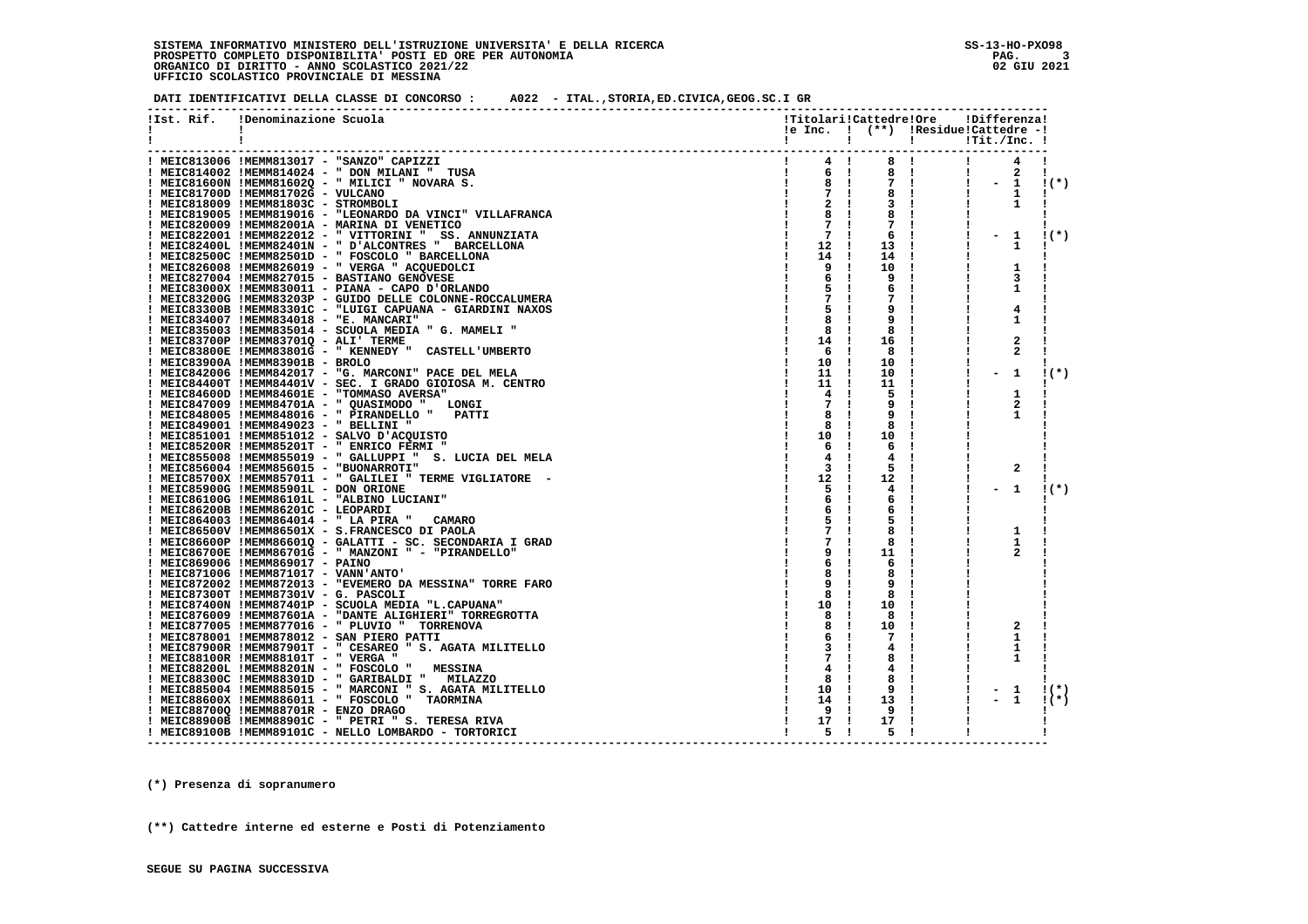**DATI IDENTIFICATIVI DELLA CLASSE DI CONCORSO : A022 - ITAL.,STORIA,ED.CIVICA,GEOG.SC.I GR**

| !Ist. Rif.<br>!Denominazione Scuola                      |     | $le Inc.$ $ $ $(***)$ | !Titolari!Cattedre!Ore | IResidue!Cattedre -! | !Differenza!<br>!Tit./Inc. ! |
|----------------------------------------------------------|-----|-----------------------|------------------------|----------------------|------------------------------|
| ! MEIC893003 !MEMM893014 - "VERONA TRENTO" ME            | 18  | 18                    |                        |                      |                              |
| ! MEIC89400V !MEMM89401X - S.M."MAZZINI" MESSINA         | 1 O | 12                    |                        |                      |                              |
| ! MEIC89600E !MEMM89601G - S.M."GALLO" MESSINA           |     |                       |                        |                      |                              |
| ! MEIC89700A !MEMM89701B - ISTITUTO "G. CATALFAMO"       |     | 10                    |                        |                      |                              |
| ! MEIC898006 !MEMM898017 - PORTOSALVO                    |     |                       |                        |                      |                              |
| ! MEIC8AA00E !MEMM8AA01G - S.M."RIZZO" MILAZZO           |     |                       |                        |                      |                              |
| ! MEIC8AB00A !MEMM8AB01B - ZIRILLI                       |     |                       |                        |                      |                              |
| ! MEIC8AC006 !MEMM8AC017 - S.M.S."G. MARTINO" - MESSINA  | 10  | 10                    |                        |                      |                              |
| ! MEIC8AD002 !MEMM8AD013 - " LEONARDO DA VINCI " MESSINA |     |                       |                        |                      |                              |
| ! MEIC8AE00T !MEMM8AE01V - PETRARCA                      | 8   |                       |                        |                      |                              |

| TOTALE PROVINCIALE PER LA CLASSE DI CONCORSO | 508 |  |  | -- |
|----------------------------------------------|-----|--|--|----|
|----------------------------------------------|-----|--|--|----|

 **(\*) Presenza di sopranumero**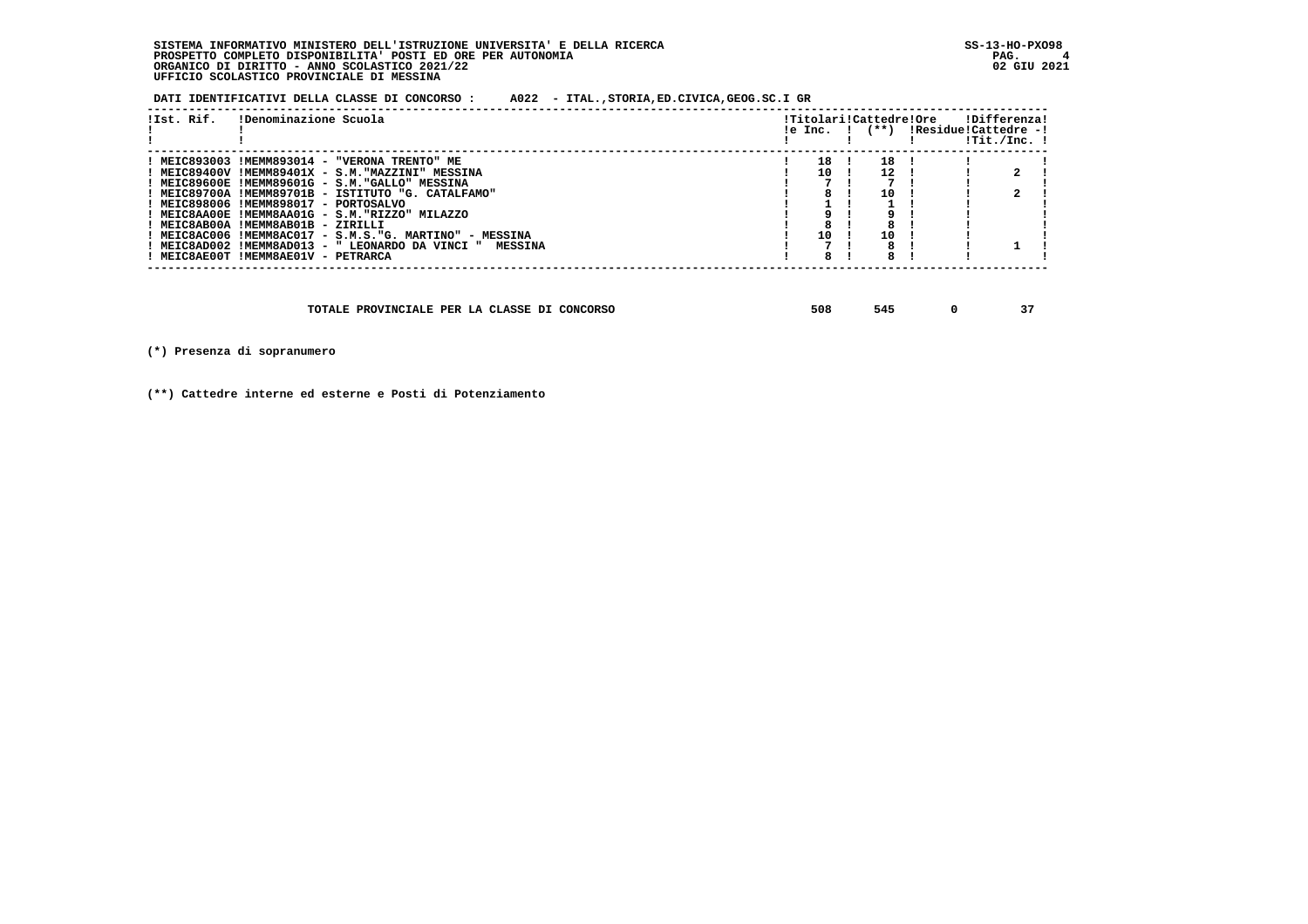**DATI IDENTIFICATIVI DELLA CLASSE DI CONCORSO : A028 - MATEMATICA E SCIENZE**

|    |            |                                                                                                               |                                                |                    |             | !Titolari!Cattedre!Ore !Differenza! |         |
|----|------------|---------------------------------------------------------------------------------------------------------------|------------------------------------------------|--------------------|-------------|-------------------------------------|---------|
| Ι. | !Ist. Rif. | !Denominazione Scuola                                                                                         |                                                |                    |             | !e Inc. ! (**) !Residue!Cattedre -! |         |
| Ι. |            |                                                                                                               | $\mathbf{I}$ and $\mathbf{I}$ and $\mathbf{I}$ |                    |             |                                     |         |
|    |            |                                                                                                               |                                                |                    |             |                                     |         |
|    |            | ! MEIC813006 !MEMM813017 - "SANZO" CAPIZZI                                                                    | $\frac{1}{5}$ $\frac{1}{1}$                    | 5 !                |             | $\mathbf{I}$                        |         |
|    |            | ! MEIC814002 !MEMM814024 - " DON MILANI " TUSA                                                                | $\frac{1}{2}$ 4 1                              |                    | $5 \quad 1$ | $\mathbf{1}$<br>$\mathbf{I}$        |         |
|    |            | ! MEIC81600N !MEMM81602Q - " MILICI " NOVARA S.                                                               | $4 \quad 1$                                    | $4 \quad 1$        |             | $\mathbf{I}$                        |         |
|    |            | ! MEIC81700D !MEMM81702G - VULCANO                                                                            | $5 \quad 1$                                    |                    |             |                                     |         |
|    |            | ! MEIC818009 !MEMM81803C - STROMBOLI                                                                          | $3 \cdot 1$                                    |                    | 3! 6!       |                                     |         |
|    |            | ! MEIC819005 !MEMM819016 - "LEONARDO DA VINCI" VILLAFRANCA                                                    | 5 !                                            |                    | - 1         |                                     |         |
|    |            | ! MEIC820009 !MEMM82001A - MARINA DI VENETICO                                                                 | 5                                              | 5!                 |             | л.                                  |         |
|    |            | ! MEIC822001 !MEMM822012 - " VITTORINI " SS. ANNUNZIATA                                                       | 3 <sub>1</sub>                                 | 3!                 |             |                                     |         |
|    |            | ! MEIC82400L !MEMM82401N - " D'ALCONTRES " BARCELLONA                                                         | 7 !                                            | 8                  |             | 1                                   |         |
|    |            | ! MEIC82500C !MEMM82501D - " FOSCOLO " BARCELLONA                                                             | 8<br>$\mathbf{I}$                              | 8                  |             |                                     |         |
|    |            | ! MEIC826008 !MEMM826019 - " VERGA " ACQUEDOLCI                                                               | 6<br>$\mathbf{I}$                              | 5.                 |             | $-1$<br>-1                          | $1(*)$  |
|    |            | ! MEIC827004 !MEMM827015 - BASTIANO GENOVESE                                                                  | 5                                              | 5!                 |             |                                     |         |
|    |            | ! MEIC83000X !MEMM830011 - PIANA - CAPO D'ORLANDO                                                             | 1                                              | 4!                 |             | 3                                   |         |
|    |            | ! MEIC83200G !MEMM83203P - GUIDO DELLE COLONNE-ROCCALUMERA                                                    | 2                                              | 4!                 |             | $\mathbf{2}$                        |         |
|    |            | ! MEIC83300B !MEMM83301C - "LUIGI CAPUANA - GIARDINI NAXOS                                                    | 4                                              | 5.                 |             | 1                                   |         |
|    |            | ! MEIC834007 !MEMM834018 - "E. MANCARI"                                                                       | 5                                              | 5.                 |             |                                     |         |
|    |            | ! MEIC835003 !MEMM835014 - SCUOLA MEDIA " G. MAMELI "                                                         | 5.                                             | 5.<br>$\mathbf{I}$ |             | -1                                  |         |
|    |            | ! MEIC83700P !MEMM83701Q - ALI' TERME                                                                         | 8                                              | 9                  |             | 1                                   |         |
|    |            | ! MEIC83800E !MEMM83801G - " KENNEDY " CASTELL'UMBERTO                                                        | 4                                              | 5.                 |             | 1<br>л.                             |         |
|    |            | ! MEIC83900A !MEMM83901B - BROLO                                                                              | 5                                              | 6                  |             | 1                                   |         |
|    |            | ! MEIC842006 !MEMM842017 - "G. MARCONI" PACE DEL MELA                                                         | 7                                              | 6                  |             | 1<br>$\blacksquare$                 | $1(*)$  |
|    |            | ! MEIC84400T !MEMM84401V - SEC. I GRADO GIOIOSA M. CENTRO                                                     | 6                                              | 6                  |             |                                     |         |
|    |            | ! MEIC84600D !MEMM84601E - "TOMMASO AVERSA"                                                                   | з                                              | 3                  |             |                                     |         |
|    |            | ! MEIC847009 !MEMM84701A - " QUASIMODO " LONGI                                                                | 4                                              | 5.                 |             | 1                                   |         |
|    |            | ! MEIC848005 !MEMM848016 - " PIRANDELLO " PATTI                                                               | 5                                              | 5.                 |             |                                     |         |
|    |            | ! MEIC849001 !MEMM849023 - " BELLINI "                                                                        | 4                                              | 5                  |             | 1                                   |         |
|    |            | I MEIC851001 IMEMM851012 - SALVO D'ACQUISTO                                                                   | 6                                              | 6                  |             |                                     |         |
|    |            | ! MEIC85200R !MEMM85201T - " ENRICO FERMI "                                                                   | 3                                              | 3                  |             |                                     |         |
|    |            | ! MEIC855008 !MEMM855019 - " GALLUPPI " S. LUCIA DEL MELA                                                     | 2                                              | 2                  |             |                                     |         |
|    |            | ! MEIC856004 !MEMM856015 - "BUONARROTI"                                                                       | 3                                              | 3                  |             |                                     |         |
|    |            | ! MEIC85700X !MEMM857011 - " GALILEI " TERME VIGLIATORE -                                                     | 6                                              | 6                  |             |                                     |         |
|    |            | ! MEIC85900G !MEMM85901L - DON ORIONE                                                                         | 3                                              | 3                  |             |                                     |         |
|    |            | ! MEIC86100G !MEMM86101L - "ALBINO LUCIANI"                                                                   |                                                | 3                  |             | 1                                   |         |
|    |            | ! MEIC86200B !MEMM86201C - LEOPARDI                                                                           |                                                | 3                  |             |                                     |         |
|    |            | ! MEIC864003 !MEMM864014 - " LA PIRA "<br><b>CAMARO</b>                                                       | 3                                              | 3<br>5             |             |                                     |         |
|    |            | ! MEIC86500V !MEMM86501X - S.FRANCESCO DI PAOLA<br>! MEIC86600P !MEMM86601Q - GALATTI - SC. SECONDARIA I GRAD | 3                                              | 5.                 |             | 2                                   |         |
|    |            | ! MEIC86700E !MEMM86701G - " MANZONI " - "PIRANDELLO"                                                         |                                                | 7                  |             | 1                                   |         |
|    |            | ! MEIC869006 !MEMM869017 - PAINO                                                                              |                                                | 3                  |             | 1                                   |         |
|    |            | ! MEIC871006 !MEMM871017 - VANN'ANTO'                                                                         | 4                                              | 4                  |             |                                     |         |
|    |            | ! MEIC872002 !MEMM872013 - "EVEMERO DA MESSINA" TORRE FARO                                                    | 6                                              | 6                  |             |                                     |         |
|    |            | ! MEIC87300T !MEMM87301V - G. PASCOLI                                                                         |                                                | 5                  |             | 1                                   |         |
|    |            | ! MEIC87400N !MEMM87401P - SCUOLA MEDIA "L.CAPUANA"                                                           |                                                | 5                  |             |                                     |         |
|    |            | ! MEIC876009 !MEMM87601A - "DANTE ALIGHIERI" TORREGROTTA                                                      | 4                                              | 4                  |             |                                     |         |
|    |            | ! MEIC877005 !MEMM877016 - " PLUVIO " TORRENOVA                                                               | 5                                              | 6                  |             | 1                                   |         |
|    |            | ! MEIC878001 !MEMM878012 - SAN PIERO PATTI                                                                    | 5                                              | 4                  |             | 1                                   | $1(*)$  |
|    |            | ! MEIC87900R !MEMM87901T - " CESAREO " S. AGATA MILITELLO                                                     | 3                                              | 3                  |             |                                     |         |
|    |            | ! MEIC88100R !MEMM88101T - " VERGA "                                                                          | 5                                              | 5                  |             |                                     |         |
|    |            | ! MEIC88200L !MEMM88201N - " FOSCOLO "<br><b>MESSINA</b>                                                      | 2                                              | 3                  |             | 1                                   |         |
|    |            | ! MEIC88300C !MEMM88301D - " GARIBALDI " MILAZZO                                                              | 5                                              | 5                  |             |                                     |         |
|    |            | ! MEIC885004 !MEMM885015 - " MARCONI " S. AGATA MILITELLO                                                     | 6<br>$\mathbf{I}$                              | 5                  |             | 1<br>$-$                            | $1(*)$  |
|    |            | ! MEIC88600X !MEMM886011 - " FOSCOLO " TAORMINA                                                               | 9                                              | 8                  |             | 1                                   | $1$ (*) |
|    |            | ! MEIC88700Q !MEMM88701R - ENZO DRAGO                                                                         | 6<br>- 1                                       | 6                  |             |                                     |         |
|    |            | ! MEIC88900B !MEMM88901C - " PETRI " S. TERESA RIVA                                                           | 8<br>- 1                                       | 10                 |             | $\mathbf{2}$                        |         |
|    |            | ! MEIC89100B !MEMM89101C - NELLO LOMBARDO - TORTORICI                                                         | 3<br>- 1                                       | 3<br>-1            |             | 1                                   |         |
|    |            |                                                                                                               |                                                |                    |             |                                     |         |

 **---------------------------------------------------------------------------------------------------------------------------------**

 **(\*) Presenza di sopranumero**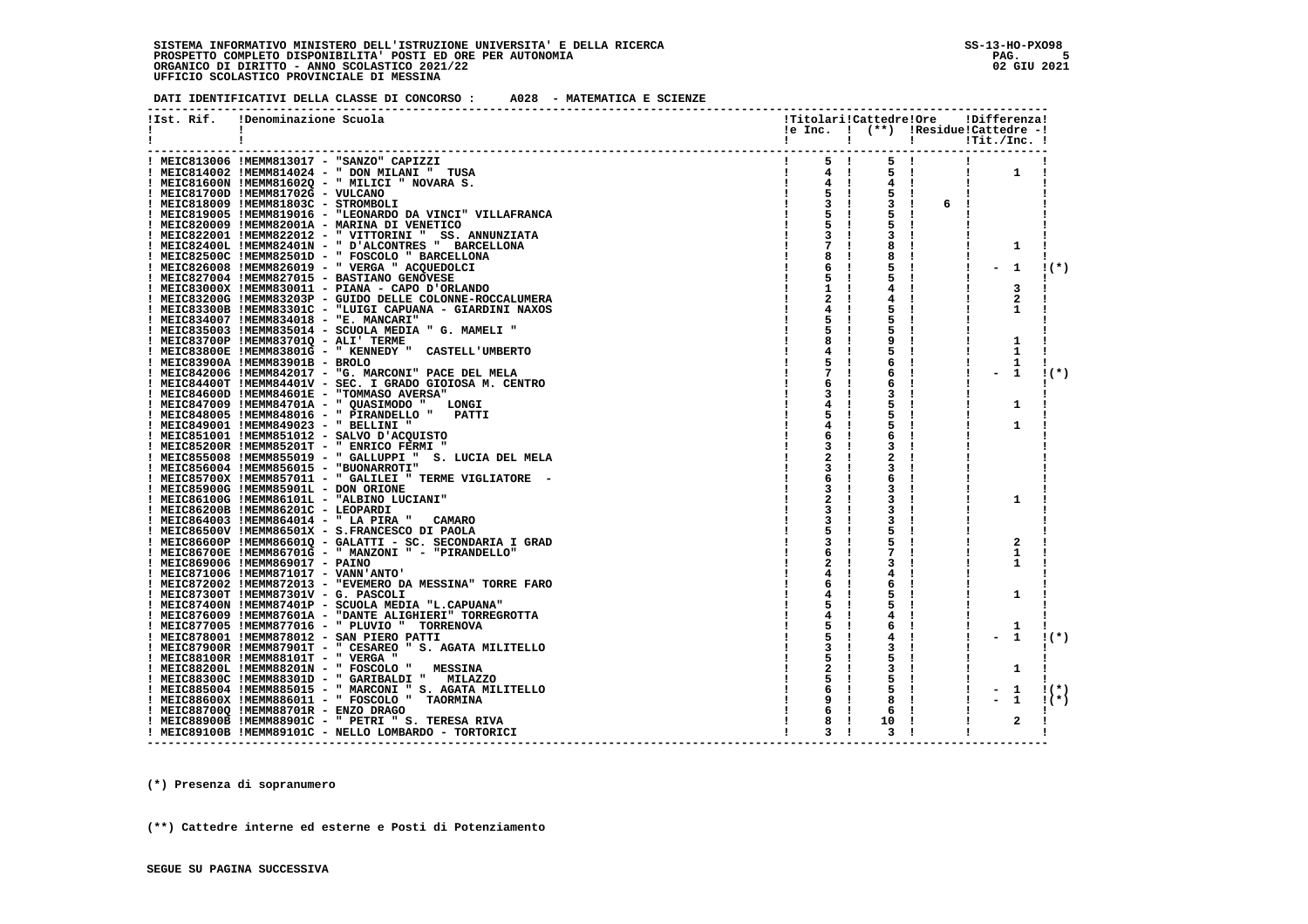**DATI IDENTIFICATIVI DELLA CLASSE DI CONCORSO : A028 - MATEMATICA E SCIENZE**

| !Ist. Rif. | !Denominazione Scuola                                    |    | $le Inc.$ $ $ $(**)$ | !Titolari!Cattedre!Ore<br>!Residue!Cattedre -! | !Differenza!<br>!Tit./Inc. ! |  |
|------------|----------------------------------------------------------|----|----------------------|------------------------------------------------|------------------------------|--|
|            | ! MEIC893003 !MEMM893014 - "VERONA TRENTO" ME            | 10 | 11                   |                                                |                              |  |
|            | ! MEIC89400V !MEMM89401X - S.M."MAZZINI" MESSINA         |    |                      |                                                |                              |  |
|            | ! MEIC89600E !MEMM89601G - S.M."GALLO" MESSINA           |    |                      |                                                |                              |  |
|            | ! MEIC89700A !MEMM89701B - ISTITUTO "G. CATALFAMO"       |    |                      |                                                |                              |  |
|            | ! MEIC898006 !MEMM898017 - PORTOSALVO                    |    |                      |                                                |                              |  |
|            | ! MEIC8AA00E !MEMM8AA01G - S.M."RIZZO" MILAZZO           |    |                      |                                                |                              |  |
|            | ! MEIC8AB00A !MEMM8AB01B - ZIRILLI                       |    |                      |                                                |                              |  |
|            | ! MEIC8AC006 !MEMM8AC017 - S.M.S."G. MARTINO" - MESSINA  |    |                      |                                                |                              |  |
|            | ! MEIC8AD002 !MEMM8AD013 - " LEONARDO DA VINCI " MESSINA |    |                      |                                                |                              |  |
|            | ! MEIC8AE00T !MEMM8AE01V - PETRARCA                      |    |                      |                                                |                              |  |
|            |                                                          |    |                      |                                                |                              |  |

| TOTALE PROVINCIALE PER LA CLASSE DI CONCORSO | 300 | 32. |  | -- |
|----------------------------------------------|-----|-----|--|----|
|----------------------------------------------|-----|-----|--|----|

 **(\*) Presenza di sopranumero**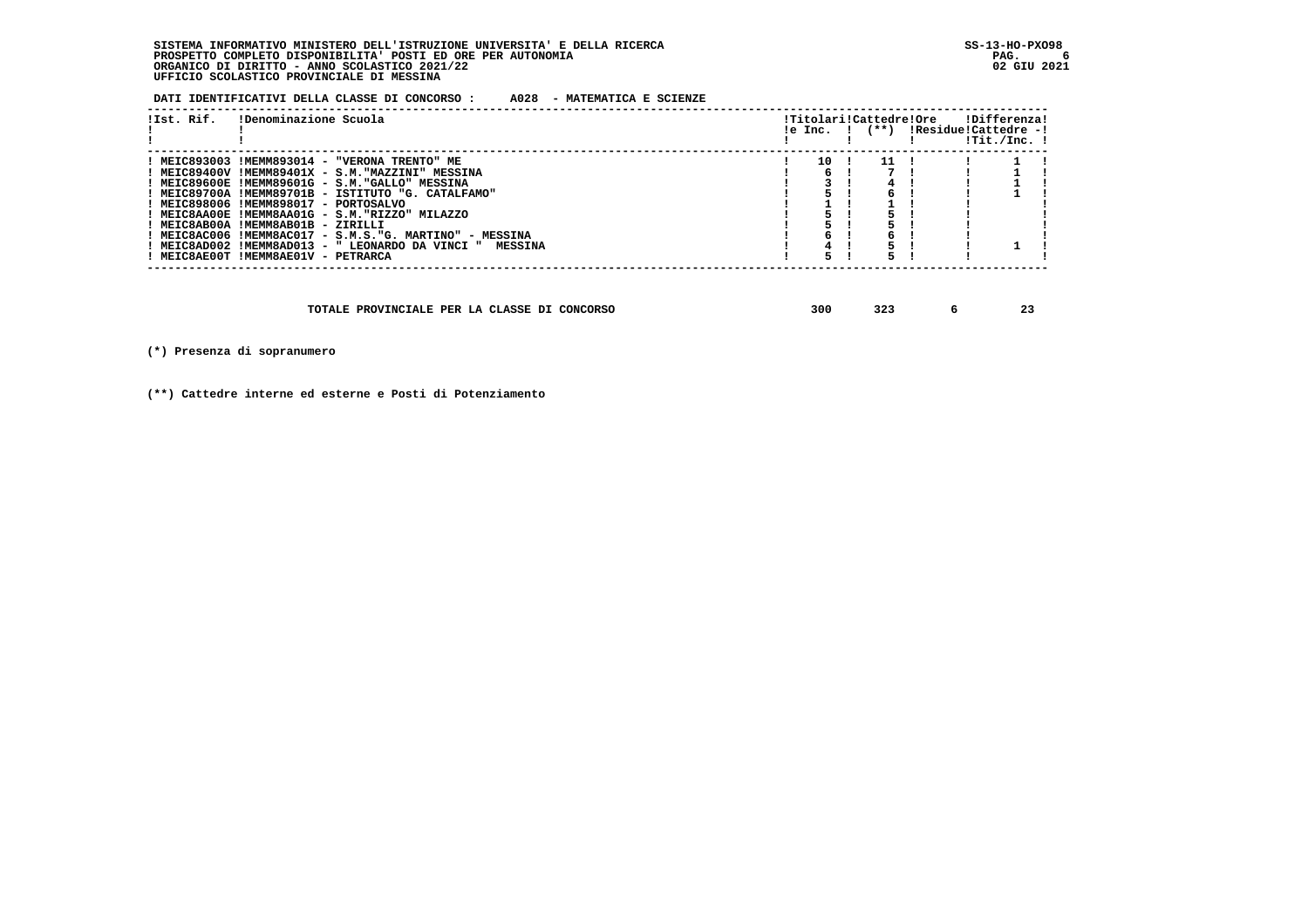**DATI IDENTIFICATIVI DELLA CLASSE DI CONCORSO : A030 - MUSICA SC. I GR.**

| !Ist. Rif. | !Denominazione Scuola                                                                                                                                          | !Titolari!Cattedre!Ore    |                                                               |              | !Differenza!                        |
|------------|----------------------------------------------------------------------------------------------------------------------------------------------------------------|---------------------------|---------------------------------------------------------------|--------------|-------------------------------------|
| Ι.         | $\mathbf{I}$                                                                                                                                                   |                           |                                                               |              | !e Inc. ! (**) !Residue!Cattedre -! |
|            | -1                                                                                                                                                             | $\mathbf{I}$              | $\mathbf{I}$ and $\mathbf{I}$                                 |              |                                     |
|            |                                                                                                                                                                |                           |                                                               |              |                                     |
|            | ! MEIC813006 !MEMM813017 - "SANZO" CAPIZZI                                                                                                                     |                           |                                                               |              |                                     |
|            | ! MEIC814002 !MEMM814024 - " DON MILANI " TUSA<br>$\frac{1}{4} \left( \frac{1}{2} \right) \left( \frac{1}{2} \right) = \frac{1}{4} \left( \frac{1}{2} \right)$ | and the first part of the | $1 \quad 1$                                                   |              | $\mathbf{1}$<br>Ι.                  |
|            | ! MEIC81600N !MEMM81602Q - " MILICI " NOVARA S.                                                                                                                |                           | $1 \quad 1$                                                   | 4!           |                                     |
|            | ! MEIC81700D !MEMM81702G - VULCANO                                                                                                                             | -1                        | $\begin{array}{cc} 1 & 1 \\ 2 & 1 \end{array}$<br>$2 \cdot 1$ |              |                                     |
|            | ! MEIC818009 !MEMM81803C - STROMBOLI                                                                                                                           |                           | $1 \quad 1$                                                   |              | 1                                   |
|            | ! MEIC819005 !MEMM819016 - "LEONARDO DA VINCI" VILLAFRANCA                                                                                                     | 3 I                       | 3                                                             |              |                                     |
|            | ! MEIC820009 !MEMM82001A - MARINA DI VENETICO                                                                                                                  | $2 \cdot 1$               | 2                                                             |              |                                     |
|            | ! MEIC822001 !MEMM822012 - " VITTORINI " SS. ANNUNZIATA                                                                                                        | $2 \cdot 1$               | 2                                                             |              |                                     |
|            | ! MEIC82400L !MEMM82401N - " D'ALCONTRES " BARCELLONA                                                                                                          | 4!                        | 4                                                             |              |                                     |
|            | ! MEIC82500C !MEMM82501D - " FOSCOLO " BARCELLONA                                                                                                              | 2!                        | 2                                                             |              |                                     |
|            | ! MEIC826008 !MEMM826019 - " VERGA " ACQUEDOLCI                                                                                                                |                           | 1                                                             |              | 1                                   |
|            | ! MEIC827004 !MEMM827015 - BASTIANO GENOVESE                                                                                                                   | $1 \quad 1$               | 2                                                             |              | 1                                   |
|            | ! MEIC83000X !MEMM830011 - PIANA - CAPO D'ORLANDO                                                                                                              | $\mathbf{2}$              | 2                                                             |              |                                     |
|            |                                                                                                                                                                |                           |                                                               |              |                                     |
|            | ! MEIC83200G !MEMM83203P - GUIDO DELLE COLONNE-ROCCALUMERA                                                                                                     | $1 \quad 1$               | ı                                                             |              |                                     |
|            | ! MEIC83300B !MEMM83301C - "LUIGI CAPUANA - GIARDINI NAXOS                                                                                                     | 1 !                       | 2                                                             |              | 1                                   |
|            | ! MEIC834007 !MEMM834018 - "E. MANCARI"                                                                                                                        | $1 \quad 1$               | 1                                                             |              |                                     |
|            | ! MEIC835003 !MEMM835014 - SCUOLA MEDIA " G. MAMELI "                                                                                                          |                           | 2                                                             |              | 1                                   |
|            | ! MEIC83700P !MEMM83701Q - ALI' TERME                                                                                                                          | 2 !                       |                                                               | 3            |                                     |
|            | ! MEIC83800E !MEMM83801G - " KENNEDY " CASTELL'UMBERTO                                                                                                         | 1 !                       | 1                                                             | 4            |                                     |
|            | ! MEIC83900A !MEMM83901B - BROLO                                                                                                                               | 1 !                       | 1                                                             | 2            |                                     |
|            | ! MEIC842006 !MEMM842017 - "G. MARCONI" PACE DEL MELA                                                                                                          | 3                         |                                                               |              |                                     |
|            | ! MEIC84400T !MEMM84401V - SEC. I GRADO GIOIOSA M. CENTRO                                                                                                      | 2!                        | 2                                                             |              |                                     |
|            | ! MEIC84600D !MEMM84601E - "TOMMASO AVERSA"                                                                                                                    | $1 \quad 1$               | 1                                                             |              |                                     |
|            | ! MEIC847009 !MEMM84701A - " QUASIMODO " LONGI                                                                                                                 | $1 \quad 1$               | 1                                                             | $\mathbf{2}$ |                                     |
|            | ! MEIC848005 !MEMM848016 - " PIRANDELLO " PATTI                                                                                                                | 1                         | 1                                                             | 2            |                                     |
|            | ! MEIC849001 !MEMM849023 - " BELLINI "                                                                                                                         | 1 !                       | 1                                                             | 8            |                                     |
|            | ! MEIC851001 !MEMM851012 - SALVO D'ACQUISTO                                                                                                                    | 3                         | 3                                                             |              |                                     |
|            | ! MEIC85200R !MEMM85201T - " ENRICO FERMI "                                                                                                                    | $1 \quad 1$               | 1                                                             |              |                                     |
|            | ! MEIC855008 !MEMM855019 - " GALLUPPI "<br>S. LUCIA DEL MELA                                                                                                   | 1                         | 1                                                             |              |                                     |
|            | ! MEIC856004 !MEMM856015 - "BUONARROTI"                                                                                                                        | 2                         | 2                                                             |              |                                     |
|            | ! MEIC85700X !MEMM857011 - " GALILEI " TERME VIGLIATORE -                                                                                                      | 1                         | 2                                                             |              | 1                                   |
|            | ! MEIC85900G !MEMM85901L - DON ORIONE                                                                                                                          | $1 \quad 1$               | 1                                                             |              |                                     |
|            | ! MEIC86100G !MEMM86101L - "ALBINO LUCIANI"                                                                                                                    | 1                         | 1                                                             |              |                                     |
|            | ! MEIC86200B !MEMM86201C - LEOPARDI                                                                                                                            | 2                         | 2                                                             |              |                                     |
|            | ! MEIC864003 !MEMM864014 - " LA PIRA "<br><b>CAMARO</b>                                                                                                        | 1                         | 1                                                             |              |                                     |
|            | ! MEIC86500V !MEMM86501X - S.FRANCESCO DI PAOLA                                                                                                                | $1 \quad 1$               | 1                                                             |              |                                     |
|            |                                                                                                                                                                |                           |                                                               |              |                                     |
|            | ! MEIC86600P !MEMM86601Q - GALATTI - SC. SECONDARIA I GRAD<br>! MEIC86700E !MEMM86701G - " MANZONI " - "PIRANDELLO"                                            | $\mathbf{1}$              | 1                                                             |              |                                     |
|            |                                                                                                                                                                |                           | 3                                                             |              |                                     |
|            | ! MEIC869006 !MEMM869017 - PAINO                                                                                                                               | 2                         | 2                                                             |              |                                     |
|            | ! MEIC871006 !MEMM871017 - VANN'ANTO'                                                                                                                          | $1 \quad 1$               | 1                                                             |              |                                     |
|            | ! MEIC872002 !MEMM872013 - "EVEMERO DA MESSINA" TORRE FARO                                                                                                     | 3<br>$\mathbf{I}$         | з                                                             | л.           |                                     |
|            | ! MEIC87300T !MEMM87301V - G. PASCOLI                                                                                                                          | $1 \quad 1$               | 1                                                             | 6            |                                     |
|            | ! MEIC87400N !MEMM87401P - SCUOLA MEDIA "L.CAPUANA"                                                                                                            | $2 \quad 1$               | 3                                                             |              | 1                                   |
|            | ! MEIC876009 !MEMM87601A - "DANTE ALIGHIERI" TORREGROTTA                                                                                                       | $1 \quad 1$               | 1                                                             |              |                                     |
|            | ! MEIC877005 !MEMM877016 - " PLUVIO " TORRENOVA                                                                                                                |                           |                                                               |              |                                     |
|            | ! MEIC878001 !MEMM878012 - SAN PIERO PATTI                                                                                                                     |                           | 1                                                             |              |                                     |
|            | ! MEIC87900R !MEMM87901T - " CESAREO " S. AGATA MILITELLO                                                                                                      | 1                         | 1                                                             |              |                                     |
|            | ! MEIC88100R !MEMM88101T - " VERGA "                                                                                                                           |                           | 1                                                             |              |                                     |
|            | ! MEIC88200L !MEMM88201N - " FOSCOLO "<br><b>MESSINA</b>                                                                                                       |                           |                                                               |              |                                     |
|            | ! MEIC88300C !MEMM88301D - " GARIBALDI " MILAZZO                                                                                                               |                           | ı                                                             |              |                                     |
|            | ! MEIC885004 !MEMM885015 - " MARCONI " S. AGATA MILITELLO                                                                                                      | $2 \quad 1$               |                                                               |              |                                     |
|            | ! MEIC88600X !MEMM886011 - " FOSCOLO " TAORMINA                                                                                                                | 2                         |                                                               |              | 1                                   |
|            | ! MEIC88700Q !MEMM88701R - ENZO DRAGO                                                                                                                          | 2                         | 2                                                             |              |                                     |
|            | ! MEIC88900B !MEMM88901C - " PETRI " S. TERESA RIVA                                                                                                            | 1                         | 4                                                             |              | з                                   |
|            | ! MEIC89100B !MEMM89101C - NELLO LOMBARDO - TORTORICI                                                                                                          | $1 \quad 1$               | 1                                                             |              |                                     |
|            |                                                                                                                                                                |                           |                                                               |              |                                     |

 **(\*) Presenza di sopranumero**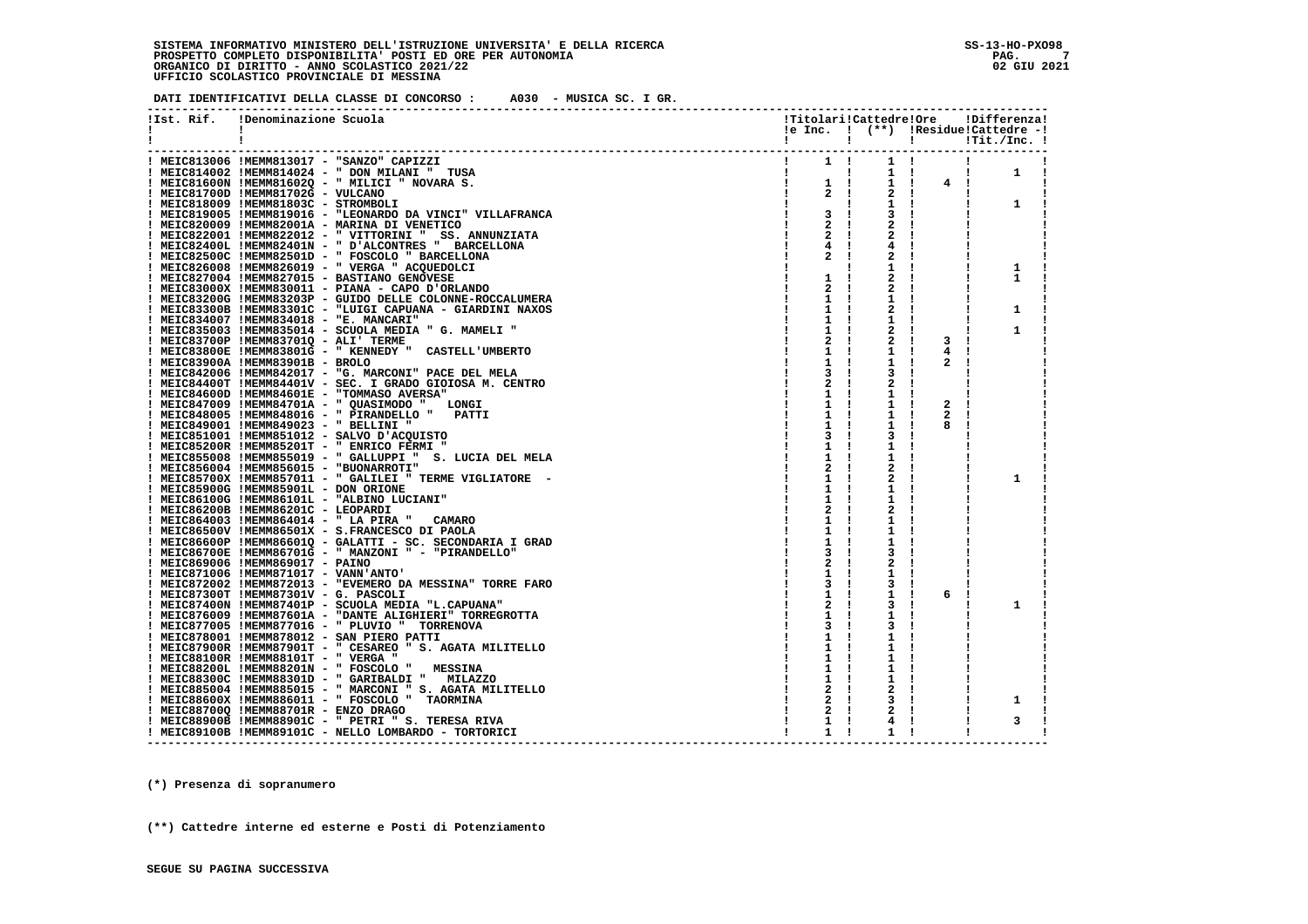**DATI IDENTIFICATIVI DELLA CLASSE DI CONCORSO : A030 - MUSICA SC. I GR.**

| !Ist. Rif. | !Denominazione Scuola                                    | le Inc. ! | !Titolari!Cattedre!Ore<br>(**) !Residue!Cattedre -! |  | !Differenza! | !Tit./Inc. ! |                 |
|------------|----------------------------------------------------------|-----------|-----------------------------------------------------|--|--------------|--------------|-----------------|
|            | ! MEIC893003 !MEMM893014 - "VERONA TRENTO" ME            |           |                                                     |  |              |              |                 |
|            | ! MEIC89400V !MEMM89401X - S.M."MAZZINI" MESSINA         |           |                                                     |  |              |              |                 |
|            | ! MEIC89600E !MEMM89601G - S.M."GALLO" MESSINA           |           |                                                     |  |              |              |                 |
|            | MEIC89700A !MEMM89701B - ISTITUTO "G. CATALFAMO"         |           |                                                     |  |              |              |                 |
|            | ! MEIC898006 !MEMM898017 - PORTOSALVO                    |           |                                                     |  |              |              |                 |
|            | MEIC8AA00E !MEMM8AA01G - S.M."RIZZO" MILAZZO             | 4         |                                                     |  |              | - 1          | $\mathbf{1}(k)$ |
|            | ! MEIC8AB00A !MEMM8AB01B - ZIRILLI                       |           |                                                     |  |              |              |                 |
|            | ! MEIC8AC006 !MEMM8AC017 - S.M.S."G. MARTINO" - MESSINA  |           |                                                     |  |              |              |                 |
|            | ! MEIC8AD002 !MEMM8AD013 - " LEONARDO DA VINCI " MESSINA |           |                                                     |  |              |              |                 |
|            | ! MEIC8AE00T !MEMM8AE01V - PETRARCA                      |           |                                                     |  |              |              |                 |
|            |                                                          |           |                                                     |  |              |              |                 |

 **TOTALE PROVINCIALE PER LA CLASSE DI CONCORSO 99 112 37 13**

 **(\*) Presenza di sopranumero**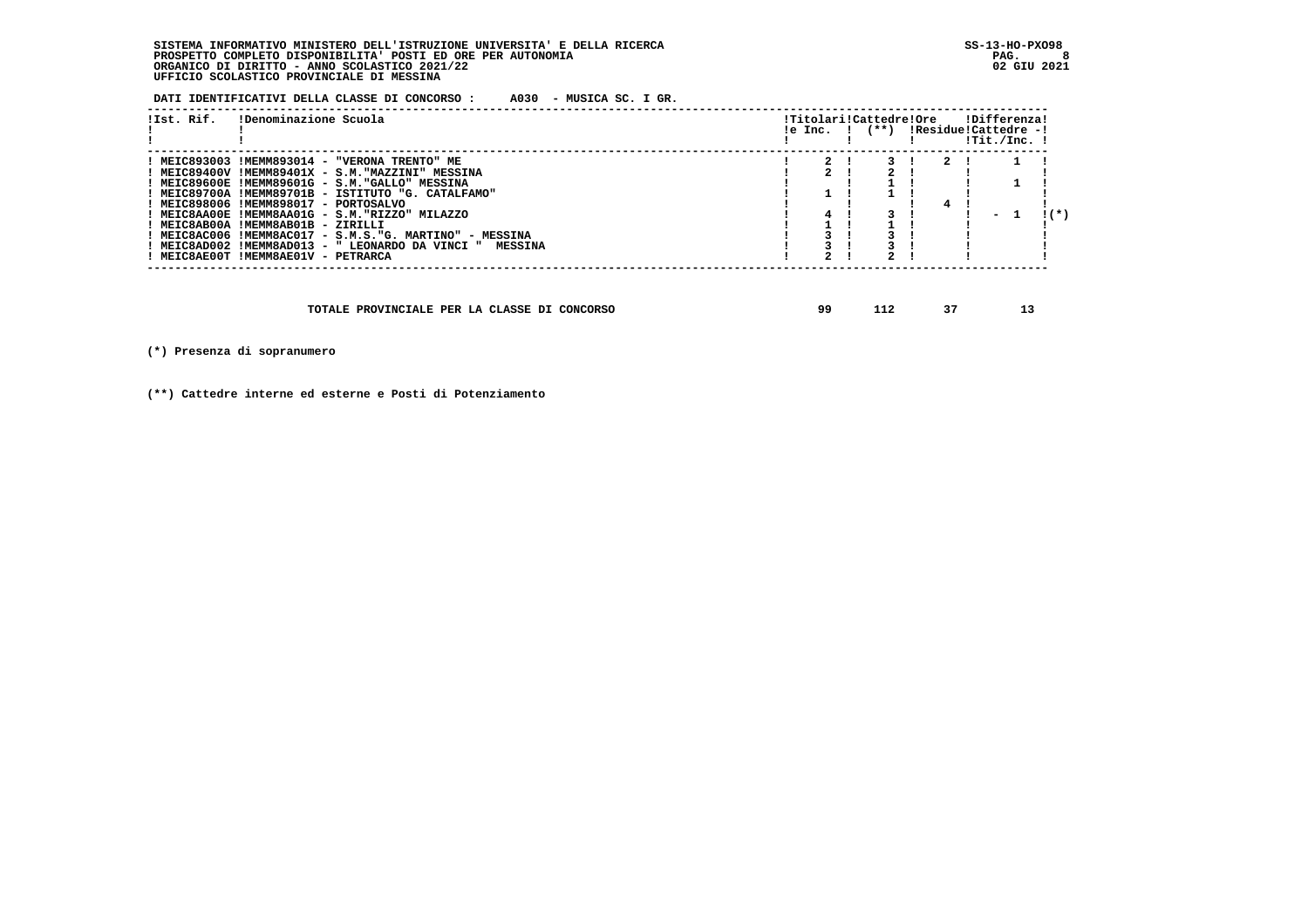**DATI IDENTIFICATIVI DELLA CLASSE DI CONCORSO : A049 - SC. MOT. E SPORT. SC. I GR.**

| !Ist. Rif. | !Denominazione Scuola                                                                                                                                                                                                                | !Titolari!Cattedre!Ore                                  |                     |                                                         | !Differenza!                                               |                 |
|------------|--------------------------------------------------------------------------------------------------------------------------------------------------------------------------------------------------------------------------------------|---------------------------------------------------------|---------------------|---------------------------------------------------------|------------------------------------------------------------|-----------------|
| Ι.         |                                                                                                                                                                                                                                      |                                                         |                     |                                                         | le Inc. ! (**) !Residue!Cattedre -!                        |                 |
|            |                                                                                                                                                                                                                                      |                                                         |                     |                                                         | $\qquad \qquad \text{I} \qquad \qquad \text{Irit./Inc. I}$ |                 |
|            | TRA<br>TRA<br>S. Contractor (1) The Contractor (1) The Contractor (1) The Contractor (1) The Contractor (1) The Contractor<br>Contractor (1) The Contractor (1) The Contractor (1) The Contractor (1) The Contractor (1) The Contrac |                                                         |                     |                                                         |                                                            |                 |
|            | ! MEIC813006 !MEMM813017 - "SANZO" CAPIZZI                                                                                                                                                                                           |                                                         |                     |                                                         |                                                            |                 |
|            | ! MEIC814002 !MEMM814024 - " DON MILANI " TUSA                                                                                                                                                                                       |                                                         |                     |                                                         |                                                            |                 |
|            | ! MEIC81600N !MEMM81602Q - " MILICI " NOVARA S.                                                                                                                                                                                      |                                                         |                     |                                                         | $! - 1$ $!(*)$                                             |                 |
|            | ! MEIC81700D !MEMM81702G - VULCANO                                                                                                                                                                                                   | $\begin{array}{ccc} 1 & 2 & 1 \\ 1 & 2 & 1 \end{array}$ |                     | $\begin{array}{cc} 1 & 1 \\ 1 & 1 \\ 1 & 1 \end{array}$ | $-1$                                                       | $\mathbf{1}(*)$ |
|            | ! MEIC818009 !MEMM81803C - STROMBOLI                                                                                                                                                                                                 |                                                         |                     |                                                         | 1                                                          |                 |
|            | ! MEIC819005 !MEMM819016 - "LEONARDO DA VINCI" VILLAFRANCA                                                                                                                                                                           | 3 <sub>1</sub>                                          | 3!                  |                                                         |                                                            |                 |
|            | ! MEIC820009 !MEMM82001A - MARINA DI VENETICO                                                                                                                                                                                        | $2 \cdot 1$                                             | 2!                  |                                                         |                                                            |                 |
|            | ! MEIC822001 !MEMM822012 - " VITTORINI " SS. ANNUNZIATA                                                                                                                                                                              | $\mathbf{2}$                                            | $\mathbf{2}$<br>- 1 |                                                         |                                                            |                 |
|            | ! MEIC82400L !MEMM82401N - " D'ALCONTRES " BARCELLONA                                                                                                                                                                                | $1 \quad 1$                                             | 2                   |                                                         | 1                                                          |                 |
|            | ! MEIC82500C !MEMM82501D - " FOSCOLO " BARCELLONA                                                                                                                                                                                    | 2                                                       | 2<br>- 1            |                                                         |                                                            |                 |
|            | ! MEIC826008 !MEMM826019 - " VERGA " ACQUEDOLCI                                                                                                                                                                                      |                                                         | 1<br>- 1            | 1 !                                                     | 1                                                          |                 |
|            | ! MEIC827004 !MEMM827015 - BASTIANO GENOVESE                                                                                                                                                                                         | 2<br>- 1                                                | 2                   |                                                         |                                                            |                 |
|            | ! MEIC83000X !MEMM830011 - PIANA - CAPO D'ORLANDO                                                                                                                                                                                    | $\mathbf{1}$                                            | 1                   |                                                         |                                                            |                 |
|            | ! MEIC83200G !MEMM83203P - GUIDO DELLE COLONNE-ROCCALUMERA                                                                                                                                                                           | 1<br>- 1                                                | 1<br>- 1            | 4<br>- 1                                                |                                                            |                 |
|            | ! MEIC83300B !MEMM83301C - "LUIGI CAPUANA - GIARDINI NAXOS                                                                                                                                                                           |                                                         | 1<br>- 1            | $\overline{2}$<br>- 1                                   | 1                                                          |                 |
|            | ! MEIC834007 !MEMM834018 - "E. MANCARI"                                                                                                                                                                                              | 1<br>$\mathbf{I}$                                       | 1<br>-1             |                                                         |                                                            |                 |
|            | ! MEIC835003 !MEMM835014 - SCUOLA MEDIA " G. MAMELI "                                                                                                                                                                                | 2                                                       | 2                   |                                                         |                                                            |                 |
|            | ! MEIC83700P !MEMM83701Q - ALI' TERME                                                                                                                                                                                                | 3<br>- 1                                                | 3<br>. .            |                                                         |                                                            |                 |
|            | ! MEIC83800E !MEMM83801G - " KENNEDY " CASTELL'UMBERTO                                                                                                                                                                               | 1                                                       | 1<br>- 1            |                                                         |                                                            |                 |
|            | ! MEIC83900A !MEMM83901B - BROLO                                                                                                                                                                                                     | 1                                                       | 2<br>$\mathbf{I}$   |                                                         | 1                                                          |                 |
|            | ! MEIC842006 !MEMM842017 - "G. MARCONI" PACE DEL MELA                                                                                                                                                                                | 2                                                       | $\mathbf{2}$        |                                                         |                                                            |                 |
|            | ! MEIC84400T !MEMM84401V - SEC. I GRADO GIOIOSA M. CENTRO                                                                                                                                                                            | 1                                                       | 2                   |                                                         | 1                                                          |                 |
|            | ! MEIC84600D !MEMM84601E - "TOMMASO AVERSA"                                                                                                                                                                                          | 1                                                       | 1                   |                                                         |                                                            |                 |
|            | ! MEIC847009 !MEMM84701A - " QUASIMODO " LONGI                                                                                                                                                                                       |                                                         | ı.                  | 1<br>$\mathbf{I}$                                       | 1                                                          |                 |
|            | ! MEIC848005 !MEMM848016 - " PIRANDELLO "<br><b>PATTI</b>                                                                                                                                                                            | 1<br>-1                                                 | 1                   | 1                                                       |                                                            |                 |
|            | ! MEIC849001 !MEMM849023 - " BELLINI "                                                                                                                                                                                               | 1                                                       | 1                   |                                                         |                                                            |                 |
|            | ! MEIC851001 !MEMM851012 - SALVO D'ACQUISTO                                                                                                                                                                                          | 2                                                       | 2                   |                                                         |                                                            |                 |
|            | ! MEIC85200R !MEMM85201T - " ENRICO FERMI "                                                                                                                                                                                          | 1                                                       | 1                   |                                                         |                                                            |                 |
|            | ! MEIC855008 !MEMM855019 - " GALLUPPI " S. LUCIA DEL MELA                                                                                                                                                                            |                                                         | 2                   |                                                         |                                                            |                 |
|            | ! MEIC856004 !MEMM856015 - "BUONARROTI"                                                                                                                                                                                              |                                                         | 2                   |                                                         | 2                                                          |                 |
|            | ! MEIC85700X !MEMM857011 - " GALILEI " TERME VIGLIATORE -                                                                                                                                                                            |                                                         | 2                   |                                                         |                                                            |                 |
|            | ! MEIC85900G !MEMM85901L - DON ORIONE                                                                                                                                                                                                | $1 \quad 1$                                             | 1                   |                                                         |                                                            |                 |
|            | ! MEIC86100G !MEMM86101L - "ALBINO LUCIANI"                                                                                                                                                                                          | $\mathbf{1}$                                            | 1                   |                                                         |                                                            |                 |
|            | ! MEIC86200B !MEMM86201C - LEOPARDI                                                                                                                                                                                                  | $\mathbf{1}$                                            | 1                   |                                                         |                                                            |                 |
|            | ! MEIC864003 !MEMM864014 - " LA PIRA " CAMARO                                                                                                                                                                                        |                                                         | 1                   |                                                         | 1                                                          |                 |
|            | ! MEIC86500V !MEMM86501X - S.FRANCESCO DI PAOLA                                                                                                                                                                                      | 1                                                       | 1                   |                                                         |                                                            |                 |
|            | ! MEIC86600P !MEMM86601Q - GALATTI - SC. SECONDARIA I GRAD                                                                                                                                                                           | 3                                                       | 3<br>$\mathbf{I}$   |                                                         |                                                            |                 |
|            | ! MEIC86700E !MEMM86701G - " MANZONI " - "PIRANDELLO"                                                                                                                                                                                | 1                                                       | 2                   |                                                         | 1                                                          |                 |
|            | ! MEIC869006 !MEMM869017 - PAINO                                                                                                                                                                                                     | 1                                                       | 1<br>-1             |                                                         |                                                            |                 |
|            | ! MEIC871006 !MEMM871017 - VANN'ANTO'                                                                                                                                                                                                | 1                                                       | 1<br>-1             |                                                         |                                                            |                 |
|            | ! MEIC872002 !MEMM872013 - "EVEMERO DA MESSINA" TORRE FARO                                                                                                                                                                           | 2                                                       | 2<br>$\mathbf{I}$   |                                                         |                                                            |                 |
|            | ! MEIC87300T !MEMM87301V - G. PASCOLI                                                                                                                                                                                                |                                                         | 1<br>$\mathbf{I}$   |                                                         | 1                                                          |                 |
|            | ! MEIC87400N !MEMM87401P - SCUOLA MEDIA "L.CAPUANA"                                                                                                                                                                                  | 3                                                       | 3<br>$\mathbf{I}$   |                                                         |                                                            |                 |
|            | ! MEIC876009 !MEMM87601A - "DANTE ALIGHIERI" TORREGROTTA                                                                                                                                                                             | 1                                                       | 1<br>- 1            | 2<br>- 1                                                |                                                            |                 |
|            | ! MEIC877005 !MEMM877016 - " PLUVIO " TORRENOVA                                                                                                                                                                                      | 1                                                       | 2                   |                                                         | 1                                                          |                 |
|            | ! MEIC878001 !MEMM878012 - SAN PIERO PATTI                                                                                                                                                                                           | 1                                                       | 1                   |                                                         |                                                            |                 |
|            | ! MEIC87900R !MEMM87901T - " CESAREO " S. AGATA MILITELLO                                                                                                                                                                            | 1                                                       | 1<br>$\mathbf{I}$   |                                                         |                                                            |                 |
|            | ! MEIC88100R !MEMM88101T - " VERGA "                                                                                                                                                                                                 | 1                                                       | 1                   |                                                         |                                                            |                 |
|            | ! MEIC88200L !MEMM88201N - " FOSCOLO "<br><b>MESSINA</b>                                                                                                                                                                             | 1                                                       | 1                   |                                                         |                                                            |                 |
|            | ! MEIC88300C !MEMM88301D - " GARIBALDI " MILAZZO                                                                                                                                                                                     | 1                                                       | 1                   |                                                         |                                                            |                 |
|            | ! MEIC885004 !MEMM885015 - " MARCONI " S. AGATA MILITELLO                                                                                                                                                                            | 2                                                       |                     |                                                         |                                                            |                 |
|            | ! MEIC88600X !MEMM886011 - " FOSCOLO " TAORMINA                                                                                                                                                                                      |                                                         | 4                   |                                                         |                                                            |                 |
|            | ! MEIC88700Q !MEMM88701R - ENZO DRAGO                                                                                                                                                                                                | ı                                                       | 1                   |                                                         |                                                            |                 |
|            | ! MEIC88900B !MEMM88901C - " PETRI " S. TERESA RIVA                                                                                                                                                                                  | 2                                                       | 2                   |                                                         |                                                            |                 |
|            | ! MEIC89100B !MEMM89101C - NELLO LOMBARDO - TORTORICI                                                                                                                                                                                | $\mathbf{1}$                                            | 1<br>-1             |                                                         |                                                            |                 |
|            |                                                                                                                                                                                                                                      |                                                         |                     |                                                         |                                                            |                 |

 **(\*) Presenza di sopranumero**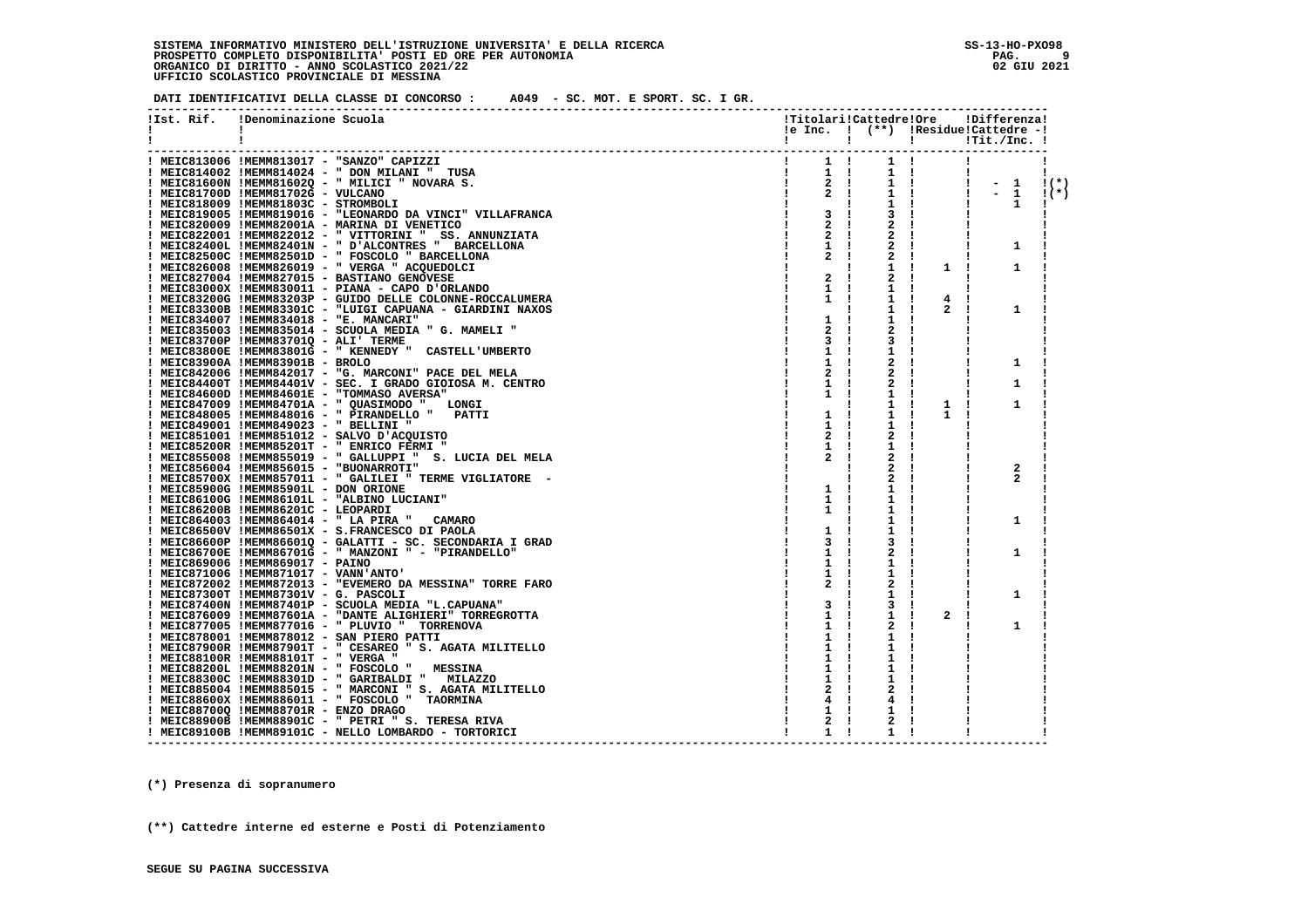**DATI IDENTIFICATIVI DELLA CLASSE DI CONCORSO : A049 - SC. MOT. E SPORT. SC. I GR.**

| !Ist. Rif. | !Denominazione Scuola                                    |  | !Titolari!Cattedre!Ore<br>$le Inc.$ $ $ $(**)$ |  | !Differenza!<br>!Residue!Cattedre -!<br>!Tit./Inc. ! |
|------------|----------------------------------------------------------|--|------------------------------------------------|--|------------------------------------------------------|
|            | ! MEIC893003 !MEMM893014 - "VERONA TRENTO" ME            |  |                                                |  |                                                      |
|            | ! MEIC89400V !MEMM89401X - S.M."MAZZINI" MESSINA         |  |                                                |  |                                                      |
|            | ! MEIC89600E !MEMM89601G - S.M."GALLO" MESSINA           |  |                                                |  |                                                      |
|            | ! MEIC89700A !MEMM89701B - ISTITUTO "G. CATALFAMO"       |  |                                                |  |                                                      |
|            | ! MEIC898006 !MEMM898017 - PORTOSALVO                    |  |                                                |  |                                                      |
|            | ! MEIC8AA00E !MEMM8AA01G - S.M."RIZZO" MILAZZO           |  |                                                |  |                                                      |
|            | ! MEIC8AB00A !MEMM8AB01B - ZIRILLI                       |  |                                                |  |                                                      |
|            | ! MEIC8AC006 !MEMM8AC017 - S.M.S."G. MARTINO" - MESSINA  |  |                                                |  |                                                      |
|            | ! MEIC8AD002 !MEMM8AD013 - " LEONARDO DA VINCI " MESSINA |  |                                                |  |                                                      |
|            | ! MEIC8AE00T !MEMM8AE01V - PETRARCA                      |  |                                                |  |                                                      |
|            |                                                          |  |                                                |  |                                                      |

| TOTALE PROVINCIALE PER LA CLASSE DI CONCORSO | ິ | 102 |  |  |
|----------------------------------------------|---|-----|--|--|
|----------------------------------------------|---|-----|--|--|

 **(\*) Presenza di sopranumero**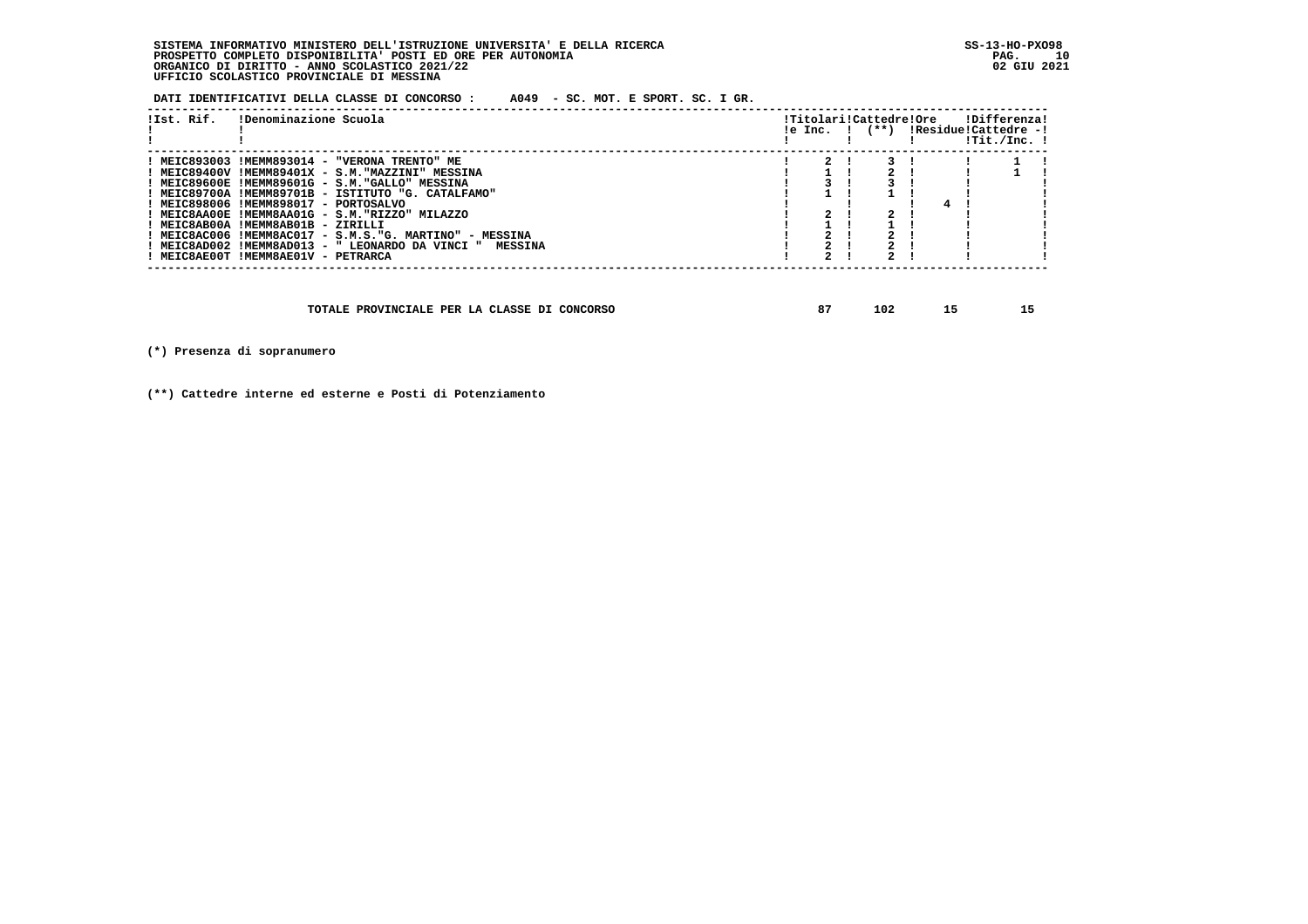**DATI IDENTIFICATIVI DELLA CLASSE DI CONCORSO : A060 - TECNOLOGIA SC. I GR.**

| !Ist. Rif.<br>$\mathbf{I}$ | !Denominazione Scuola                                                                                                             |                     |                           |                   | !Titolari!Cattedre!Ore !Differenza!<br>!e Inc. ! (**) !Residue!Cattedre -! |                                                              |
|----------------------------|-----------------------------------------------------------------------------------------------------------------------------------|---------------------|---------------------------|-------------------|----------------------------------------------------------------------------|--------------------------------------------------------------|
| 1                          |                                                                                                                                   |                     |                           |                   | ! ! ! ! ! ! Tit./Inc. !                                                    |                                                              |
|                            | $\begin{array}{cccccc} & 1 & & 1 & 1 \\ & & 2 & 1 & \\ & & 1 & & 2 & 1 \end{array}$<br>! MEIC813006 !MEMM813017 - "SANZO" CAPIZZI |                     |                           | $1 \quad 1$       | $\mathbf{1}$                                                               |                                                              |
|                            | ! MEIC814002 !MEMM814024 - " DON MILANI " TUSA                                                                                    |                     | $1 \quad 1 \quad$         |                   | $\frac{1}{2}$ $\frac{1}{2}$ $\frac{1}{2}$                                  | $\left( \begin{array}{c} \star \\ \star \end{array} \right)$ |
|                            | ! MEIC81600N !MEMM81602Q - " MILICI " NOVARA S.                                                                                   |                     | $2 \quad 1$               |                   |                                                                            |                                                              |
|                            | ! MEIC81700D !MEMM81702G - VULCANO                                                                                                | $1 \quad 1$         | 1 !                       |                   |                                                                            |                                                              |
|                            | ! MEIC818009 !MEMM81803C - STROMBOLI                                                                                              |                     | 1 !                       |                   | 1<br>л.                                                                    |                                                              |
|                            | ! MEIC819005 !MEMM819016 - "LEONARDO DA VINCI" VILLAFRANCA                                                                        | $\frac{1}{1}$       | 1 !<br>$\mathbf{I}$       |                   | 1                                                                          |                                                              |
|                            | ! MEIC820009 !MEMM82001A - MARINA DI VENETICO                                                                                     | $2 \quad 1$         | $2 \cdot 1$               |                   |                                                                            |                                                              |
|                            | ! MEIC822001 !MEMM822012 - " VITTORINI " SS. ANNUNZIATA                                                                           | $1 \quad 1$         | 1 !                       |                   |                                                                            |                                                              |
|                            | ! MEIC82400L !MEMM82401N - " D'ALCONTRES " BARCELLONA                                                                             | $2 \quad 1$         | 3 I                       |                   | 1                                                                          |                                                              |
|                            | ! MEIC82500C !MEMM82501D - " FOSCOLO " BARCELLONA                                                                                 | 2<br>$\mathbf{I}$   | 2<br>$\mathbf{I}$         |                   |                                                                            |                                                              |
|                            | ! MEIC826008 !MEMM826019 - " VERGA " ACQUEDOLCI                                                                                   |                     | $1 \cdot$<br>$\mathbf{I}$ | $1 \quad 1$       | 1                                                                          |                                                              |
|                            | ! MEIC827004 !MEMM827015 - BASTIANO GENOVESE                                                                                      | 2                   | 2<br>$\mathbf{I}$<br>-1   |                   |                                                                            |                                                              |
|                            | ! MEIC83000X !MEMM830011 - PIANA - CAPO D'ORLANDO                                                                                 | 1<br>-1             | 1<br>- 1                  |                   |                                                                            |                                                              |
|                            | ! MEIC83200G !MEMM83203P - GUIDO DELLE COLONNE-ROCCALUMERA                                                                        | 1<br>$\mathbf{I}$   | 1<br>- 1                  | 4<br>$\mathbf{I}$ |                                                                            |                                                              |
|                            | ! MEIC83300B !MEMM83301C - "LUIGI CAPUANA - GIARDINI NAXOS                                                                        | 1                   | 2                         |                   | 1                                                                          |                                                              |
|                            | ! MEIC834007 !MEMM834018 - "E. MANCARI"                                                                                           | 1                   | 1                         |                   |                                                                            |                                                              |
|                            | ! MEIC835003 !MEMM835014 - SCUOLA MEDIA " G. MAMELI "                                                                             | 1                   | 1                         |                   |                                                                            |                                                              |
|                            | ! MEIC83700P !MEMM83701Q - ALI' TERME                                                                                             | 4                   | 3                         |                   | $-1$                                                                       | $1(*)$                                                       |
|                            | ! MEIC83800E !MEMM83801G - " KENNEDY " CASTELL'UMBERTO                                                                            | 1                   | 1 !                       |                   |                                                                            |                                                              |
|                            | ! MEIC83900A !MEMM83901B - BROLO                                                                                                  | 2                   | 2                         |                   |                                                                            |                                                              |
|                            |                                                                                                                                   | $\mathbf{I}$        |                           |                   |                                                                            |                                                              |
|                            | ! MEIC842006 !MEMM842017 - "G. MARCONI" PACE DEL MELA                                                                             | 2<br>- 1            | 2                         |                   |                                                                            |                                                              |
|                            | ! MEIC84400T !MEMM84401V - SEC. I GRADO GIOIOSA M. CENTRO                                                                         | 1<br>- 1            | 2                         |                   | 1                                                                          |                                                              |
|                            | ! MEIC84600D !MEMM84601E - "TOMMASO AVERSA"                                                                                       | 1<br>- 1            | 2<br>$\mathbf{I}$         |                   |                                                                            |                                                              |
|                            | ! MEIC847009 !MEMM84701A - " QUASIMODO " LONGI                                                                                    | 1<br>- 1            | 1<br>$\mathbf{I}$         | 1<br>- 1          |                                                                            |                                                              |
|                            | ! MEIC848005 !MEMM848016 - " PIRANDELLO " PATTI                                                                                   | 1                   | $\mathbf{I}$<br>1         | 1                 | - 1                                                                        |                                                              |
|                            | ! MEIC849001 !MEMM849023 - " BELLINI "                                                                                            |                     | 1<br>- 1                  |                   | 1<br>Ι.                                                                    |                                                              |
|                            | ! MEIC851001 !MEMM851012 - SALVO D'ACQUISTO                                                                                       | 2<br>$\mathbf{I}$   | 2<br>- 1                  |                   |                                                                            |                                                              |
|                            | ! MEIC85200R !MEMM85201T - " ENRICO FERMI "                                                                                       | 1<br>$\mathbf{I}$   | 1                         |                   |                                                                            |                                                              |
|                            | ! MEIC855008 !MEMM855019 - " GALLUPPI " S. LUCIA DEL MELA                                                                         | 1                   | 1                         |                   |                                                                            |                                                              |
|                            | ! MEIC856004 !MEMM856015 - "BUONARROTI"                                                                                           | 2                   | 2                         |                   |                                                                            |                                                              |
|                            | ! MEIC85700X !MEMM857011 - " GALILEI " TERME VIGLIATORE -                                                                         | 2                   |                           |                   |                                                                            |                                                              |
|                            | ! MEIC85900G !MEMM85901L - DON ORIONE                                                                                             | 1                   | 1<br>-1                   | -1                |                                                                            |                                                              |
|                            | ! MEIC86100G !MEMM86101L - "ALBINO LUCIANI"                                                                                       | 1                   | 1                         |                   |                                                                            |                                                              |
|                            | ! MEIC86200B !MEMM86201C - LEOPARDI                                                                                               | 1                   | 1                         |                   |                                                                            |                                                              |
|                            | ! MEIC864003 !MEMM864014 - " LA PIRA " CAMARO                                                                                     | 2                   | 2                         |                   |                                                                            |                                                              |
|                            | ! MEIC86500V !MEMM86501X - S.FRANCESCO DI PAOLA                                                                                   | 1                   | 1                         |                   |                                                                            |                                                              |
|                            | ! MEIC86600P !MEMM86601Q - GALATTI - SC. SECONDARIA I GRAD                                                                        | 1                   | 1                         |                   |                                                                            |                                                              |
|                            | ! MEIC86700E !MEMM86701G - " MANZONI " - "PIRANDELLO"                                                                             | 2                   | 2                         |                   |                                                                            |                                                              |
|                            | ! MEIC869006 !MEMM869017 - PAINO                                                                                                  | 1                   | 1                         |                   |                                                                            |                                                              |
|                            |                                                                                                                                   |                     |                           |                   |                                                                            |                                                              |
|                            | ! MEIC871006 !MEMM871017 - VANN'ANTO'                                                                                             | 1                   | ı                         |                   |                                                                            |                                                              |
|                            | ! MEIC872002 !MEMM872013 - "EVEMERO DA MESSINA" TORRE FARO                                                                        | 2<br>- 1            | 2                         |                   |                                                                            |                                                              |
|                            | ! MEIC87300T !MEMM87301V - G. PASCOLI                                                                                             | 2<br>$\mathbf{I}$   | 2                         |                   |                                                                            |                                                              |
|                            | ! MEIC87400N !MEMM87401P - SCUOLA MEDIA "L.CAPUANA"                                                                               | $\mathbf{2}$        | 2                         |                   |                                                                            |                                                              |
|                            | ! MEIC876009 !MEMM87601A - "DANTE ALIGHIERI" TORREGROTTA                                                                          |                     | 1                         |                   | 1                                                                          |                                                              |
|                            | ! MEIC877005 !MEMM877016 - " PLUVIO " TORRENOVA                                                                                   | 2<br>$\mathbf{I}$   | 2                         |                   |                                                                            |                                                              |
|                            | ! MEIC878001 !MEMM878012 - SAN PIERO PATTI                                                                                        | 1                   | 1                         |                   |                                                                            |                                                              |
|                            | ! MEIC87900R !MEMM87901T - " CESAREO " S. AGATA MILITELLO                                                                         | 1<br>- 1            | 1                         | -1                |                                                                            |                                                              |
|                            | ! MEIC88100R !MEMM88101T - " VERGA "                                                                                              | 1<br>$\mathbf{I}$   | 1                         |                   |                                                                            |                                                              |
|                            | ! MEIC88200L !MEMM88201N - " FOSCOLO "<br><b>MESSINA</b>                                                                          | 1<br>- 1            | 1                         |                   |                                                                            |                                                              |
|                            | ! MEIC88300C !MEMM88301D - " GARIBALDI " MILAZZO                                                                                  |                     | 1                         |                   | 1                                                                          |                                                              |
|                            | ! MEIC885004 !MEMM885015 - " MARCONI " S. AGATA MILITELLO                                                                         | $2 \quad 1$         |                           |                   |                                                                            |                                                              |
|                            | ! MEIC88600X !MEMM886011 - " FOSCOLO " TAORMINA                                                                                   | $\mathbf{2}$        | 3                         |                   | 1                                                                          |                                                              |
|                            | ! MEIC88700Q !MEMM88701R - ENZO DRAGO                                                                                             | 3                   | 3                         |                   |                                                                            |                                                              |
|                            | ! MEIC88900B !MEMM88901C - " PETRI " S. TERESA RIVA                                                                               | 2                   | 2                         |                   |                                                                            |                                                              |
|                            | ! MEIC89100B !MEMM89101C - NELLO LOMBARDO - TORTORICI                                                                             | $\mathbf{1}$<br>- 1 | 1                         |                   |                                                                            |                                                              |
|                            |                                                                                                                                   |                     |                           |                   |                                                                            |                                                              |

 **(\*) Presenza di sopranumero**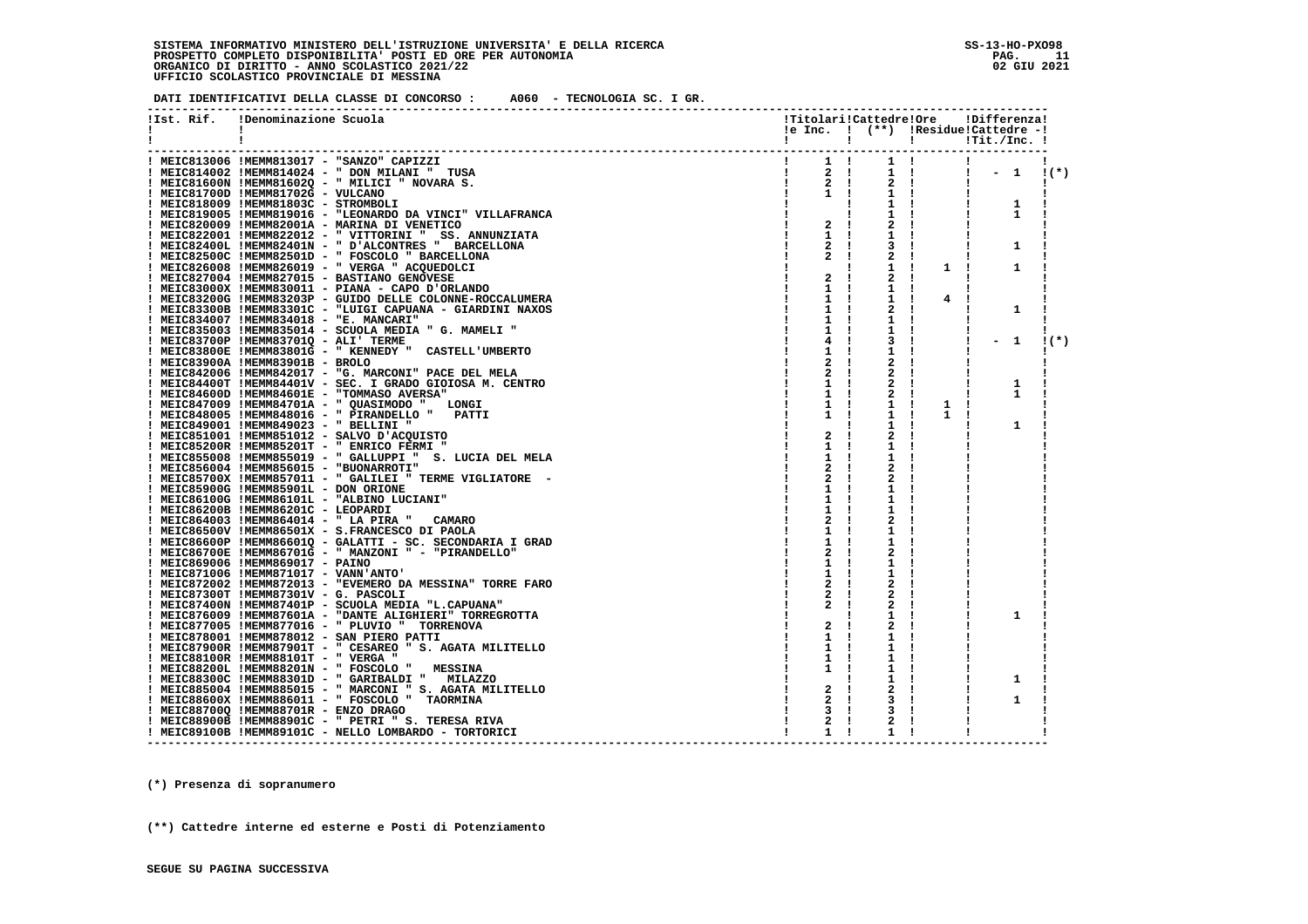**DATI IDENTIFICATIVI DELLA CLASSE DI CONCORSO : A060 - TECNOLOGIA SC. I GR.**

| !Ist. Rif. | !Denominazione Scuola                                    | le Inc. I | !Titolari!Cattedre!Ore<br>$(**)$ |  | !Differenza!<br>!Residue!Cattedre -!<br>!Tit./Inc. ! |  |
|------------|----------------------------------------------------------|-----------|----------------------------------|--|------------------------------------------------------|--|
|            | ! MEIC893003 !MEMM893014 - "VERONA TRENTO" ME            |           |                                  |  |                                                      |  |
|            | ! MEIC89400V !MEMM89401X - S.M."MAZZINI" MESSINA         |           |                                  |  |                                                      |  |
|            | ! MEIC89600E !MEMM89601G - S.M."GALLO" MESSINA           |           |                                  |  |                                                      |  |
|            | ! MEIC89700A !MEMM89701B - ISTITUTO "G. CATALFAMO"       |           |                                  |  |                                                      |  |
|            | ! MEIC898006 !MEMM898017 - PORTOSALVO                    |           |                                  |  |                                                      |  |
|            | ! MEIC8AA00E !MEMM8AA01G - S.M."RIZZO" MILAZZO           |           |                                  |  |                                                      |  |
|            | ! MEIC8AB00A !MEMM8AB01B - ZIRILLI                       |           |                                  |  |                                                      |  |
|            | ! MEIC8AC006 !MEMM8AC017 - S.M.S."G. MARTINO" - MESSINA  |           |                                  |  |                                                      |  |
|            | ! MEIC8AD002 !MEMM8AD013 - " LEONARDO DA VINCI " MESSINA |           |                                  |  |                                                      |  |
|            | ! MEIC8AE00T !MEMM8AE01V - PETRARCA                      |           |                                  |  |                                                      |  |
|            |                                                          |           |                                  |  |                                                      |  |

| TOTALE PROVINCIALE PER LA CLASSE DI CONCORSO | 90 | ۹q |  |  |
|----------------------------------------------|----|----|--|--|
|----------------------------------------------|----|----|--|--|

 **(\*) Presenza di sopranumero**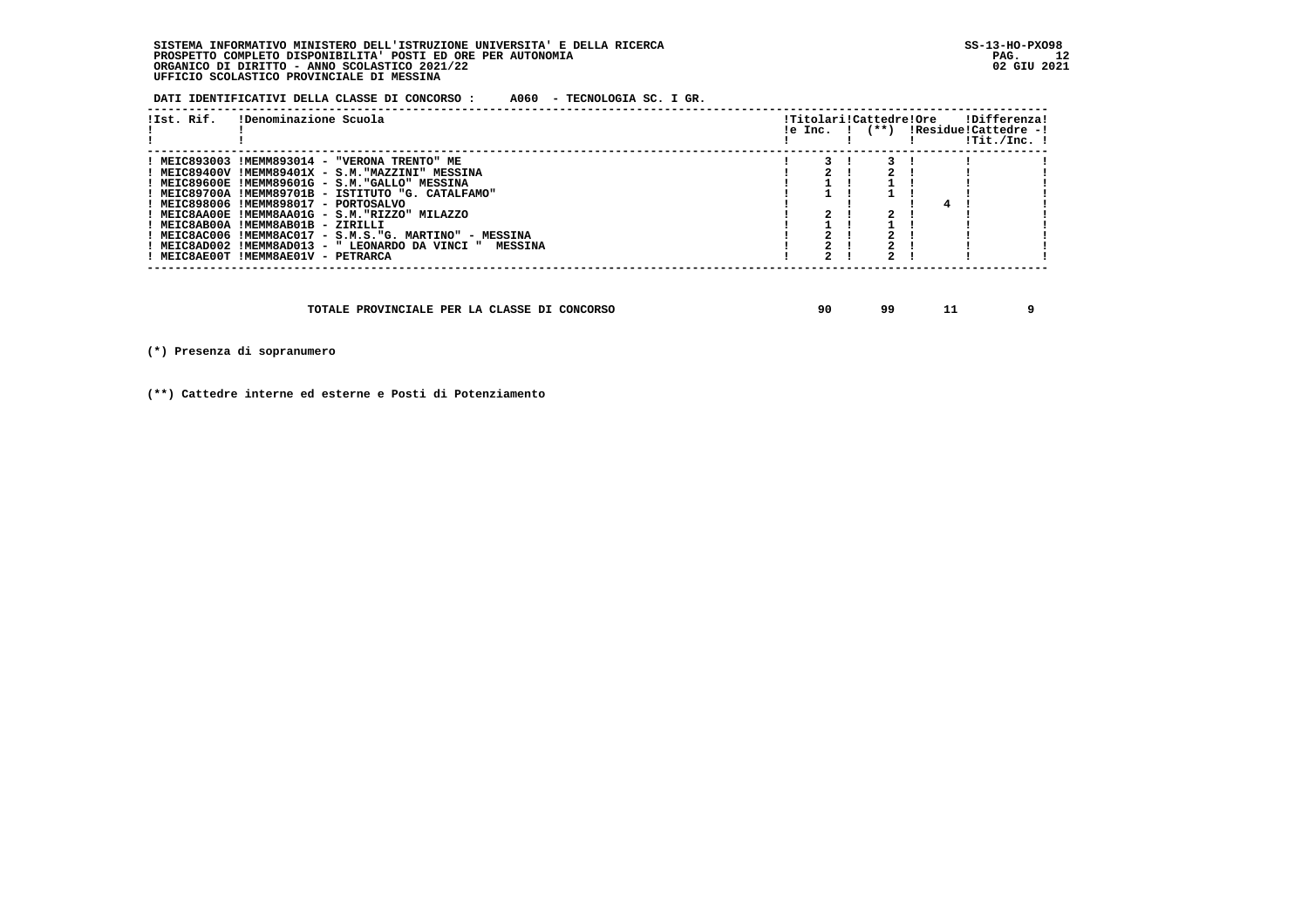**DATI IDENTIFICATIVI DELLA CLASSE DI CONCORSO : AA25 - LINGUA STRANIERA (FRANCESE)**

| !Ist. Rif. | !Denominazione Scuola                                                                |                             | !Titolari!Cattedre!Ore |                | !Differenza!                                                                                                                                                                                                                                                                                                                                                                      |
|------------|--------------------------------------------------------------------------------------|-----------------------------|------------------------|----------------|-----------------------------------------------------------------------------------------------------------------------------------------------------------------------------------------------------------------------------------------------------------------------------------------------------------------------------------------------------------------------------------|
| Ι.         | $\mathbf{I}$                                                                         |                             |                        |                | $le Inc.$ $!$ $(**)$ $:Residue!Cattedre -!$                                                                                                                                                                                                                                                                                                                                       |
|            | -1                                                                                   | $\mathbf{I}$                |                        |                | $!\hspace{2.5cm} \hspace{2.5cm}\text{I\hskip-1.2cm}\text{I\hskip-1.2cm}\text{I\hskip-1.2cm}\text{I\hskip-1.2cm}\text{I\hskip-1.2cm}\text{I\hskip-1.2cm}\text{I\hskip-1.2cm}\text{I\hskip-1.2cm}\text{I\hskip-1.2cm}\text{I\hskip-1.2cm}\text{I\hskip-1.2cm}\text{I\hskip-1.2cm}\text{I\hskip-1.2cm}\text{I\hskip-1.2cm}\text{I\hskip-1.2cm}\text{I\hskip-1.2cm}\text{I\hskip-1.2$ |
|            |                                                                                      |                             |                        |                |                                                                                                                                                                                                                                                                                                                                                                                   |
|            | ! MEIC813006 !MEMM813017 - "SANZO" CAPIZZI                                           |                             |                        |                |                                                                                                                                                                                                                                                                                                                                                                                   |
|            | ! MEIC814002 !MEMM814024 - " DON MILANI " TUSA                                       | $1 \quad 1$<br>$\mathbf{I}$ | $1 \quad 1$            |                |                                                                                                                                                                                                                                                                                                                                                                                   |
|            | ! MEIC81600N !MEMM81602Q - " MILICI " NOVARA S.                                      | $2 \cdot 1$<br>$\mathbf{I}$ | $2 \cdot 1$            |                |                                                                                                                                                                                                                                                                                                                                                                                   |
|            | ! MEIC81700D !MEMM81702G - VULCANO                                                   | $1 \quad 1$                 | $1 \quad 1$            |                |                                                                                                                                                                                                                                                                                                                                                                                   |
|            | ! MEIC818009 !MEMM81803C - STROMBOLI                                                 |                             | $1 \quad 1$            |                | 1                                                                                                                                                                                                                                                                                                                                                                                 |
|            | ! MEIC819005 !MEMM819016 - "LEONARDO DA VINCI" VILLAFRANCA                           | $1 \quad 1$                 | 1                      |                |                                                                                                                                                                                                                                                                                                                                                                                   |
|            | ! MEIC820009 !MEMM82001A - MARINA DI VENETICO                                        | $2 \cdot 1$                 | 2                      |                |                                                                                                                                                                                                                                                                                                                                                                                   |
|            | ! MEIC82400L !MEMM82401N - " D'ALCONTRES " BARCELLONA                                | $2 \cdot 1$                 | 2                      |                |                                                                                                                                                                                                                                                                                                                                                                                   |
|            | ! MEIC82500C !MEMM82501D - " FOSCOLO " BARCELLONA                                    | $1 \quad 1$                 | 1<br>$\mathbf{I}$      |                |                                                                                                                                                                                                                                                                                                                                                                                   |
|            | $!$ MEIC826008 $!$ MEMM826019 - " VERGA " ACOUEDOLCI                                 | $1 \quad 1$                 | 1<br>- 1               | $\mathbf{1}$   |                                                                                                                                                                                                                                                                                                                                                                                   |
|            | ! MEIC827004 !MEMM827015 - BASTIANO GENOVESE                                         | $1 \quad 1$                 | 2                      |                | 1                                                                                                                                                                                                                                                                                                                                                                                 |
|            | ! MEIC83000X !MEMM830011 - PIANA - CAPO D'ORLANDO                                    | $1 \quad 1$                 | 1<br>$\mathbf{I}$      |                |                                                                                                                                                                                                                                                                                                                                                                                   |
|            | ! MEIC83200G !MEMM83203P - GUIDO DELLE COLONNE-ROCCALUMERA                           |                             | 1                      | $\overline{4}$ |                                                                                                                                                                                                                                                                                                                                                                                   |
|            | ! MEIC83300B !MEMM83301C - "LUIGI CAPUANA - GIARDINI NAXOS                           | $1 \quad 1$                 | 2                      |                | 1                                                                                                                                                                                                                                                                                                                                                                                 |
|            | ! MEIC834007 !MEMM834018 - "E. MANCARI"                                              | $1 \quad 1$                 | 1                      |                |                                                                                                                                                                                                                                                                                                                                                                                   |
|            | ! MEIC835003 !MEMM835014 - SCUOLA MEDIA " G. MAMELI "                                | 1 !                         | 1                      |                |                                                                                                                                                                                                                                                                                                                                                                                   |
|            | ! MEIC83700P !MEMM83701Q - ALI' TERME                                                |                             | 2                      |                | 1                                                                                                                                                                                                                                                                                                                                                                                 |
|            | ! MEIC83800E !MEMM83801G - " KENNEDY " CASTELL'UMBERTO                               | 1 !                         | ı                      |                |                                                                                                                                                                                                                                                                                                                                                                                   |
|            | ! MEIC83900A !MEMM83901B - BROLO                                                     | 2!                          |                        |                |                                                                                                                                                                                                                                                                                                                                                                                   |
|            | ! MEIC842006 !MEMM842017 - "G. MARCONI" PACE DEL MELA                                |                             |                        |                | $\mathbf{2}$                                                                                                                                                                                                                                                                                                                                                                      |
|            | ! MEIC84400T !MEMM84401V - SEC. I GRADO GIOIOSA M. CENTRO                            |                             | 2                      |                | 2                                                                                                                                                                                                                                                                                                                                                                                 |
|            | ! MEIC84600D !MEMM84601E - "TOMMASO AVERSA"                                          | $1 \quad 1$                 | ı                      |                |                                                                                                                                                                                                                                                                                                                                                                                   |
|            | ! MEIC847009 !MEMM84701A - " QUASIMODO "<br>LONGI                                    | $1 \quad 1$                 | 1                      | 1              |                                                                                                                                                                                                                                                                                                                                                                                   |
|            | ! MEIC848005 !MEMM848016 - " PIRANDELLO "<br>PATTI                                   | 1 !                         | 1                      |                |                                                                                                                                                                                                                                                                                                                                                                                   |
|            | ! MEIC849001 !MEMM849023 - " BELLINI "                                               | 1                           | 1                      | 1              |                                                                                                                                                                                                                                                                                                                                                                                   |
|            | ! MEIC85200R !MEMM85201T - " ENRICO FERMI "                                          |                             |                        |                |                                                                                                                                                                                                                                                                                                                                                                                   |
|            | ! MEIC855008 !MEMM855019 - " GALLUPPI " S. LUCIA DEL MELA                            | 1                           | 1<br>1                 |                |                                                                                                                                                                                                                                                                                                                                                                                   |
|            |                                                                                      |                             |                        |                | 1<br>1                                                                                                                                                                                                                                                                                                                                                                            |
|            | ! MEIC856004 !MEMM856015 - "BUONARROTI"                                              | $1 \quad 1$                 | 2                      |                |                                                                                                                                                                                                                                                                                                                                                                                   |
|            | ! MEIC85700X !MEMM857011 - " GALILEI " TERME VIGLIATORE (-                           | 2                           | 2                      |                |                                                                                                                                                                                                                                                                                                                                                                                   |
|            | ! MEIC85900G !MEMM85901L - DON ORIONE<br>! MEIC86100G !MEMM86101L - "ALBINO LUCIANI" | 1<br>1                      | 1<br>1                 |                |                                                                                                                                                                                                                                                                                                                                                                                   |
|            |                                                                                      |                             |                        |                |                                                                                                                                                                                                                                                                                                                                                                                   |
|            | ! MEIC86200B !MEMM86201C - LEOPARDI                                                  | 1                           | 1                      |                |                                                                                                                                                                                                                                                                                                                                                                                   |
|            | ! MEIC86500V !MEMM86501X - S.FRANCESCO DI PAOLA                                      | 3                           | з                      |                |                                                                                                                                                                                                                                                                                                                                                                                   |
|            | ! MEIC86600P !MEMM86601Q - GALATTI - SC. SECONDARIA I GRAD                           |                             | 1                      |                |                                                                                                                                                                                                                                                                                                                                                                                   |
|            | ! MEIC86700E !MEMM86701G - " MANZONI " - "PIRANDELLO"                                |                             | 1                      |                | 1                                                                                                                                                                                                                                                                                                                                                                                 |
|            | ! MEIC869006 !MEMM869017 - PAINO                                                     | 1<br>- 1                    | 1                      |                |                                                                                                                                                                                                                                                                                                                                                                                   |
|            | ! MEIC871006 !MEMM871017 - VANN'ANTO'                                                |                             | 1                      |                | 1                                                                                                                                                                                                                                                                                                                                                                                 |
|            | ! MEIC872002 !MEMM872013 - "EVEMERO DA MESSINA" TORRE FARO                           | 1 !                         | 1                      |                |                                                                                                                                                                                                                                                                                                                                                                                   |
|            | ! MEIC87400N !MEMM87401P - SCUOLA MEDIA "L.CAPUANA"                                  | $2 \quad 1$                 | 2                      |                |                                                                                                                                                                                                                                                                                                                                                                                   |
|            | ! MEIC876009 !MEMM87601A - "DANTE ALIGHIERI" TORREGROTTA                             | $1 \quad 1$                 | 1                      |                |                                                                                                                                                                                                                                                                                                                                                                                   |
|            | ! MEIC877005 !MEMM877016 - " PLUVIO " TORRENOVA                                      | 2                           | 2                      |                |                                                                                                                                                                                                                                                                                                                                                                                   |
|            | ! MEIC878001 !MEMM878012 - SAN PIERO PATTI                                           | 2                           | $\mathbf{2}$           |                |                                                                                                                                                                                                                                                                                                                                                                                   |
|            | ! MEIC87900R !MEMM87901T - " CESAREO " S. AGATA MILITELLO                            | $1 \quad 1$                 | 1                      |                |                                                                                                                                                                                                                                                                                                                                                                                   |
|            | ! MEIC88100R !MEMM88101T - " VERGA "                                                 | $1 \quad 1$                 |                        |                | 1                                                                                                                                                                                                                                                                                                                                                                                 |
|            | ! MEIC88200L !MEMM88201N - " FOSCOLO "<br><b>MESSINA</b>                             |                             |                        | 2              |                                                                                                                                                                                                                                                                                                                                                                                   |
|            | ! MEIC88300C !MEMM88301D - " GARIBALDI " MILAZZO                                     | $2 \quad 1$                 | 2                      |                |                                                                                                                                                                                                                                                                                                                                                                                   |
|            | ! MEIC885004 !MEMM885015 - " MARCONI " S. AGATA MILITELLO                            | 3                           | З                      |                |                                                                                                                                                                                                                                                                                                                                                                                   |
|            | ! MEIC88600X !MEMM886011 - " FOSCOLO " TAORMINA                                      | 3                           |                        |                |                                                                                                                                                                                                                                                                                                                                                                                   |
|            | ! MEIC88700Q !MEMM88701R - ENZO DRAGO                                                |                             | ı                      |                |                                                                                                                                                                                                                                                                                                                                                                                   |
|            | ! MEIC88900B !MEMM88901C - " PETRI " S. TERESA RIVA                                  | 2                           |                        |                |                                                                                                                                                                                                                                                                                                                                                                                   |
|            | ! MEIC89100B !MEMM89101C - NELLO LOMBARDO - TORTORICI                                | 1                           | 1                      |                |                                                                                                                                                                                                                                                                                                                                                                                   |
|            | ! MEIC893003 !MEMM893014 - "VERONA TRENTO" ME                                        |                             | 1                      |                | 1                                                                                                                                                                                                                                                                                                                                                                                 |
|            | ! MEIC89400V !MEMM89401X - S.M. "MAZZINI" MESSINA                                    | 1                           | 1                      |                |                                                                                                                                                                                                                                                                                                                                                                                   |
|            | ! MEIC8AA00E !MEMM8AA01G - S.M. "RIZZO" MILAZZO                                      | 1                           | 1                      |                |                                                                                                                                                                                                                                                                                                                                                                                   |
|            | ! MEIC8AB00A !MEMM8AB01B - ZIRILLI                                                   | $1 \quad 1$                 | 1                      |                |                                                                                                                                                                                                                                                                                                                                                                                   |
|            | ---------------------------------                                                    |                             |                        |                |                                                                                                                                                                                                                                                                                                                                                                                   |

 **(\*) Presenza di sopranumero**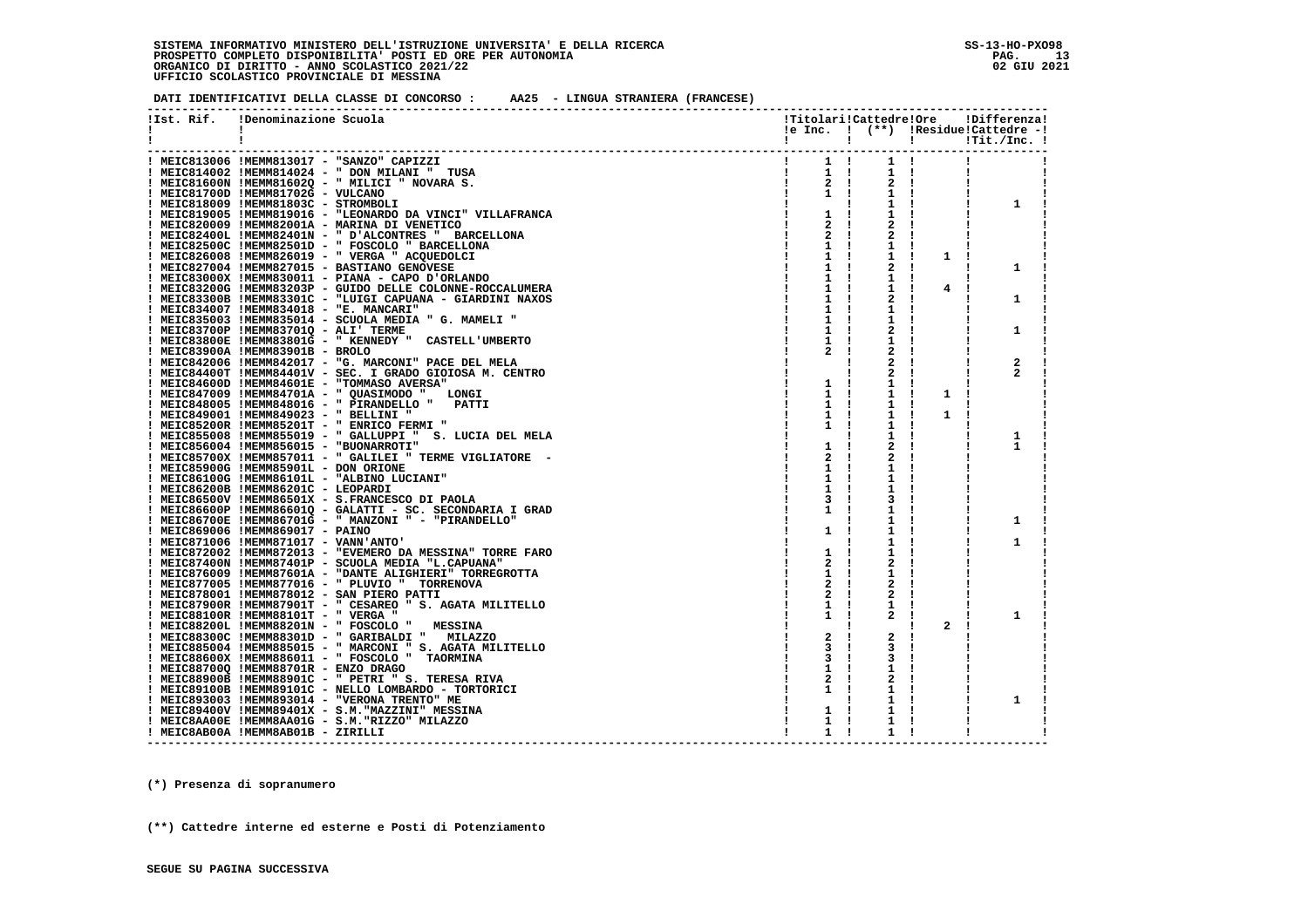**DATI IDENTIFICATIVI DELLA CLASSE DI CONCORSO : AA25 - LINGUA STRANIERA (FRANCESE)**

| !Ist. Rif. | !Denominazione Scuola                                                                                                                                      |  |  | !Titolari!Cattedre!Ore | !Differenza!<br>$!e$ Inc. $!$ $(**)$ $!Residue!Cattedre -!$<br>!Tit./Inc. ! |  |
|------------|------------------------------------------------------------------------------------------------------------------------------------------------------------|--|--|------------------------|-----------------------------------------------------------------------------|--|
|            | : MEIC8AC006 !MEMM8AC017 - S.M.S."G. MARTINO" - MESSINA<br>! MEIC8AD002 !MEMM8AD013 - " LEONARDO DA VINCI " MESSINA<br>! MEIC8AE00T !MEMM8AE01V - PETRARCA |  |  |                        |                                                                             |  |
|            |                                                                                                                                                            |  |  |                        |                                                                             |  |

 **TOTALE PROVINCIALE PER LA CLASSE DI CONCORSO 66 80 9 14**

 **(\*) Presenza di sopranumero**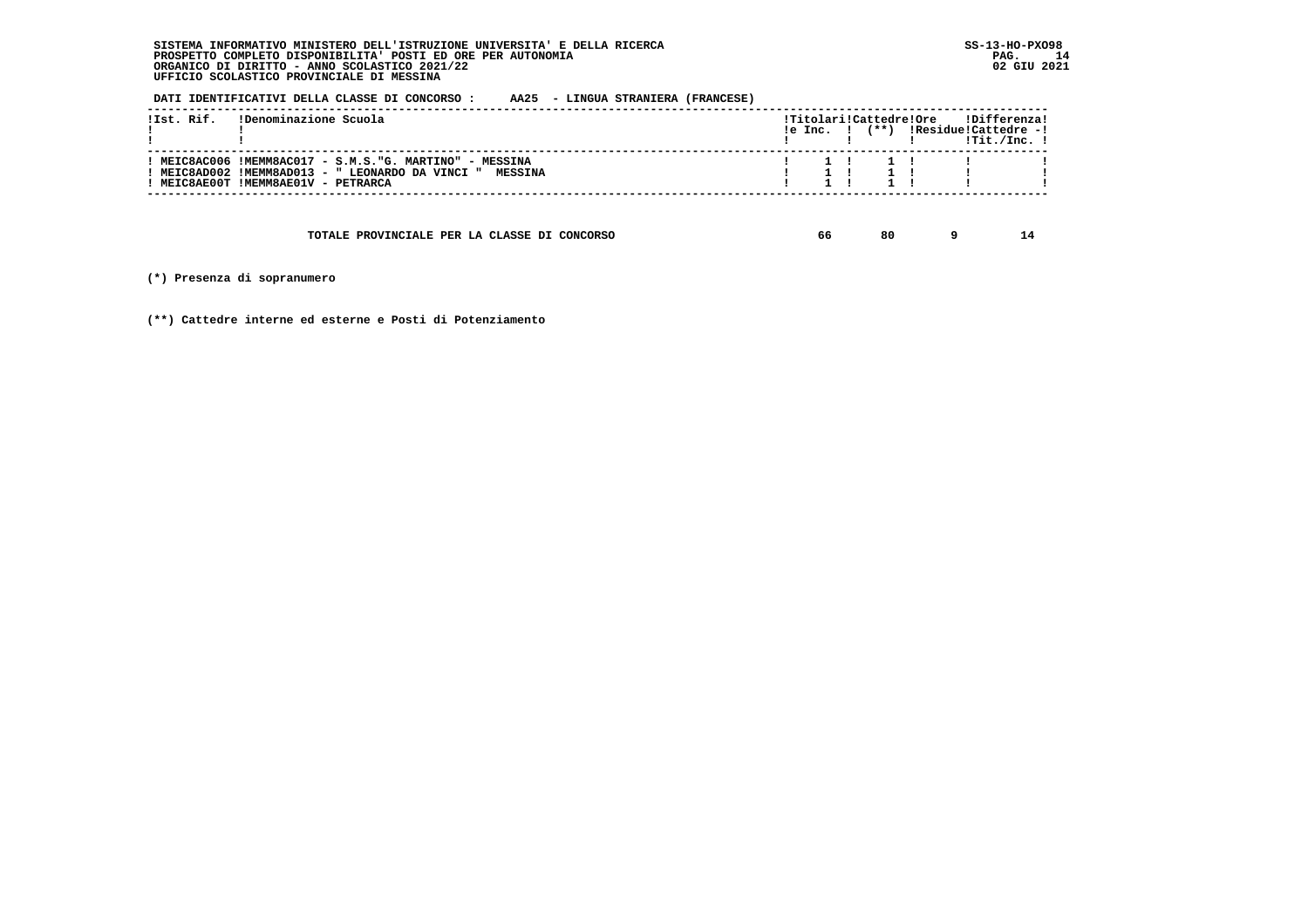**DATI IDENTIFICATIVI DELLA CLASSE DI CONCORSO : AA56 - ARPA**

| !Ist. Rif. (Denominazione Scuola                                                                         |  |  |                     | !Titolari!Cattedre!Ore !Differenza!<br>$!e$ Inc. $!$ $(**)$ $!Residue!Cattedre -!$ |  |
|----------------------------------------------------------------------------------------------------------|--|--|---------------------|------------------------------------------------------------------------------------|--|
| ! MEIC893003 !MEMM893014 - "VERONA TRENTO" ME<br>! MEIC8AC006 !MEMM8AC017 - S.M.S."G. MARTINO" - MESSINA |  |  | $1 \t1 \t1 \t1 \t1$ |                                                                                    |  |

 **TOTALE PROVINCIALE PER LA CLASSE DI CONCORSO 2 2 0 0**

 **(\*) Presenza di sopranumero**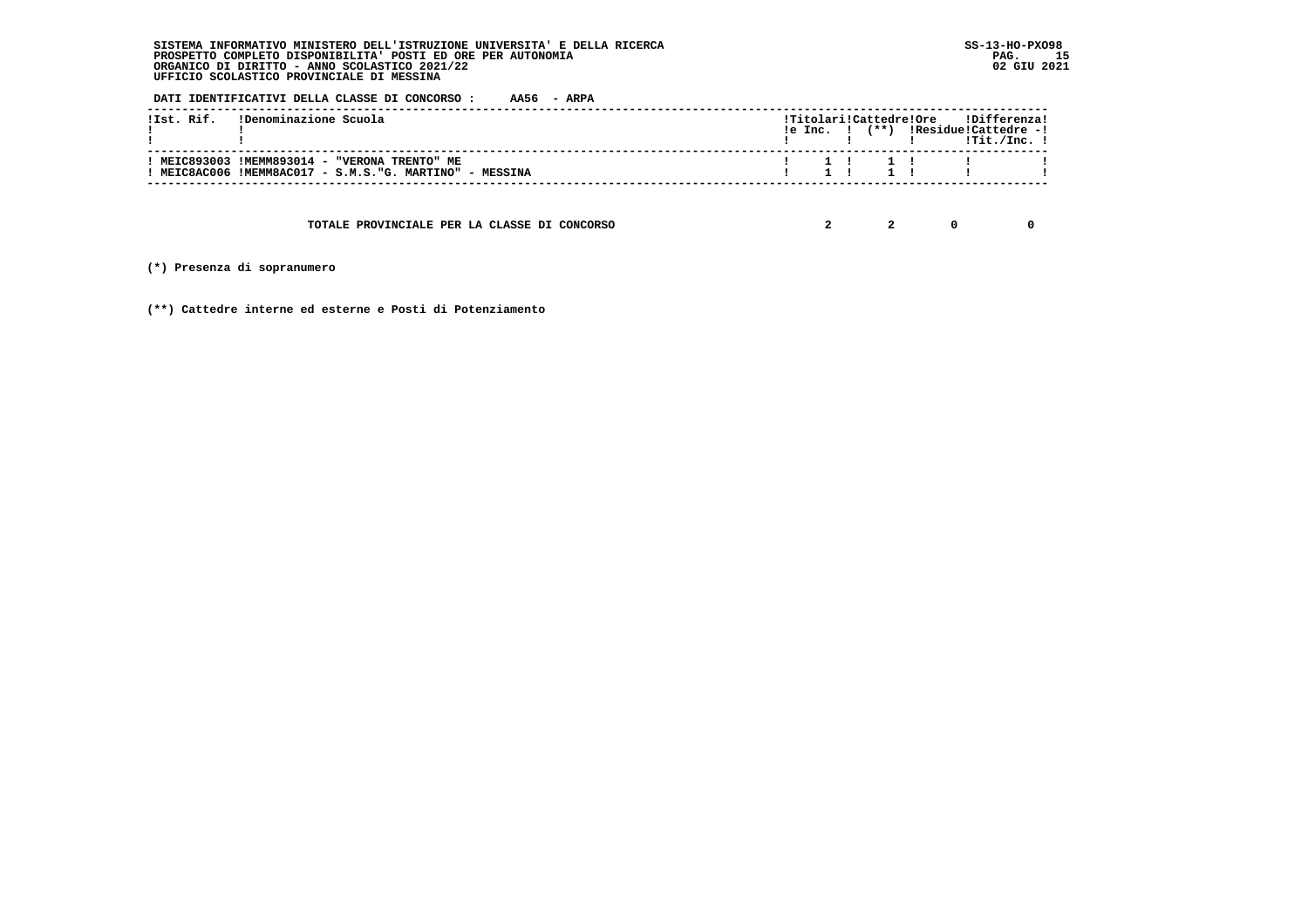**DATI IDENTIFICATIVI DELLA CLASSE DI CONCORSO : AB25 - LINGUA STRANIERA (INGLESE)**

|    | !Ist. Rif. | !Denominazione Scuola                                                                                                                                                                                                                                                                                                                                                                                                                                                                                                  | !Titolari!Cattedre!Ore      |                    |   | !Differenza!                                |        |
|----|------------|------------------------------------------------------------------------------------------------------------------------------------------------------------------------------------------------------------------------------------------------------------------------------------------------------------------------------------------------------------------------------------------------------------------------------------------------------------------------------------------------------------------------|-----------------------------|--------------------|---|---------------------------------------------|--------|
| Ι. |            |                                                                                                                                                                                                                                                                                                                                                                                                                                                                                                                        |                             |                    |   | $!e$ Inc. $!$ $(**)$ $!Residue!Cattedre -!$ |        |
| 1  |            |                                                                                                                                                                                                                                                                                                                                                                                                                                                                                                                        |                             | $\mathbf{I}$       |   |                                             |        |
|    |            |                                                                                                                                                                                                                                                                                                                                                                                                                                                                                                                        |                             |                    |   |                                             |        |
|    |            | ! MEIC813006 !MEMM813017 - "SANZO" CAPIZZI<br>$\begin{array}{c} \frac{1}{2} \left( \frac{1}{2} \right) \left( \frac{1}{2} \right) \left( \frac{1}{2} \right) \left( \frac{1}{2} \right) \left( \frac{1}{2} \right) \left( \frac{1}{2} \right) \left( \frac{1}{2} \right) \left( \frac{1}{2} \right) \left( \frac{1}{2} \right) \left( \frac{1}{2} \right) \left( \frac{1}{2} \right) \left( \frac{1}{2} \right) \left( \frac{1}{2} \right) \left( \frac{1}{2} \right) \left( \frac{1}{2} \right) \left( \frac{1}{2} \$ | 4!                          | 4!                 |   |                                             |        |
|    |            | ! MEIC814002 !MEMM814024 - " DON MILANI " TUSA                                                                                                                                                                                                                                                                                                                                                                                                                                                                         | $3 \quad 1$                 | 3 !                |   |                                             |        |
|    |            | ! MEIC81600N !MEMM81602Q - " MILICI " NOVARA S.                                                                                                                                                                                                                                                                                                                                                                                                                                                                        | $\frac{1}{3}$ $\frac{1}{1}$ | $3 \quad 1$        |   |                                             |        |
|    |            | ! MEIC81700D !MEMM81702G - VULCANO                                                                                                                                                                                                                                                                                                                                                                                                                                                                                     | $2 \cdot 1$                 | $2 \cdot 1$        |   |                                             |        |
|    |            | ! MEIC818009 !MEMM81803C - STROMBOLI                                                                                                                                                                                                                                                                                                                                                                                                                                                                                   | 3                           | 4!                 |   | 1                                           |        |
|    |            | ! MEIC819005 !MEMM819016 - "LEONARDO DA VINCI" VILLAFRANCA                                                                                                                                                                                                                                                                                                                                                                                                                                                             | 3                           | 3!                 |   |                                             |        |
|    |            | ! MEIC820009 !MEMM82001A - MARINA DI VENETICO                                                                                                                                                                                                                                                                                                                                                                                                                                                                          | 3                           | 3!                 |   |                                             |        |
|    |            | ! MEIC822001 !MEMM822012 - " VITTORINI " SS. ANNUNZIATA                                                                                                                                                                                                                                                                                                                                                                                                                                                                | 3                           | 3                  |   |                                             |        |
|    |            | ! MEIC82400L !MEMM82401N - " D'ALCONTRES " BARCELLONA                                                                                                                                                                                                                                                                                                                                                                                                                                                                  | 4!                          | 4                  |   |                                             |        |
|    |            | ! MEIC82500C !MEMM82501D - " FOSCOLO " BARCELLONA                                                                                                                                                                                                                                                                                                                                                                                                                                                                      | 4                           | 3                  |   | $-1$                                        | $1(*)$ |
|    |            | ! MEIC826008 !MEMM826019 - " VERGA " ACQUEDOLCI                                                                                                                                                                                                                                                                                                                                                                                                                                                                        | 2                           | 2                  |   |                                             |        |
|    |            | ! MEIC827004 !MEMM827015 - BASTIANO GENOVESE                                                                                                                                                                                                                                                                                                                                                                                                                                                                           | 3                           | 3                  |   |                                             |        |
|    |            | ! MEIC83000X !MEMM830011 - PIANA - CAPO D'ORLANDO                                                                                                                                                                                                                                                                                                                                                                                                                                                                      | 2<br>- 1                    | 2                  |   |                                             |        |
|    |            | ! MEIC83200G !MEMM83203P - GUIDO DELLE COLONNE-ROCCALUMERA                                                                                                                                                                                                                                                                                                                                                                                                                                                             | $\mathbf{2}$<br>- 1         | $\mathbf{2}$       |   |                                             |        |
|    |            | ! MEIC83300B !MEMM83301C - "LUIGI CAPUANA - GIARDINI NAXOS                                                                                                                                                                                                                                                                                                                                                                                                                                                             | 2<br>$\mathbf{I}$           | 2                  |   |                                             |        |
|    |            | ! MEIC834007 !MEMM834018 - "E. MANCARI"                                                                                                                                                                                                                                                                                                                                                                                                                                                                                | 2<br>$\mathbf{I}$           | 2                  | 1 |                                             |        |
|    |            | ! MEIC835003 !MEMM835014 - SCUOLA MEDIA " G. MAMELI "                                                                                                                                                                                                                                                                                                                                                                                                                                                                  | 2<br>-1                     | 2                  |   |                                             |        |
|    |            | ! MEIC83700P !MEMM83701Q - ALI' TERME                                                                                                                                                                                                                                                                                                                                                                                                                                                                                  | 3<br>- 1                    | 3                  |   |                                             |        |
|    |            | ! MEIC83800E !MEMM83801G - " KENNEDY " CASTELL'UMBERTO                                                                                                                                                                                                                                                                                                                                                                                                                                                                 | 2<br>- 1                    | 3<br>-1            |   | 1                                           |        |
|    |            | ! MEIC83900A !MEMM83901B - BROLO                                                                                                                                                                                                                                                                                                                                                                                                                                                                                       | 3<br>- 1                    | 3<br>-1            |   |                                             |        |
|    |            | ! MEIC842006 !MEMM842017 - "G. MARCONI" PACE DEL MELA                                                                                                                                                                                                                                                                                                                                                                                                                                                                  | 2                           | 2                  | 3 |                                             |        |
|    |            | ! MEIC84400T !MEMM84401V - SEC. I GRADO GIOIOSA M. CENTRO                                                                                                                                                                                                                                                                                                                                                                                                                                                              | 2<br>-1                     | 2                  |   |                                             |        |
|    |            | ! MEIC84600D !MEMM84601E - "TOMMASO AVERSA"                                                                                                                                                                                                                                                                                                                                                                                                                                                                            |                             | 1                  |   | 1                                           |        |
|    |            | ! MEIC847009 !MEMM84701A - " QUASIMODO "<br><b>LONGI</b>                                                                                                                                                                                                                                                                                                                                                                                                                                                               | 3<br>$\mathbf{I}$           | 3                  |   |                                             |        |
|    |            | ! MEIC848005 !MEMM848016 - " PIRANDELLO "<br><b>PATTI</b>                                                                                                                                                                                                                                                                                                                                                                                                                                                              | 2                           | 2                  |   |                                             |        |
|    |            | ! MEIC849001 !MEMM849023 - " BELLINI "                                                                                                                                                                                                                                                                                                                                                                                                                                                                                 | 2                           | 2                  |   |                                             |        |
|    |            |                                                                                                                                                                                                                                                                                                                                                                                                                                                                                                                        | 2                           |                    |   |                                             |        |
|    |            | I MEIC851001 IMEMM851012 - SALVO D'ACQUISTO<br>! MEIC85200R !MEMM85201T - " ENRICO FERMI "                                                                                                                                                                                                                                                                                                                                                                                                                             |                             |                    |   |                                             |        |
|    |            |                                                                                                                                                                                                                                                                                                                                                                                                                                                                                                                        | 1                           |                    |   | 1                                           |        |
|    |            | ! MEIC855008 !MEMM855019 - " GALLUPPI " S. LUCIA DEL MELA                                                                                                                                                                                                                                                                                                                                                                                                                                                              | 1                           | 1                  |   |                                             |        |
|    |            | ! MEIC856004 !MEMM856015 - "BUONARROTI"                                                                                                                                                                                                                                                                                                                                                                                                                                                                                | 1                           | 1                  |   |                                             |        |
|    |            | ! MEIC85700X !MEMM857011 - " GALILEI " TERME VIGLIATORE -                                                                                                                                                                                                                                                                                                                                                                                                                                                              | 4                           | 4                  |   |                                             |        |
|    |            | ! MEIC85900G !MEMM85901L - DON ORIONE                                                                                                                                                                                                                                                                                                                                                                                                                                                                                  | 1                           | 1                  |   |                                             |        |
|    |            | ! MEIC86100G !MEMM86101L - "ALBINO LUCIANI"                                                                                                                                                                                                                                                                                                                                                                                                                                                                            | 3                           | 3                  |   |                                             |        |
|    |            | ! MEIC86200B !MEMM86201C - LEOPARDI                                                                                                                                                                                                                                                                                                                                                                                                                                                                                    | 2                           | 2                  |   |                                             |        |
|    |            | ! MEIC864003 !MEMM864014 - " LA PIRA " CAMARO                                                                                                                                                                                                                                                                                                                                                                                                                                                                          | 2                           | 2                  |   |                                             |        |
|    |            | ! MEIC86500V !MEMM86501X - S.FRANCESCO DI PAOLA                                                                                                                                                                                                                                                                                                                                                                                                                                                                        | 1<br>- 1                    | 2                  |   | 1                                           |        |
|    |            | ! MEIC86600P !MEMM86601Q - GALATTI - SC. SECONDARIA I GRAD                                                                                                                                                                                                                                                                                                                                                                                                                                                             | 2<br>- 1                    | 2                  |   |                                             |        |
|    |            | ! MEIC86700E !MEMM86701G - " MANZONI " - "PIRANDELLO"                                                                                                                                                                                                                                                                                                                                                                                                                                                                  | 3                           | 3                  |   |                                             |        |
|    |            | ! MEIC869006 !MEMM869017 - PAINO                                                                                                                                                                                                                                                                                                                                                                                                                                                                                       |                             | 1                  |   | 1                                           |        |
|    |            | ! MEIC871006 !MEMM871017 - VANN'ANTO'                                                                                                                                                                                                                                                                                                                                                                                                                                                                                  | 3<br>$\blacksquare$         | 3                  |   |                                             |        |
|    |            | ! MEIC872002 !MEMM872013 - "EVEMERO DA MESSINA" TORRE FARO                                                                                                                                                                                                                                                                                                                                                                                                                                                             | 3<br>$\mathbf{I}$           | 3                  |   |                                             |        |
|    |            | ! MEIC87300T !MEMM87301V - G. PASCOLI                                                                                                                                                                                                                                                                                                                                                                                                                                                                                  | $\mathbf{2}$                | 3                  |   | 1                                           |        |
|    |            | ! MEIC87400N !MEMM87401P - SCUOLA MEDIA "L.CAPUANA"                                                                                                                                                                                                                                                                                                                                                                                                                                                                    | 1<br>- 11                   | 2<br>-1            |   | 1                                           |        |
|    |            | ! MEIC876009 !MEMM87601A - "DANTE ALIGHIERI" TORREGROTTA                                                                                                                                                                                                                                                                                                                                                                                                                                                               | 3<br>$\mathbf{I}$           | 3                  |   |                                             |        |
|    |            | ! MEIC877005 !MEMM877016 - " PLUVIO " TORRENOVA                                                                                                                                                                                                                                                                                                                                                                                                                                                                        | 2<br>- 1                    | 2<br>Ι.            |   |                                             |        |
|    |            | ! MEIC878001 !MEMM878012 - SAN PIERO PATTI                                                                                                                                                                                                                                                                                                                                                                                                                                                                             | 2                           | 2                  |   |                                             |        |
|    |            | ! MEIC87900R !MEMM87901T - " CESAREO " S. AGATA MILITELLO                                                                                                                                                                                                                                                                                                                                                                                                                                                              | 1<br>- 1                    | 2<br>-1            |   | 1                                           |        |
|    |            | ! MEIC88100R !MEMM88101T - " VERGA "                                                                                                                                                                                                                                                                                                                                                                                                                                                                                   | 2                           | $\mathbf{2}$<br>-1 |   |                                             |        |
|    |            | ! MEIC88200L !MEMM88201N - " FOSCOLO "<br><b>MESSINA</b>                                                                                                                                                                                                                                                                                                                                                                                                                                                               | 2                           | 3                  |   | 1                                           |        |
|    |            | ! MEIC88300C !MEMM88301D - " GARIBALDI " MILAZZO                                                                                                                                                                                                                                                                                                                                                                                                                                                                       | 2                           | 2                  |   |                                             |        |
|    |            | ! MEIC885004 !MEMM885015 - " MARCONI " S. AGATA MILITELLO                                                                                                                                                                                                                                                                                                                                                                                                                                                              | 2                           |                    |   |                                             |        |
|    |            | ! MEIC88600X !MEMM886011 - " FOSCOLO " TAORMINA                                                                                                                                                                                                                                                                                                                                                                                                                                                                        | 4                           | 5                  |   | 1                                           |        |
|    |            | ! MEIC88700Q !MEMM88701R - ENZO DRAGO                                                                                                                                                                                                                                                                                                                                                                                                                                                                                  | 3                           | 3                  |   |                                             |        |
|    |            | ! MEIC88900B !MEMM88901C - " PETRI " S. TERESA RIVA                                                                                                                                                                                                                                                                                                                                                                                                                                                                    | 3                           | з                  |   |                                             |        |
|    |            | ! MEIC89100B !MEMM89101C - NELLO LOMBARDO - TORTORICI                                                                                                                                                                                                                                                                                                                                                                                                                                                                  | 2<br>$\mathbf{I}$           | $\mathbf{2}$       |   |                                             |        |
|    |            |                                                                                                                                                                                                                                                                                                                                                                                                                                                                                                                        |                             |                    |   |                                             |        |

 **(\*) Presenza di sopranumero**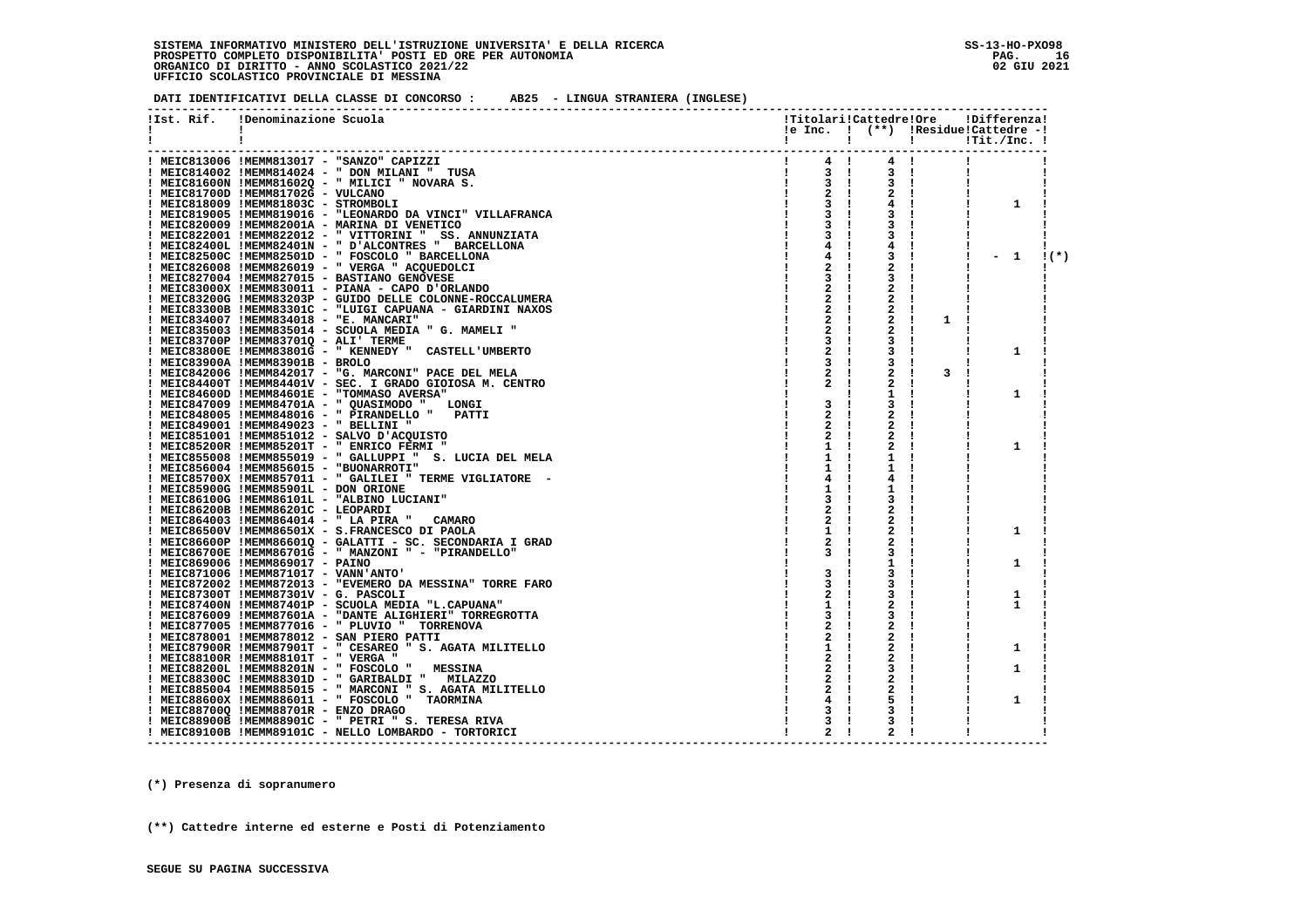**DATI IDENTIFICATIVI DELLA CLASSE DI CONCORSO : AB25 - LINGUA STRANIERA (INGLESE)**

| !Ist. Rif. | !Denominazione Scuola                                    |  | !Titolari!Cattedre!Ore<br>!e Inc. ! (**) !Residue!Cattedre -! |    | !Differenza!<br>$1$ Tit./Inc. $1$ |  |
|------------|----------------------------------------------------------|--|---------------------------------------------------------------|----|-----------------------------------|--|
|            | ! MEIC893003 !MEMM893014 - "VERONA TRENTO" ME            |  |                                                               |    |                                   |  |
|            | ! MEIC89400V !MEMM89401X - S.M."MAZZINI" MESSINA         |  |                                                               |    |                                   |  |
|            | ! MEIC89600E !MEMM89601G - S.M."GALLO" MESSINA           |  |                                                               |    |                                   |  |
|            | ! MEIC89700A !MEMM89701B - ISTITUTO "G. CATALFAMO"       |  |                                                               |    |                                   |  |
|            | ! MEIC898006 !MEMM898017 - PORTOSALVO                    |  |                                                               | б. |                                   |  |
|            | ! MEIC8AA00E !MEMM8AA01G - S.M. "RIZZO" MILAZZO          |  |                                                               |    |                                   |  |
|            | ! MEIC8AB00A !MEMM8AB01B - ZIRILLI                       |  |                                                               |    |                                   |  |
|            | ! MEIC8AC006 !MEMM8AC017 - S.M.S."G. MARTINO" - MESSINA  |  |                                                               |    |                                   |  |
|            | ! MEIC8AD002 !MEMM8AD013 - " LEONARDO DA VINCI " MESSINA |  |                                                               |    |                                   |  |
|            | ! MEIC8AE00T !MEMM8AE01V - PETRARCA                      |  |                                                               |    |                                   |  |
|            |                                                          |  |                                                               |    |                                   |  |

| TOTALE PROVINCIALE PER LA CLASSE DI CONCORSO |  | πo. | 10 |  |
|----------------------------------------------|--|-----|----|--|
|----------------------------------------------|--|-----|----|--|

 **(\*) Presenza di sopranumero**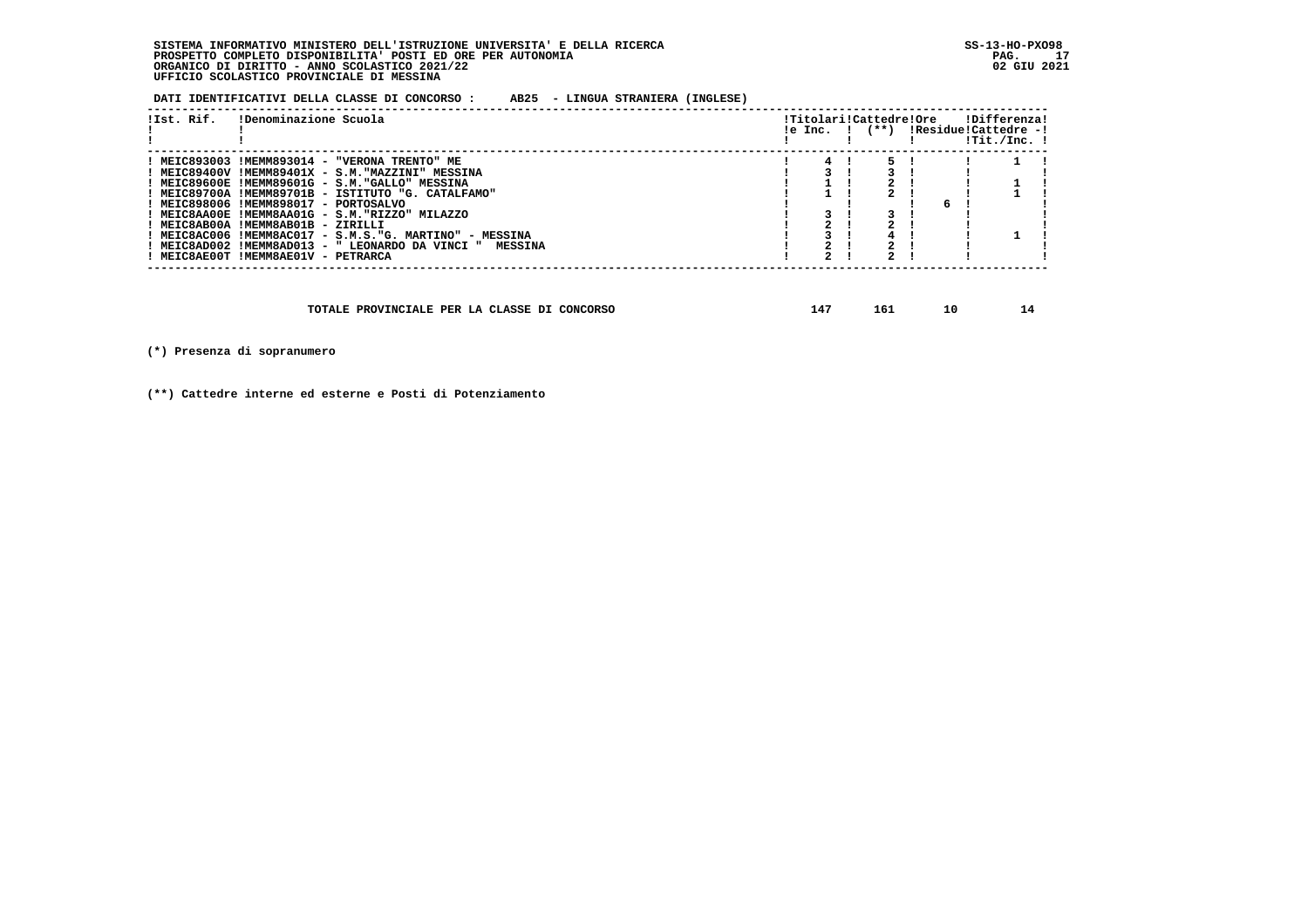**DATI IDENTIFICATIVI DELLA CLASSE DI CONCORSO : AB56 - CHITARRA**

| !Ist. Rif. | !Denominazione Scuola                                      |  |  | !Titolari!Cattedre!Ore<br>!e Inc. ! (**) !Residue!Cattedre -! | !Differenza!<br>!Tit./Inc. ! |  |
|------------|------------------------------------------------------------|--|--|---------------------------------------------------------------|------------------------------|--|
|            | ! MEIC819005 !MEMM819016 - "LEONARDO DA VINCI" VILLAFRANCA |  |  |                                                               |                              |  |
|            | ! MEIC826008 !MEMM826019 - " VERGA " ACQUEDOLCI            |  |  |                                                               |                              |  |
|            | ! MEIC827004 !MEMM827015 - BASTIANO GENOVESE               |  |  |                                                               |                              |  |
|            | ! MEIC83000X !MEMM830011 - PIANA - CAPO D'ORLANDO          |  |  |                                                               |                              |  |
|            | ! MEIC83700P !MEMM837010 - ALI' TERME                      |  |  |                                                               |                              |  |
|            | ! MEIC848005 !MEMM848016 - " PIRANDELLO " PATTI            |  |  |                                                               |                              |  |
|            | ! MEIC86200B !MEMM86201C - LEOPARDI                        |  |  |                                                               |                              |  |
|            | $!$ MEIC86700E $!$ MEMM86701G - " MANZONI " - "PIRANDELLO" |  |  |                                                               |                              |  |
|            | ! MEIC869006 !MEMM869017 - PAINO                           |  |  |                                                               |                              |  |
|            | ! MEIC871006 !MEMM871017 - VANN'ANTO'                      |  |  |                                                               |                              |  |
|            | ! MEIC872002 !MEMM872013 - "EVEMERO DA MESSINA" TORRE FARO |  |  |                                                               |                              |  |
|            | ! MEIC87300T !MEMM87301V - G. PASCOLI                      |  |  |                                                               |                              |  |
|            | ! MEIC87400N !MEMM87401P - SCUOLA MEDIA "L.CAPUANA"        |  |  |                                                               |                              |  |
|            | ! MEIC877005 !MEMM877016 - " PLUVIO " TORRENOVA            |  |  |                                                               |                              |  |
|            | ! MEIC88200L !MEMM88201N - " FOSCOLO " MESSINA             |  |  |                                                               |                              |  |
|            | ! MEIC88600X !MEMM886011 - " FOSCOLO " TAORMINA            |  |  |                                                               |                              |  |
|            | ! MEIC88900B !MEMM88901C - " PETRI " S. TERESA RIVA        |  |  |                                                               |                              |  |
|            | ! MEIC893003 !MEMM893014 - "VERONA TRENTO" ME              |  |  |                                                               |                              |  |
|            | ! MEIC8AA00E !MEMM8AA01G - S.M."RIZZO" MILAZZO             |  |  |                                                               |                              |  |
|            |                                                            |  |  |                                                               |                              |  |

 **TOTALE PROVINCIALE PER LA CLASSE DI CONCORSO 19 19 20 0 1** 

 **(\*) Presenza di sopranumero**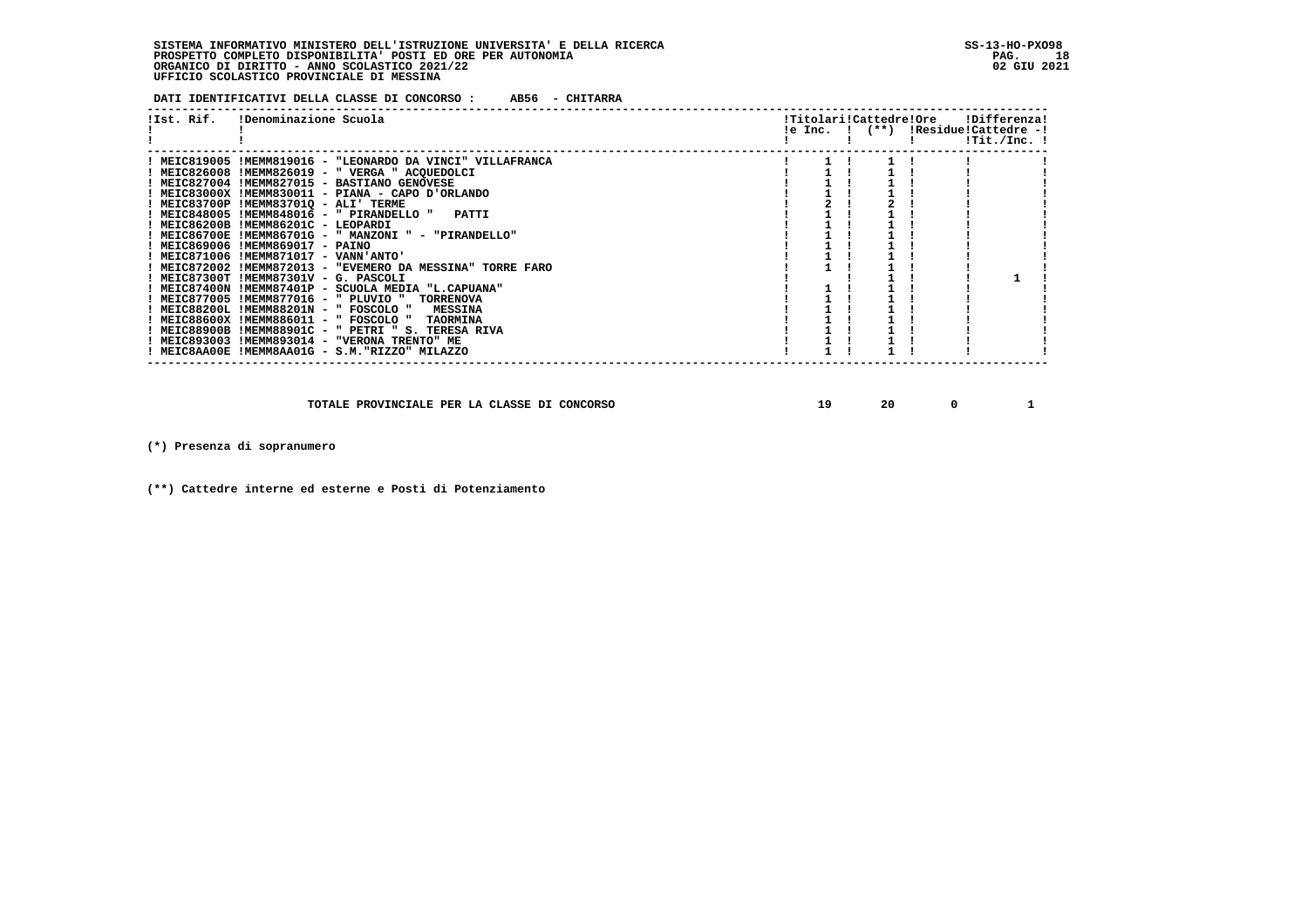**DATI IDENTIFICATIVI DELLA CLASSE DI CONCORSO : AC25 - LINGUA STRANIERA (SPAGNOLO)**

| !Ist. Rif. | !Denominazione Scuola                                             |  | !Titolari!Cattedre!Ore<br>!e Inc. ! (**) !Residue!Cattedre -! |              | !Differenza!<br>$1$ Tit./Inc. $1$ |  |
|------------|-------------------------------------------------------------------|--|---------------------------------------------------------------|--------------|-----------------------------------|--|
|            |                                                                   |  |                                                               |              |                                   |  |
|            | ! MEIC819005 !MEMM819016 - "LEONARDO DA VINCI" VILLAFRANCA        |  |                                                               | 4            |                                   |  |
|            | ! MEIC822001 !MEMM822012 - " VITTORINI "<br><b>SS. ANNUNZIATA</b> |  |                                                               |              |                                   |  |
|            | ! MEIC82500C !MEMM82501D - " FOSCOLO " BARCELLONA                 |  |                                                               |              |                                   |  |
|            | ! MEIC83700P !MEMM837010 - ALI' TERME                             |  |                                                               | 4            |                                   |  |
|            | ! MEIC851001 !MEMM851012 - SALVO D'ACOUISTO                       |  |                                                               |              |                                   |  |
|            | ! MEIC85200R !MEMM85201T - " ENRICO FERMI "                       |  |                                                               | $\mathbf{z}$ |                                   |  |
|            | ! MEIC864003 !MEMM864014 - " LA PIRA "<br><b>CAMARO</b>           |  |                                                               |              |                                   |  |
|            | ! MEIC86600P !MEMM86601Q - GALATTI - SC. SECONDARIA I GRAD        |  |                                                               |              |                                   |  |
|            | ! MEIC86700E !MEMM86701G - " MANZONI " - "PIRANDELLO"             |  |                                                               | $\mathbf{z}$ |                                   |  |
|            | ! MEIC872002 !MEMM872013 - "EVEMERO DA MESSINA" TORRE FARO        |  |                                                               |              |                                   |  |
|            | ! MEIC87300T !MEMM87301V - G. PASCOLI                             |  |                                                               |              |                                   |  |
|            | ! MEIC876009 !MEMM87601A - "DANTE ALIGHIERI" TORREGROTTA          |  |                                                               |              |                                   |  |
|            | ! MEIC88300C !MEMM88301D - " GARIBALDI "<br><b>MILAZZO</b>        |  |                                                               |              |                                   |  |
|            | ! MEIC88900B !MEMM88901C - " PETRI " S. TERESA RIVA               |  |                                                               |              |                                   |  |
|            | ! MEIC893003 !MEMM893014 - "VERONA TRENTO" ME                     |  |                                                               |              |                                   |  |
|            | ! MEIC89400V !MEMM89401X - S.M. "MAZZINI" MESSINA                 |  |                                                               |              |                                   |  |
|            | ! MEIC89600E !MEMM89601G - S.M. "GALLO" MESSINA                   |  |                                                               |              |                                   |  |
|            | ! MEIC89700A !MEMM89701B - ISTITUTO "G. CATALFAMO"                |  |                                                               |              |                                   |  |
|            | ! MEIC8AA00E !MEMM8AA01G - S.M. "RIZZO" MILAZZO                   |  |                                                               |              |                                   |  |
|            | ! MEIC8AB00A !MEMM8AB01B - ZIRILLI                                |  |                                                               |              |                                   |  |
|            | ! MEIC8AC006 !MEMM8AC017 - S.M.S."G. MARTINO" - MESSINA           |  |                                                               |              |                                   |  |
|            | ! MEIC8AE00T !MEMM8AE01V - PETRARCA                               |  |                                                               |              |                                   |  |
|            |                                                                   |  |                                                               |              |                                   |  |

 **TOTALE PROVINCIALE PER LA CLASSE DI CONCORSO 18 19 26 1**

 **(\*) Presenza di sopranumero**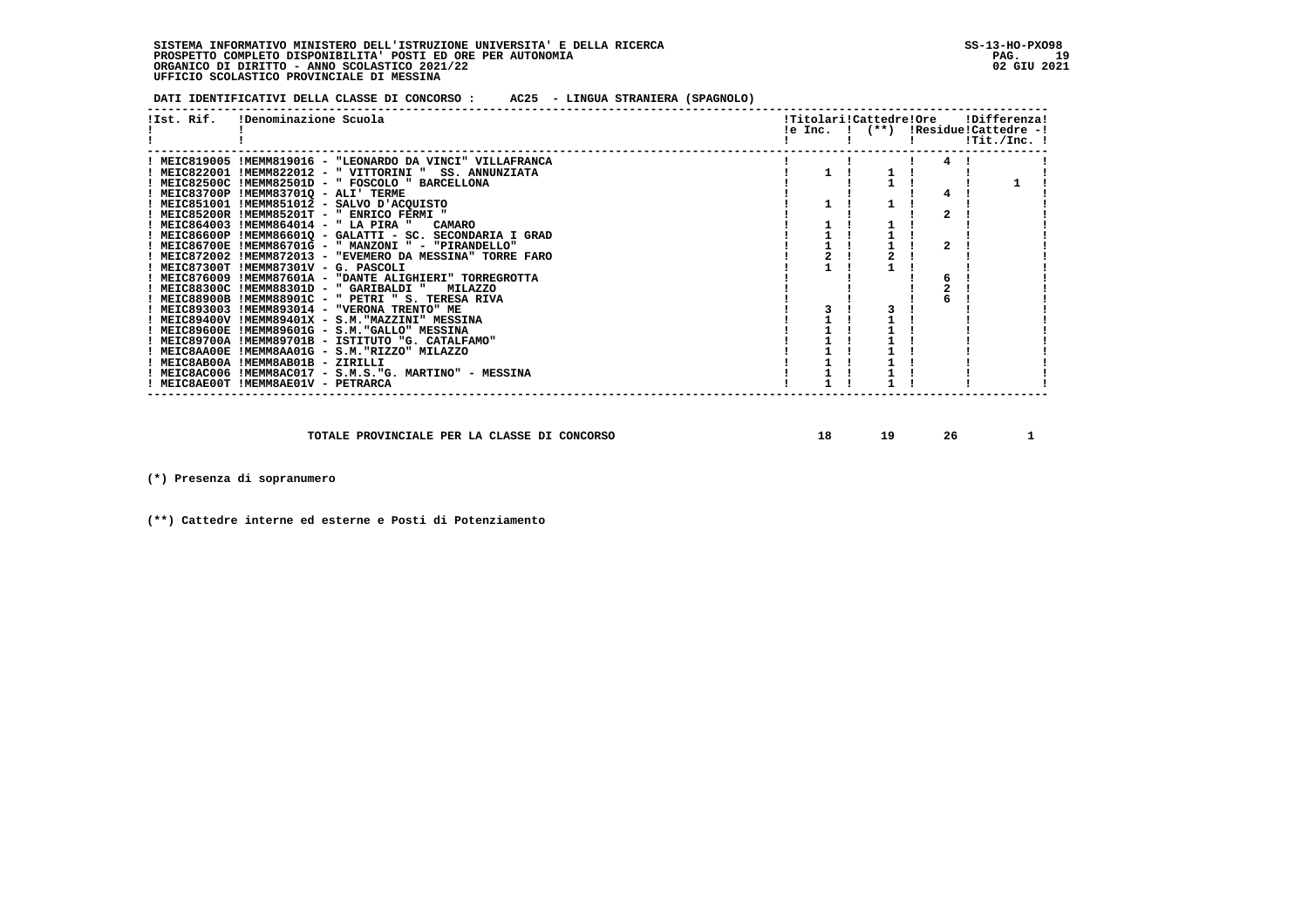**DATI IDENTIFICATIVI DELLA CLASSE DI CONCORSO : AC56 - CLARINETTO**

| !Ist. Rif. | !Denominazione Scuola                                                                                                                                                                                                                                                                                                                                                                                                         |  | !Titolari!Cattedre!Ore | $!e$ Inc. $!$ $(**)$ $!Residue!Cattedre -!$ | !Differenza!<br>!Tit./Inc. ! |  |
|------------|-------------------------------------------------------------------------------------------------------------------------------------------------------------------------------------------------------------------------------------------------------------------------------------------------------------------------------------------------------------------------------------------------------------------------------|--|------------------------|---------------------------------------------|------------------------------|--|
|            | ! MEIC848005 !MEMM848016 - " PIRANDELLO "<br>PATTT<br>! MEIC86700E !MEMM86701G - " MANZONI " - "PIRANDELLO"<br>! MEIC869006 !MEMM869017 - PAINO<br>! MEIC871006 !MEMM871017 - VANN'ANTO'<br>! MEIC872002 !MEMM872013 - "EVEMERO DA MESSINA" TORRE FARO<br>! MEIC87400N !MEMM87401P - SCUOLA MEDIA "L.CAPUANA"<br>! MEIC877005 !MEMM877016 - " PLUVIO "<br><b>TORRENOVA</b><br>! MEIC8AA00E !MEMM8AA01G - S.M. "RIZZO" MILAZZO |  |                        |                                             |                              |  |

 **TOTALE PROVINCIALE PER LA CLASSE DI CONCORSO 8 9 0 1**

 **(\*) Presenza di sopranumero**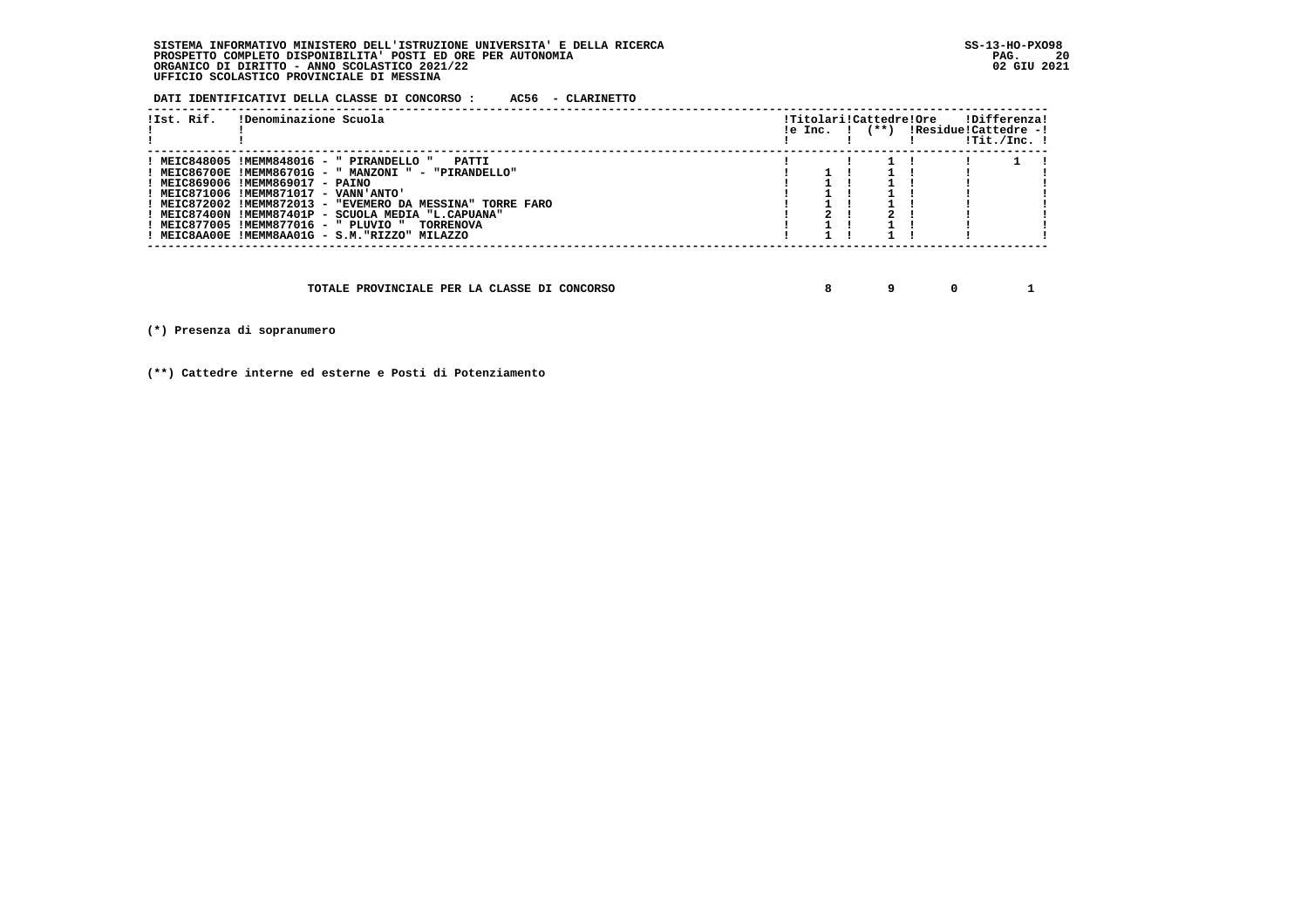**DATI IDENTIFICATIVI DELLA CLASSE DI CONCORSO : AD25 - LINGUA STRANIERA (TEDESCO)**

| !Ist. Rif. (Denominazione Scuola                                                             |  |  |  | !Titolari!Cattedre!Ore !Differenza!<br>$!e$ Inc. $!$ $(**)$ $!Residue!Cattedre -!$<br>$\blacksquare$ $\blacksquare$ $\blacksquare$ $\blacksquare$ $\blacksquare$ $\blacksquare$ $\blacksquare$ $\blacksquare$ $\blacksquare$ $\blacksquare$ $\blacksquare$ $\blacksquare$ $\blacksquare$ $\blacksquare$ $\blacksquare$ $\blacksquare$ $\blacksquare$ $\blacksquare$ $\blacksquare$ $\blacksquare$ $\blacksquare$ $\blacksquare$ $\blacksquare$ $\blacksquare$ $\blacksquare$ $\blacksquare$ $\blacksquare$ $\blacksquare$ $\blacksquare$ $\blacksquare$ $\blacksquare$ $\blacks$ |  |
|----------------------------------------------------------------------------------------------|--|--|--|----------------------------------------------------------------------------------------------------------------------------------------------------------------------------------------------------------------------------------------------------------------------------------------------------------------------------------------------------------------------------------------------------------------------------------------------------------------------------------------------------------------------------------------------------------------------------------|--|
| ! MEIC87300T !MEMM87301V - G. PASCOLI<br>! MEIC88900B !MEMM88901C - " PETRI " S. TERESA RIVA |  |  |  | 1 2 1 2 1 1 1<br>$\blacksquare$                                                                                                                                                                                                                                                                                                                                                                                                                                                                                                                                                  |  |

 **TOTALE PROVINCIALE PER LA CLASSE DI CONCORSO 2 2 6 0**

 **(\*) Presenza di sopranumero**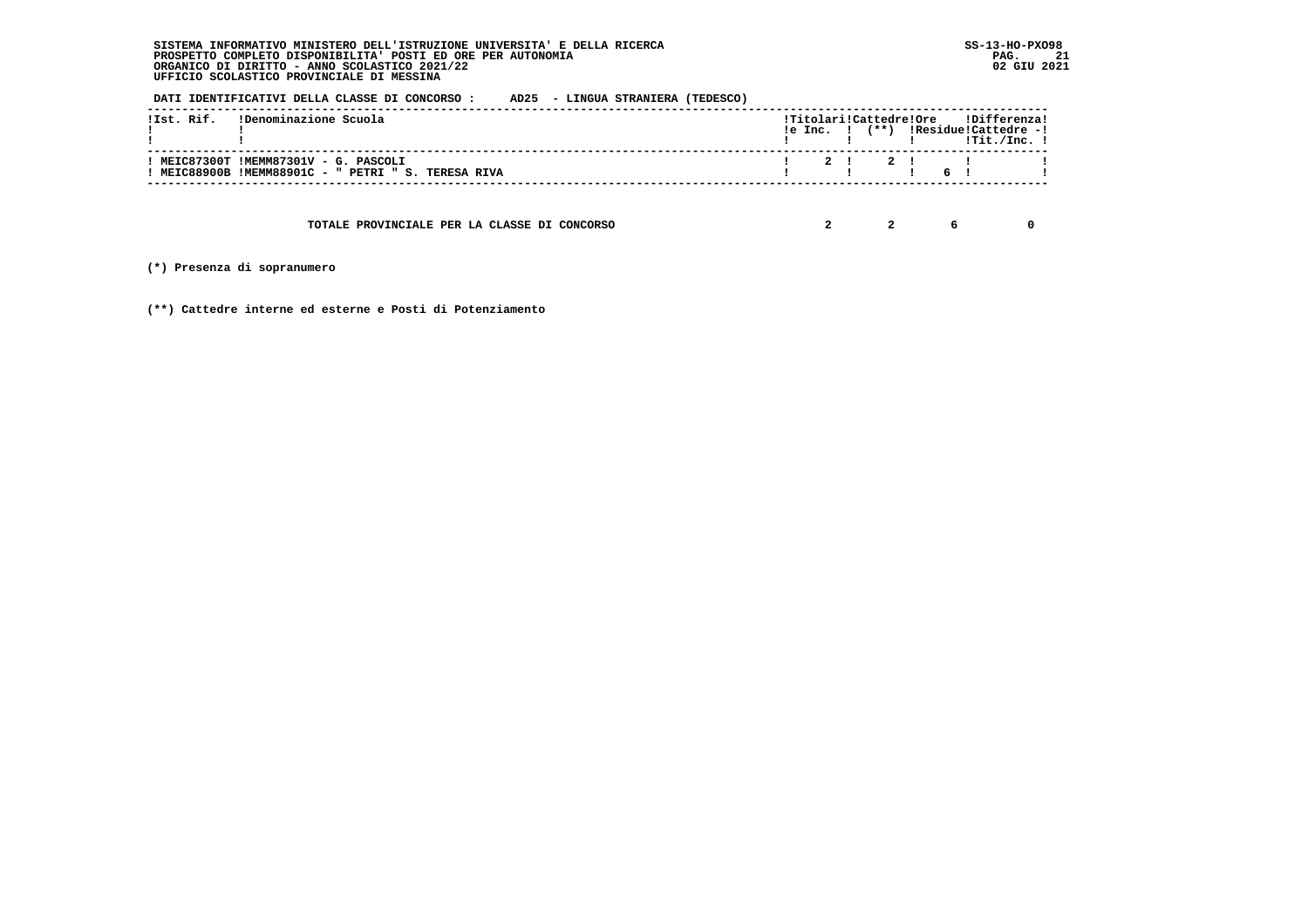**DATI IDENTIFICATIVI DELLA CLASSE DI CONCORSO : AD56 - CORNO**

| !Ist. Rif. | !Denominazione Scuola | le Inc. I | $(***)$ | !Titolari!Cattedre!Ore !Differenza!<br>!Residue!Cattedre -!<br>!Tit./Inc. |
|------------|-----------------------|-----------|---------|---------------------------------------------------------------------------|
|            |                       |           |         |                                                                           |

 **TOTALE PROVINCIALE PER LA CLASSE DI CONCORSO 0 0 0 0**

 **(\*) Presenza di sopranumero**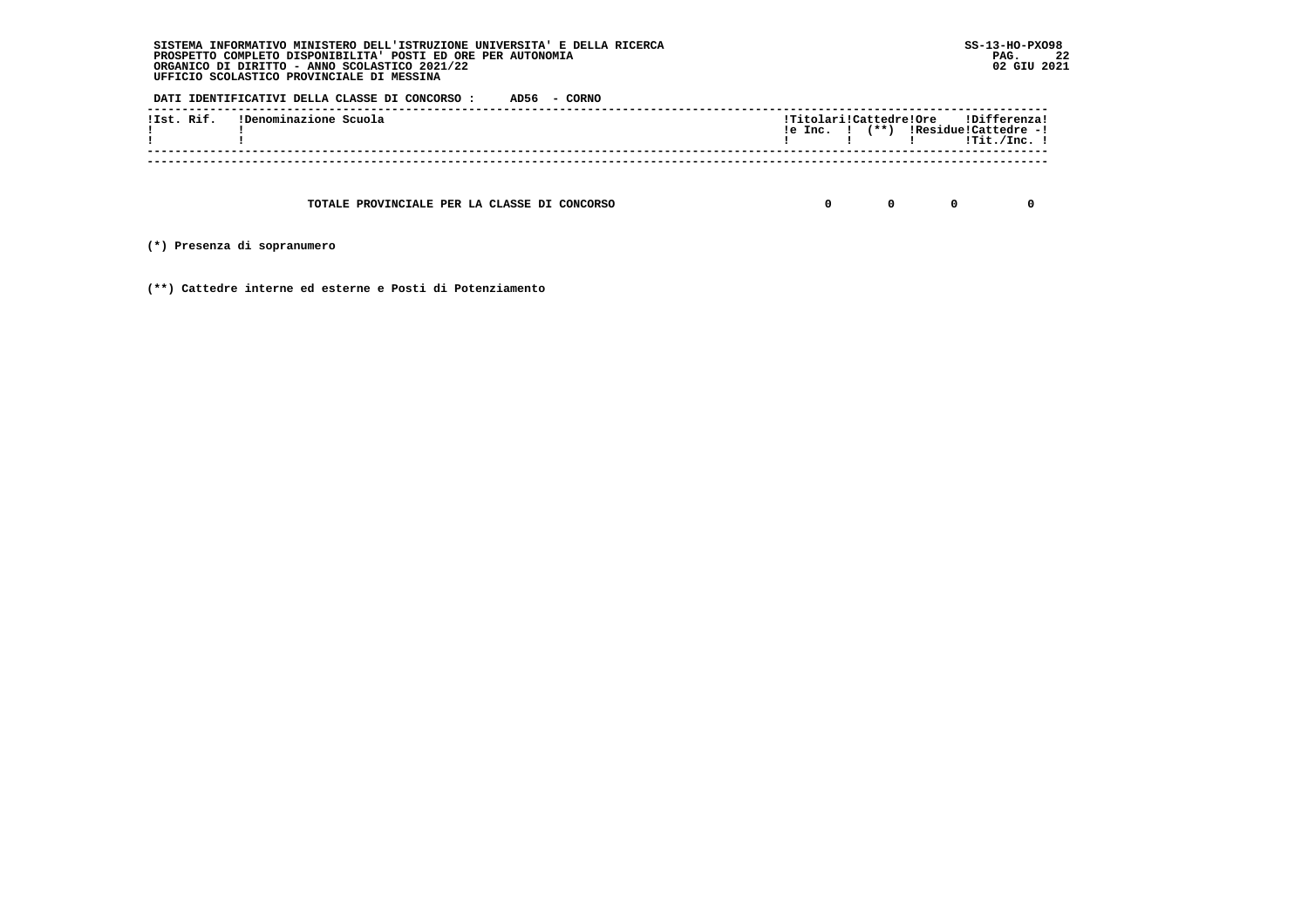**DATI IDENTIFICATIVI DELLA CLASSE DI CONCORSO : AE56 - FAGOTTO**

| !Ist. Rif. (Denominazione Scuola) |                                                       |  |  |  | !Titolari!Cattedre!Ore !Differenza!<br>$!e$ Inc. $!$ $(**)$ $!Residue!Cattedre -!$ |  |
|-----------------------------------|-------------------------------------------------------|--|--|--|------------------------------------------------------------------------------------|--|
|                                   | ! MEIC86700E !MEMM86701G - " MANZONI " - "PIRANDELLO" |  |  |  |                                                                                    |  |
|                                   |                                                       |  |  |  |                                                                                    |  |

 **TOTALE PROVINCIALE PER LA CLASSE DI CONCORSO 1 1 0 0**

 **(\*) Presenza di sopranumero**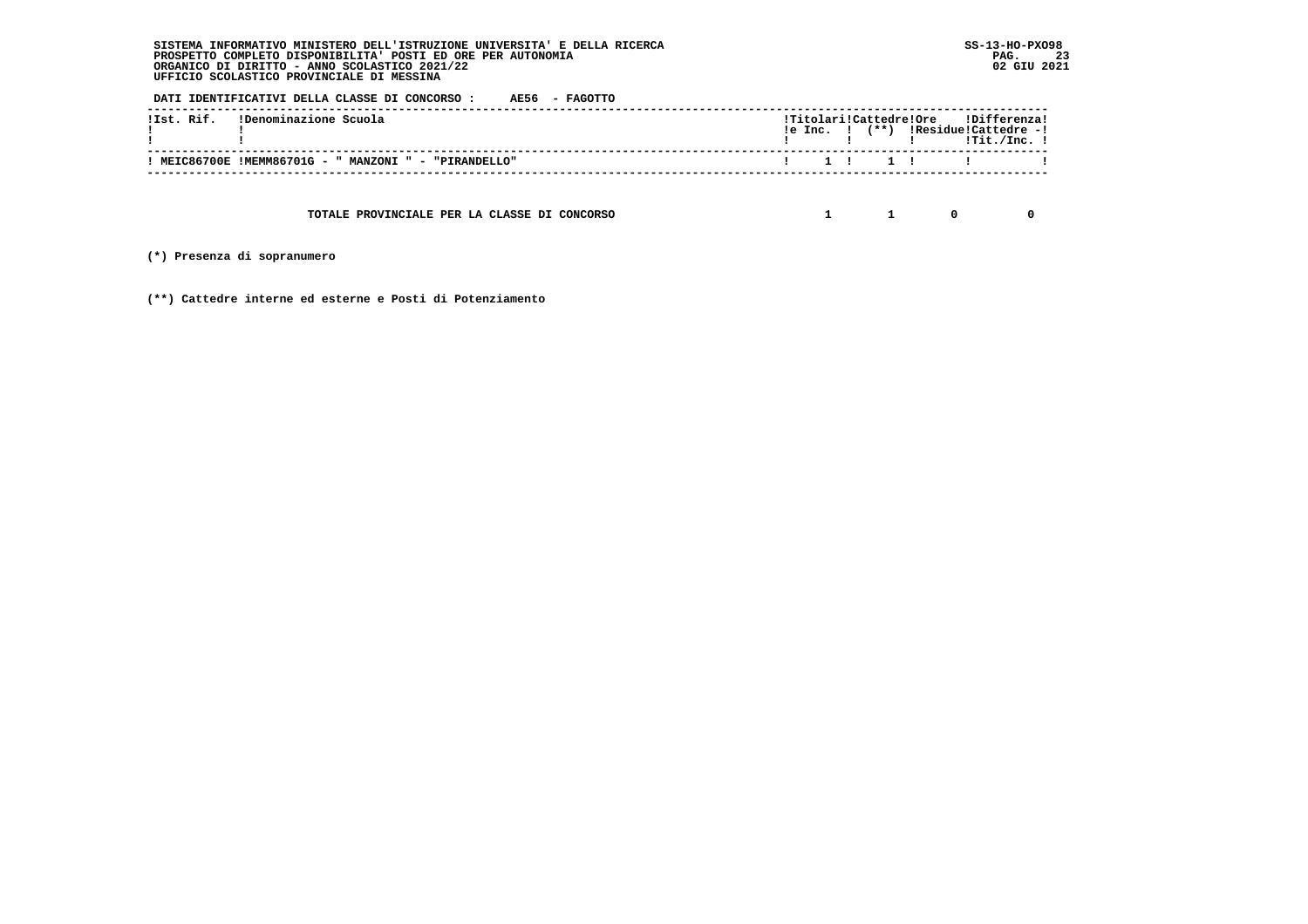**DATI IDENTIFICATIVI DELLA CLASSE DI CONCORSO : AF56 - FISARMONICA**

| !Ist. Rif. (Denominazione Scuola)             |  |  |  | !Titolari!Cattedre!Ore !Differenza!<br>$le Inc.$ $!$ $(**)$ $lResidue!Cattedre -!$<br>$\frac{1}{1}$ $\frac{1}{1}$ $\frac{1}{1}$ $\frac{1}{1}$ $\frac{1}{1}$ $\frac{1}{1}$ $\frac{1}{1}$ $\frac{1}{1}$ $\frac{1}{1}$ $\frac{1}{1}$ $\frac{1}{1}$ $\frac{1}{1}$ $\frac{1}{1}$ $\frac{1}{1}$ $\frac{1}{1}$ $\frac{1}{1}$ $\frac{1}{1}$ $\frac{1}{1}$ $\frac{1}{1}$ $\frac{1}{1}$ $\frac{1}{1}$ $\frac{1}{1}$ |  |
|-----------------------------------------------|--|--|--|-----------------------------------------------------------------------------------------------------------------------------------------------------------------------------------------------------------------------------------------------------------------------------------------------------------------------------------------------------------------------------------------------------------|--|
| WEIC88600X !MEMM886011 - " FOSCOLO " TAORMINA |  |  |  |                                                                                                                                                                                                                                                                                                                                                                                                           |  |

 **TOTALE PROVINCIALE PER LA CLASSE DI CONCORSO 1 1 0 0**

 **(\*) Presenza di sopranumero**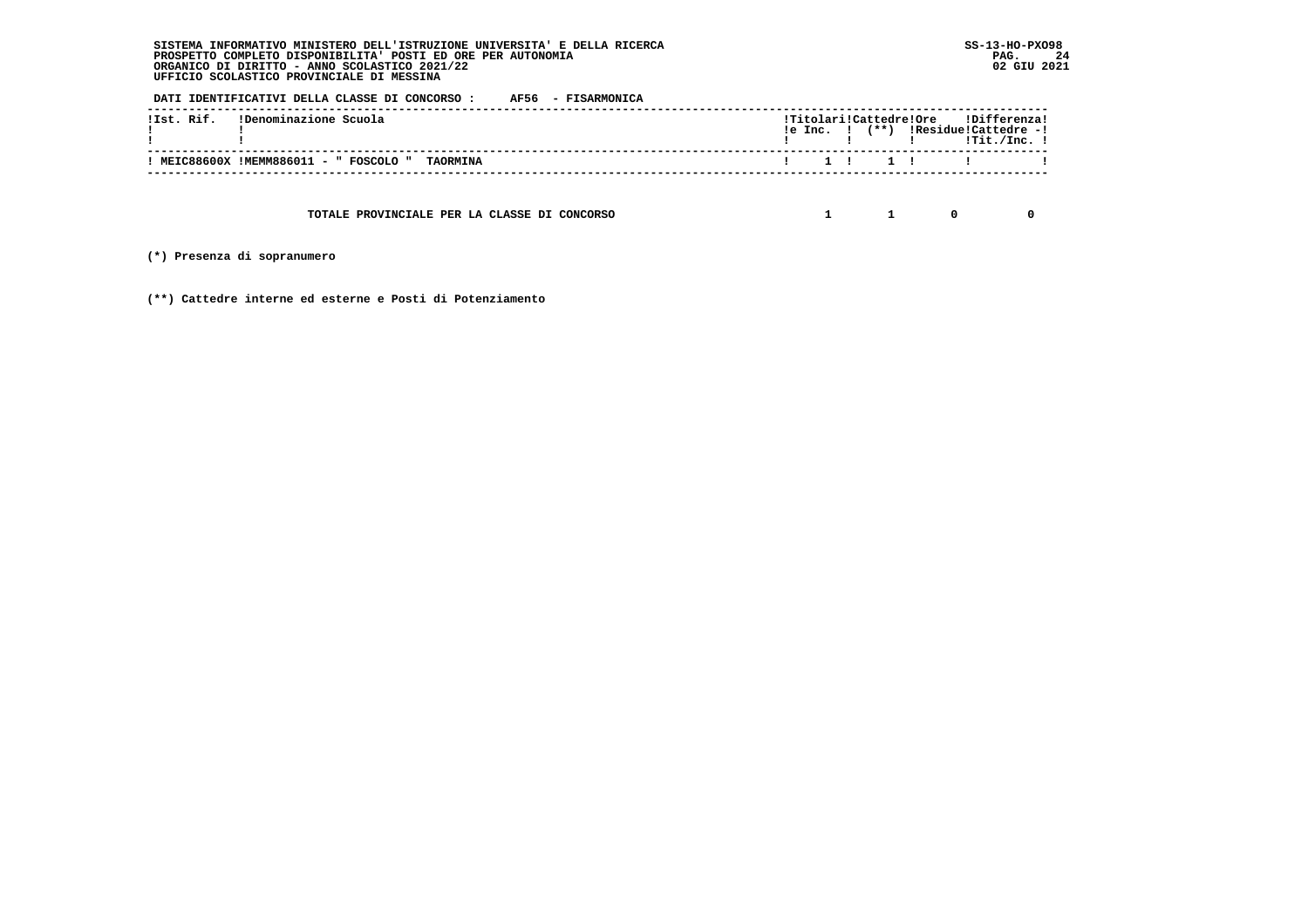**DATI IDENTIFICATIVI DELLA CLASSE DI CONCORSO : AG56 - FLAUTO**

| !Denominazione Scuola<br>!Ist. Rif.                                                                                                                                                                                                                                                                                                                                                                                                                                                                                                                                                                                                                   |  |  | !Titolari!Cattedre!Ore | <b>IDifferenzal</b><br>$le Inc.$ $!$ $(**)$ $!$ $Residue!$ $Cattedre -!$ | !Tit./Inc. ! |  |
|-------------------------------------------------------------------------------------------------------------------------------------------------------------------------------------------------------------------------------------------------------------------------------------------------------------------------------------------------------------------------------------------------------------------------------------------------------------------------------------------------------------------------------------------------------------------------------------------------------------------------------------------------------|--|--|------------------------|--------------------------------------------------------------------------|--------------|--|
| ! MEIC813006 !MEMM813017 - "SANZO" CAPIZZI<br>! MEIC819005 !MEMM819016 - "LEONARDO DA VINCI" VILLAFRANCA<br>! MEIC826008 !MEMM826019 - " VERGA " ACOUEDOLCI<br>! MEIC827004 !MEMM827015 - BASTIANO GENOVESE<br>! MEIC83000X !MEMM830011 - PIANA - CAPO D'ORLANDO<br>! MEIC83700P !MEMM837010 - ALI' TERME<br>! MEIC86200B !MEMM86201C - LEOPARDI<br>! MEIC869006 !MEMM869017 - PAINO<br>! MEIC871006 !MEMM871017 - VANN'ANTO'<br>! MEIC88200L !MEMM88201N - " FOSCOLO "<br><b>MESSINA</b><br>! MEIC88600X !MEMM886011 - " FOSCOLO " TAORMINA<br>! MEIC88900B !MEMM88901C - " PETRI " S. TERESA RIVA<br>! MEIC8AA00E !MEMM8AA01G - S.M."RIZZO" MILAZZO |  |  |                        |                                                                          |              |  |

 **TOTALE PROVINCIALE PER LA CLASSE DI CONCORSO 13 14 0 1**

 **(\*) Presenza di sopranumero**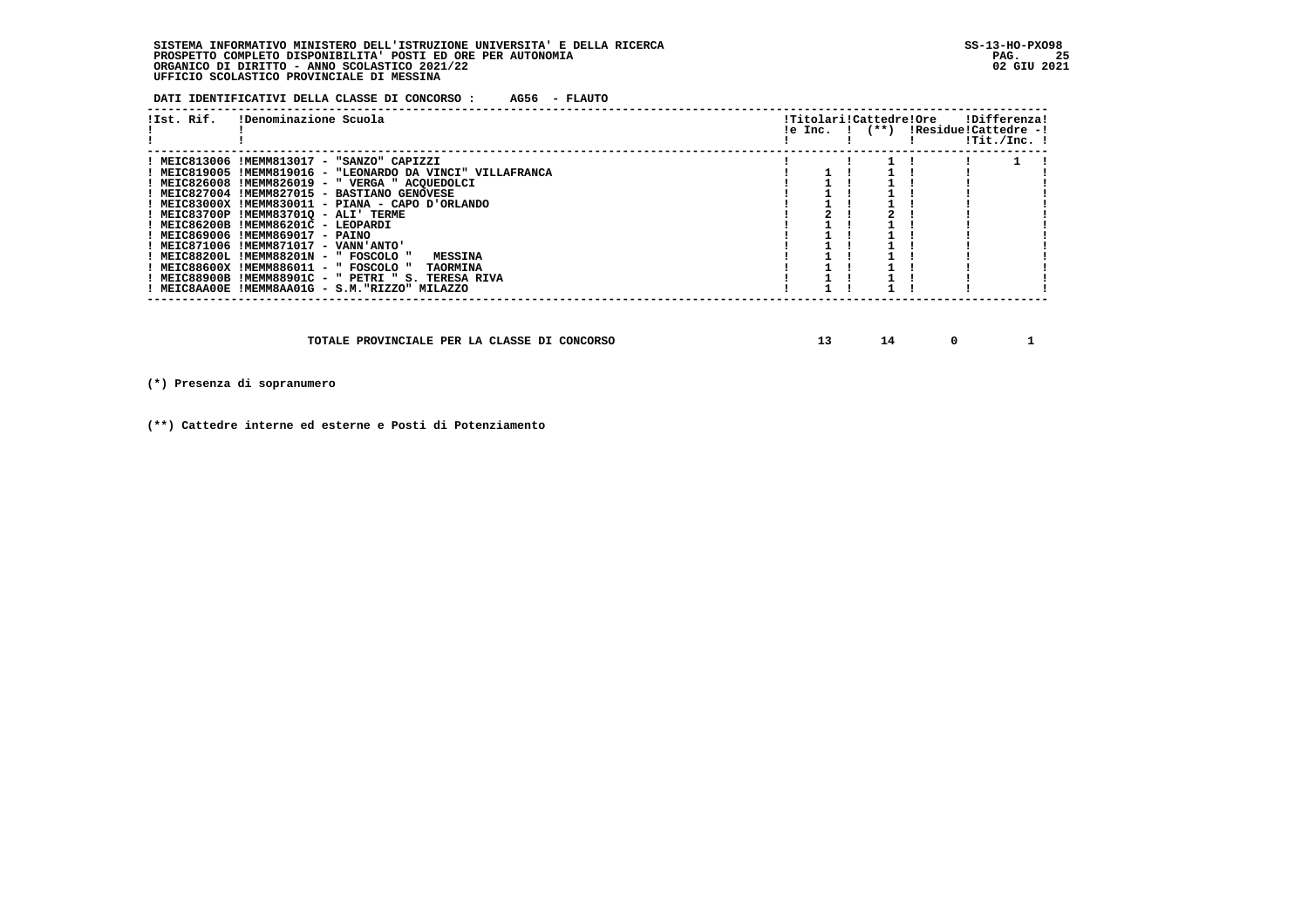**DATI IDENTIFICATIVI DELLA CLASSE DI CONCORSO : AH56 - OBOE**

| !Ist. Rif. IDenominazione Scuola |  |  | !Titolari!Cattedre!Ore !Differenza!<br>$!e$ Inc. $!$ $(**)$ $!Residue!Cattedre -!$ |
|----------------------------------|--|--|------------------------------------------------------------------------------------|
|                                  |  |  | !Tit./Inc. !                                                                       |

 **TOTALE PROVINCIALE PER LA CLASSE DI CONCORSO 0 0 0 0**

 **(\*) Presenza di sopranumero**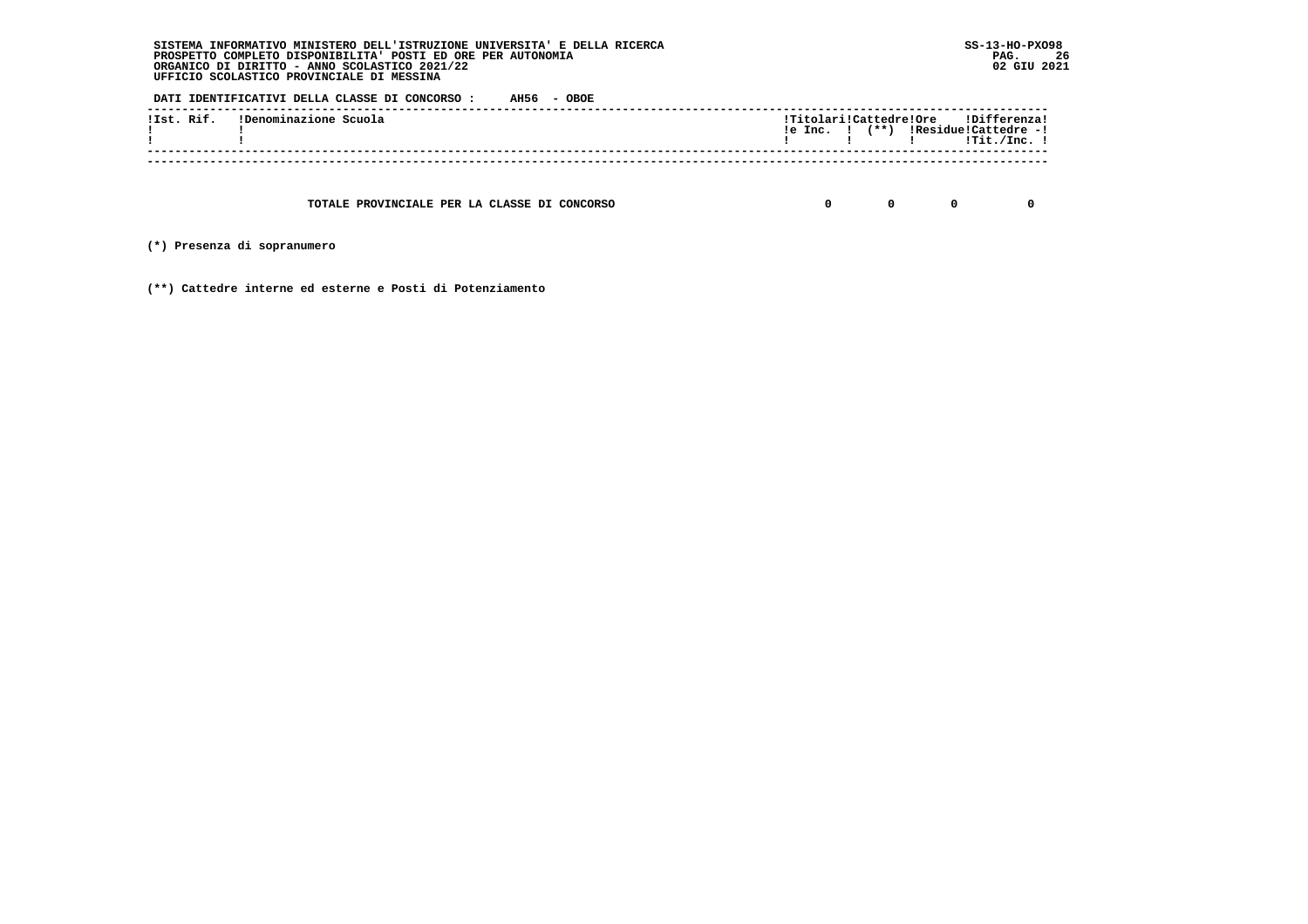**DATI IDENTIFICATIVI DELLA CLASSE DI CONCORSO : AI56 - PERCUSSIONI**

| !Ist. Rif. | !Denominazione Scuola                                                                                                                                         |                 | le Inc. I |  | !Titolari!Cattedre!Ore<br>(**) !Residue!Cattedre -! | !Differenza!<br>!Tit./Inc. ! |  |
|------------|---------------------------------------------------------------------------------------------------------------------------------------------------------------|-----------------|-----------|--|-----------------------------------------------------|------------------------------|--|
|            | ! MEIC83700P !MEMM83701Q - ALI' TERME<br>MEIC871006 !MEMM871017 - VANN'ANTO'<br>MEIC87300T !MEMM87301V - G. PASCOLI<br>! MEIC88600X !MEMM886011 - " FOSCOLO " | <b>TAORMINA</b> |           |  |                                                     |                              |  |

 **TOTALE PROVINCIALE PER LA CLASSE DI CONCORSO 3 5 0 2**

 **(\*) Presenza di sopranumero**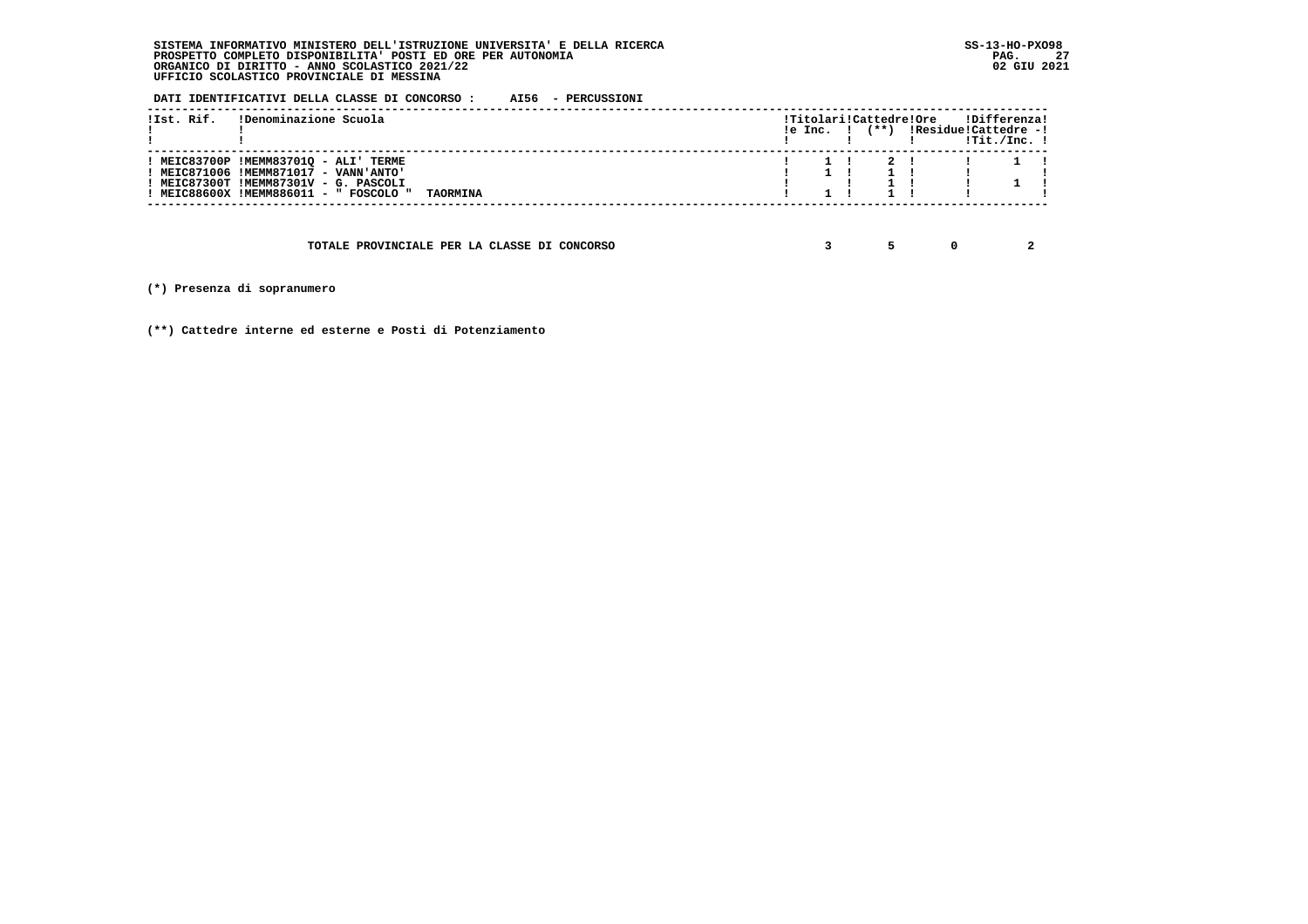**DATI IDENTIFICATIVI DELLA CLASSE DI CONCORSO : AJ56 - PIANOFORTE**

| !Ist. Rif. IDenominazione Scuola                           |  |  | !Titolari!Cattedre!Ore !Differenza!<br>!e Inc. ! (**) !Residue!Cattedre -!<br>$!$ Tit./Inc. $!$ |  |
|------------------------------------------------------------|--|--|-------------------------------------------------------------------------------------------------|--|
| ! MEIC813006 !MEMM813017 - "SANZO" CAPIZZI                 |  |  |                                                                                                 |  |
| ! MEIC819005 !MEMM819016 - "LEONARDO DA VINCI" VILLAFRANCA |  |  |                                                                                                 |  |
| ! MEIC826008 !MEMM826019 - " VERGA " ACQUEDOLCI            |  |  |                                                                                                 |  |
| ! MEIC827004 !MEMM827015 - BASTIANO GENOVESE               |  |  |                                                                                                 |  |
| ! MEIC83000X !MEMM830011 - PIANA - CAPO D'ORLANDO          |  |  |                                                                                                 |  |
| ! MEIC83700P !MEMM83701Q - ALI' TERME                      |  |  |                                                                                                 |  |
| ! MEIC848005 !MEMM848016 - " PIRANDELLO " PATTI            |  |  |                                                                                                 |  |
| ! MEIC86200B !MEMM86201C - LEOPARDI                        |  |  |                                                                                                 |  |
| ! MEIC86700E !MEMM86701G - " MANZONI " - "PIRANDELLO"      |  |  |                                                                                                 |  |
| ! MEIC869006 !MEMM869017 - PAINO                           |  |  |                                                                                                 |  |
| ! MEIC872002 !MEMM872013 - "EVEMERO DA MESSINA" TORRE FARO |  |  |                                                                                                 |  |
| ! MEIC87300T !MEMM87301V - G. PASCOLI                      |  |  |                                                                                                 |  |
| ! MEIC87400N !MEMM87401P - SCUOLA MEDIA "L.CAPUANA"        |  |  |                                                                                                 |  |
| ! MEIC877005 !MEMM877016 - " PLUVIO " TORRENOVA            |  |  |                                                                                                 |  |
| ! MEIC88200L !MEMM88201N - " FOSCOLO " MESSINA             |  |  |                                                                                                 |  |
| ! MEIC88600X !MEMM886011 - " FOSCOLO " TAORMINA            |  |  |                                                                                                 |  |
| ! MEIC88900B !MEMM88901C - " PETRI " S. TERESA RIVA        |  |  |                                                                                                 |  |
| ! MEIC893003 !MEMM893014 - "VERONA TRENTO" ME              |  |  |                                                                                                 |  |
| ! MEIC8AA00E !MEMM8AA01G - S.M. "RIZZO" MILAZZO            |  |  |                                                                                                 |  |
| ! MEIC8AC006 !MEMM8AC017 - S.M.S."G. MARTINO" - MESSINA    |  |  |                                                                                                 |  |

 **TOTALE PROVINCIALE PER LA CLASSE DI CONCORSO 22 25 0 3**

 **(\*) Presenza di sopranumero**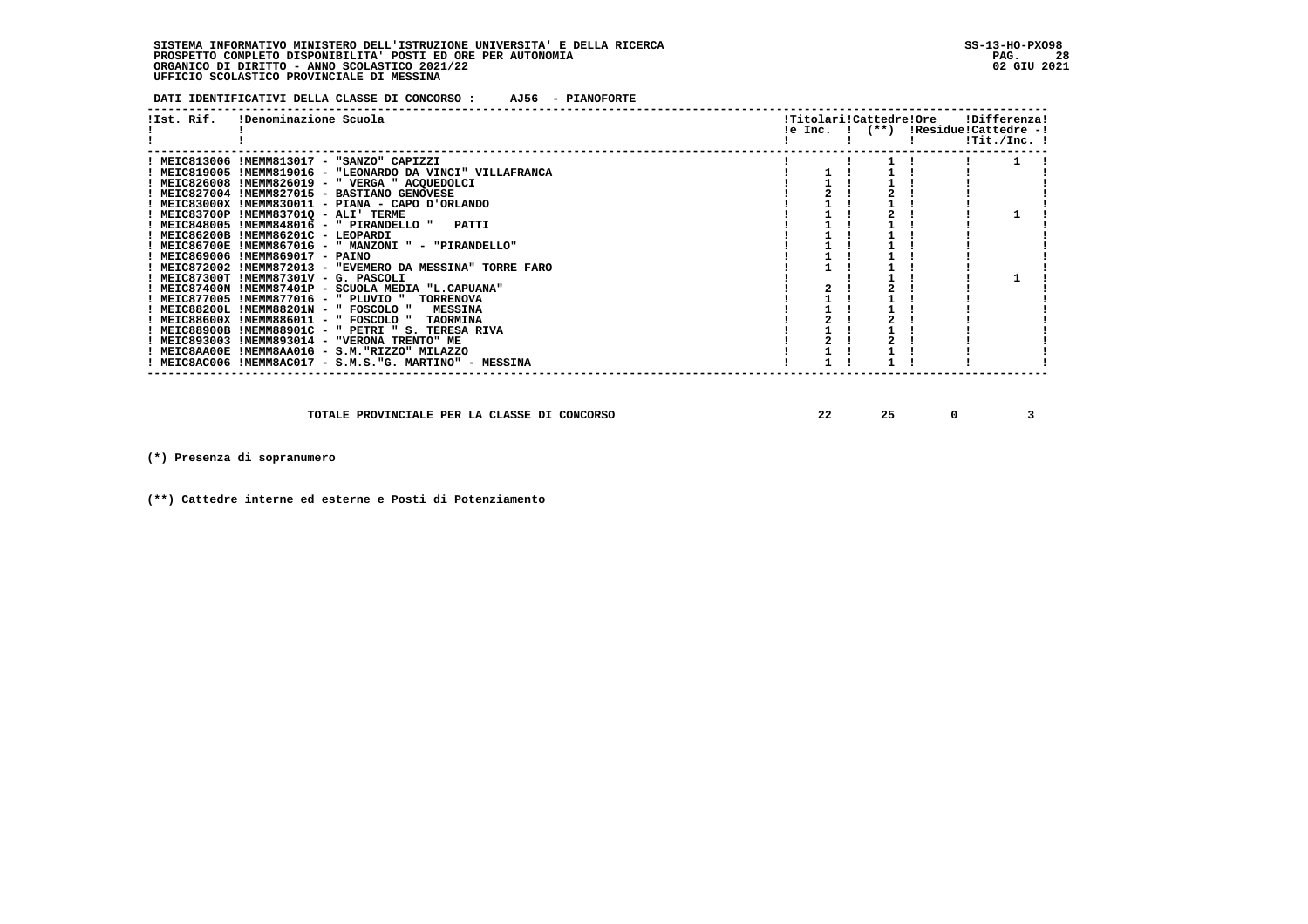**DATI IDENTIFICATIVI DELLA CLASSE DI CONCORSO : AK56 - SAXOFONO**

| !Ist. Rif. | !Denominazione Scuola                                                                                                                                                                                                                                                                                                                  | le Inc. I | !Titolari!Cattedre!Ore |  |   | !Differenza!<br>(**) !Residue!Cattedre -!<br>$1$ Tit./Inc. $1$ |  |
|------------|----------------------------------------------------------------------------------------------------------------------------------------------------------------------------------------------------------------------------------------------------------------------------------------------------------------------------------------|-----------|------------------------|--|---|----------------------------------------------------------------|--|
|            | ! MEIC813006 !MEMM813017 - "SANZO" CAPIZZI<br>! MEIC83000X !MEMM830011 - PIANA - CAPO D'ORLANDO<br>! MEIC848005 !MEMM848016 - " PIRANDELLO "<br>PATTI<br>! MEIC87400N !MEMM87401P - SCUOLA MEDIA "L.CAPUANA"<br>! MEIC877005 !MEMM877016 - " PLUVIO "<br><b>TORRENOVA</b><br>! MEIC88600X !MEMM886011 - " FOSCOLO "<br><b>TAORMINA</b> |           |                        |  | 6 |                                                                |  |
|            | TOTALE PROVINCIALE PER LA CLASSE DI CONCORSO                                                                                                                                                                                                                                                                                           |           |                        |  |   |                                                                |  |

 **(\*) Presenza di sopranumero**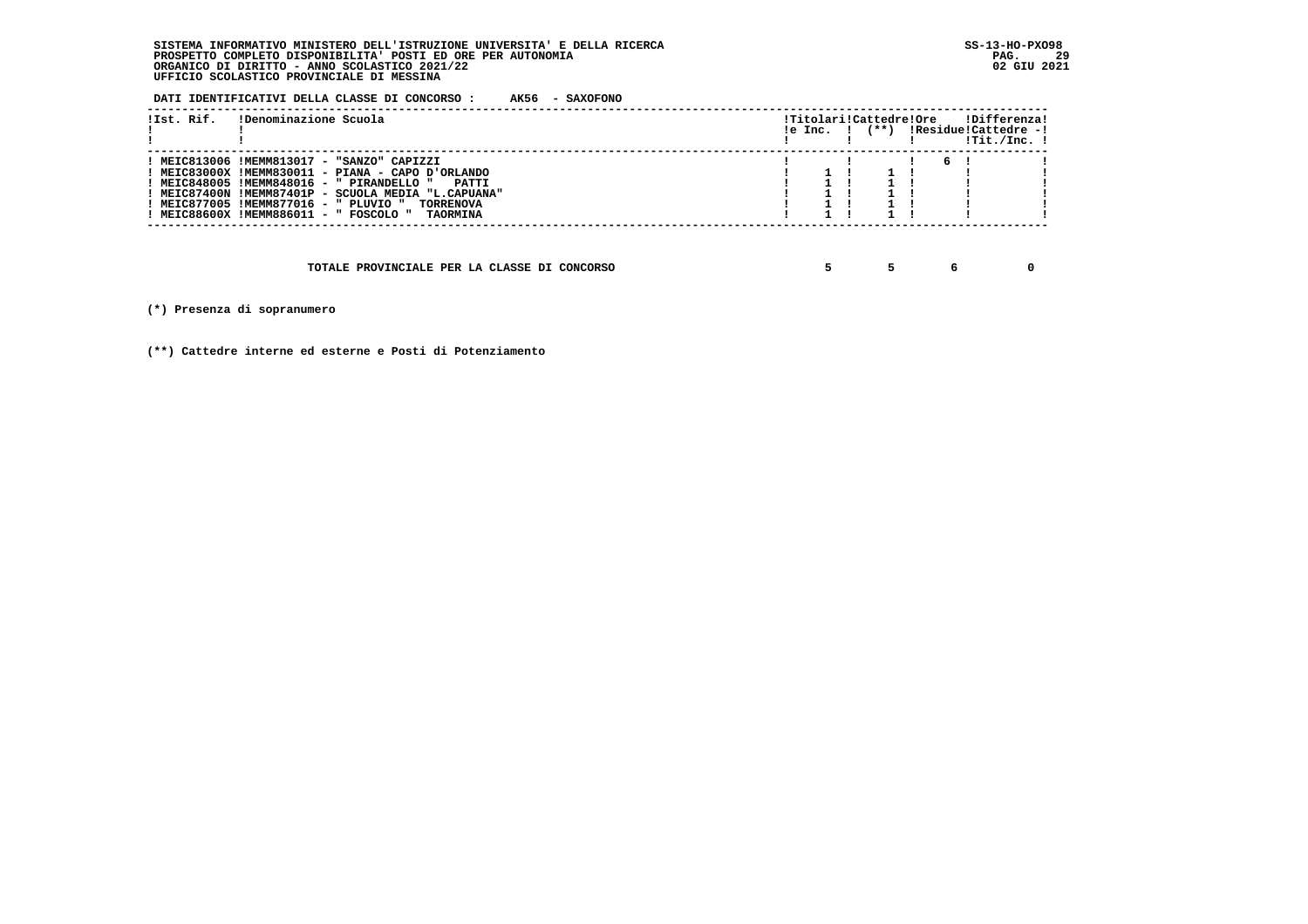**DATI IDENTIFICATIVI DELLA CLASSE DI CONCORSO : AL56 - TROMBA**

| !Ist. Rif. | !Denominazione Scuola                                                                                | le Inc. I | $(**)$ | !Titolari!Cattedre!Ore | !Differenza!<br>!Residue!Cattedre -! |  |
|------------|------------------------------------------------------------------------------------------------------|-----------|--------|------------------------|--------------------------------------|--|
|            |                                                                                                      |           |        |                        | $1$ Tit./Inc. $1$                    |  |
|            | ! MEIC87400N !MEMM87401P - SCUOLA MEDIA "L.CAPUANA"<br>! MEIC893003 !MEMM893014 - "VERONA TRENTO" ME |           |        |                        |                                      |  |
|            | ! MEIC8AC006 !MEMM8AC017 - S.M.S."G. MARTINO" - MESSINA                                              |           |        |                        |                                      |  |
|            |                                                                                                      |           |        |                        |                                      |  |

 **TOTALE PROVINCIALE PER LA CLASSE DI CONCORSO 3 3 0 0**

 **(\*) Presenza di sopranumero**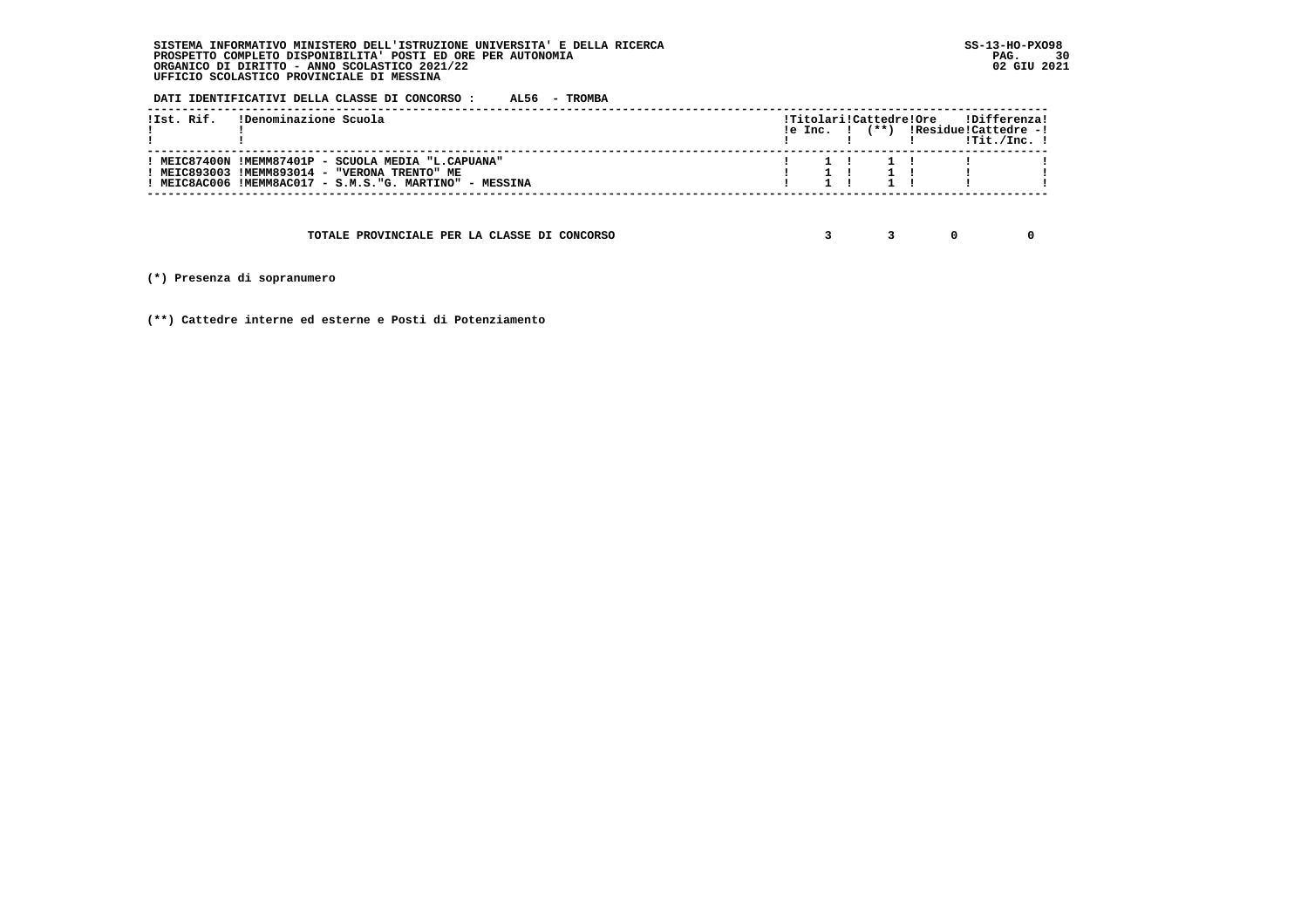**DATI IDENTIFICATIVI DELLA CLASSE DI CONCORSO : AM56 - VIOLINO**

| !Ist. Rif. | !Denominazione Scuola                                      |  | !Titolari!Cattedre!Ore<br>$!e$ Inc. $!$ $(**)$ |    | !Differenza!<br>!Residue!Cattedre -!<br>$1$ Tit./Inc. $1$ |
|------------|------------------------------------------------------------|--|------------------------------------------------|----|-----------------------------------------------------------|
|            | ! MEIC813006 !MEMM813017 - "SANZO" CAPIZZI                 |  |                                                | 12 |                                                           |
|            | ! MEIC819005 !MEMM819016 - "LEONARDO DA VINCI" VILLAFRANCA |  |                                                |    |                                                           |
|            | ! MEIC827004 !MEMM827015 - BASTIANO GENOVESE               |  |                                                |    |                                                           |
|            | ! MEIC86200B !MEMM86201C - LEOPARDI                        |  |                                                |    |                                                           |
|            | ! MEIC872002 !MEMM872013 - "EVEMERO DA MESSINA" TORRE FARO |  |                                                |    |                                                           |
|            | ! MEIC87300T !MEMM87301V - G. PASCOLI                      |  |                                                |    |                                                           |
|            | ! MEIC87400N !MEMM87401P - SCUOLA MEDIA "L.CAPUANA"        |  |                                                |    |                                                           |
|            | ! MEIC88200L !MEMM88201N - " FOSCOLO "<br><b>MESSINA</b>   |  |                                                |    |                                                           |
|            | ! MEIC88600X !MEMM886011 - " FOSCOLO " TAORMINA            |  |                                                |    |                                                           |
|            | ! MEIC88900B !MEMM88901C - " PETRI " S. TERESA RIVA        |  |                                                |    |                                                           |
|            | ! MEIC8AC006 !MEMM8AC017 - S.M.S."G. MARTINO" - MESSINA    |  |                                                |    |                                                           |

 **TOTALE PROVINCIALE PER LA CLASSE DI CONCORSO 9 10 12 1**

 **(\*) Presenza di sopranumero**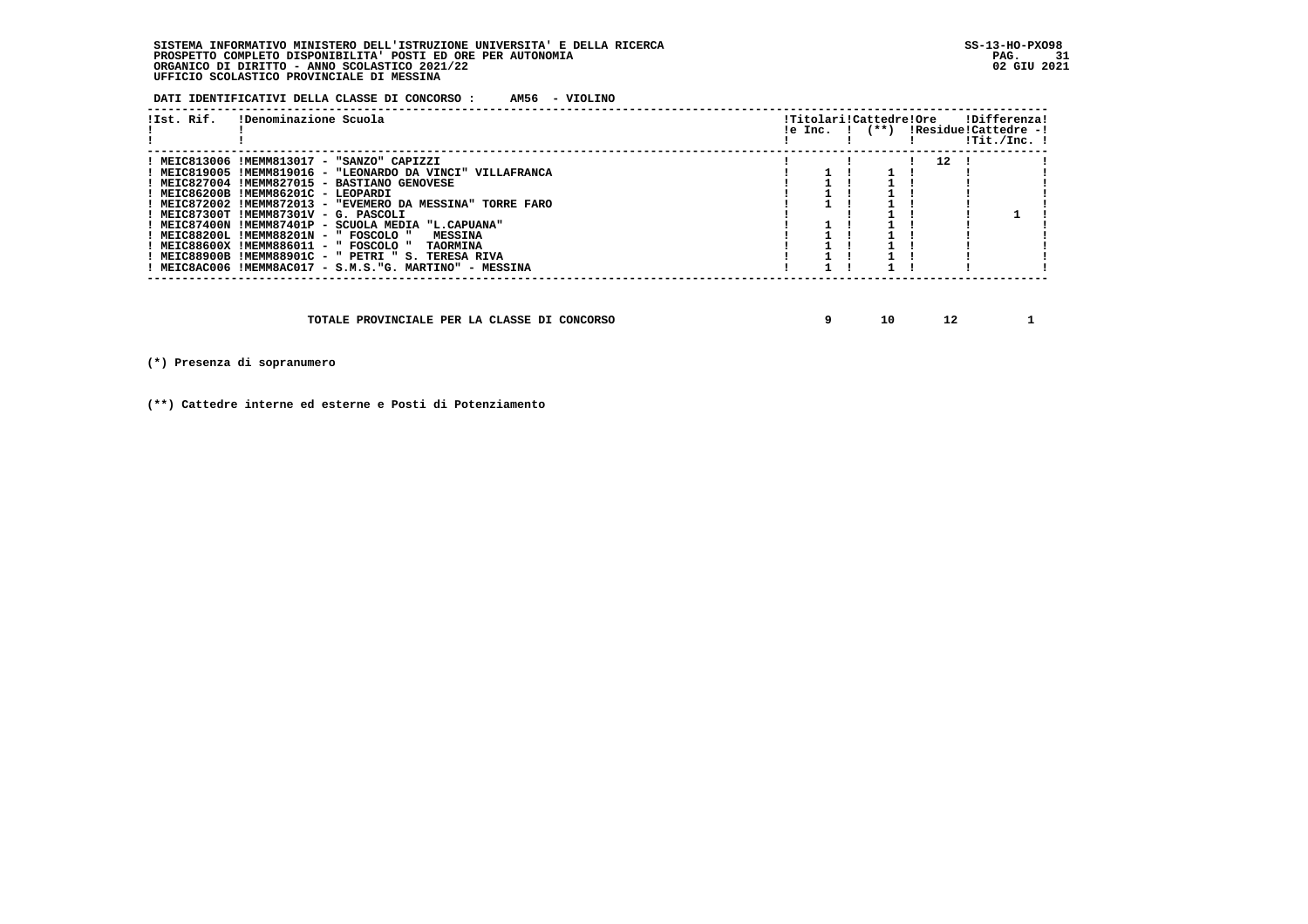**DATI IDENTIFICATIVI DELLA CLASSE DI CONCORSO : AN56 - VIOLONCELLO**

|  | !Ist. Rif. IDenominazione Scuola                                                                                                                       |  | $!e$ Inc. $!$ $(**)$ |                                     | !Titolari!Cattedre!Ore !Differenza!<br>!Residue!Cattedre -!<br>!Tit./Inc. ! |  |
|--|--------------------------------------------------------------------------------------------------------------------------------------------------------|--|----------------------|-------------------------------------|-----------------------------------------------------------------------------|--|
|  | ! MEIC813006 !MEMM813017 - "SANZO" CAPIZZI<br>! MEIC826008 !MEMM826019 - " VERGA " ACQUEDOLCI<br><b>MEIC88600X !MEMM886011 - " FOSCOLO " TAORMINA!</b> |  |                      | $1 \quad 1 \quad 1 \quad 1 \quad 1$ | $1 \quad 1 \quad 1 \quad 1 \quad 1 \quad 1$                                 |  |
|  |                                                                                                                                                        |  |                      |                                     |                                                                             |  |

 **TOTALE PROVINCIALE PER LA CLASSE DI CONCORSO 3 3 0 0**

 **(\*) Presenza di sopranumero**